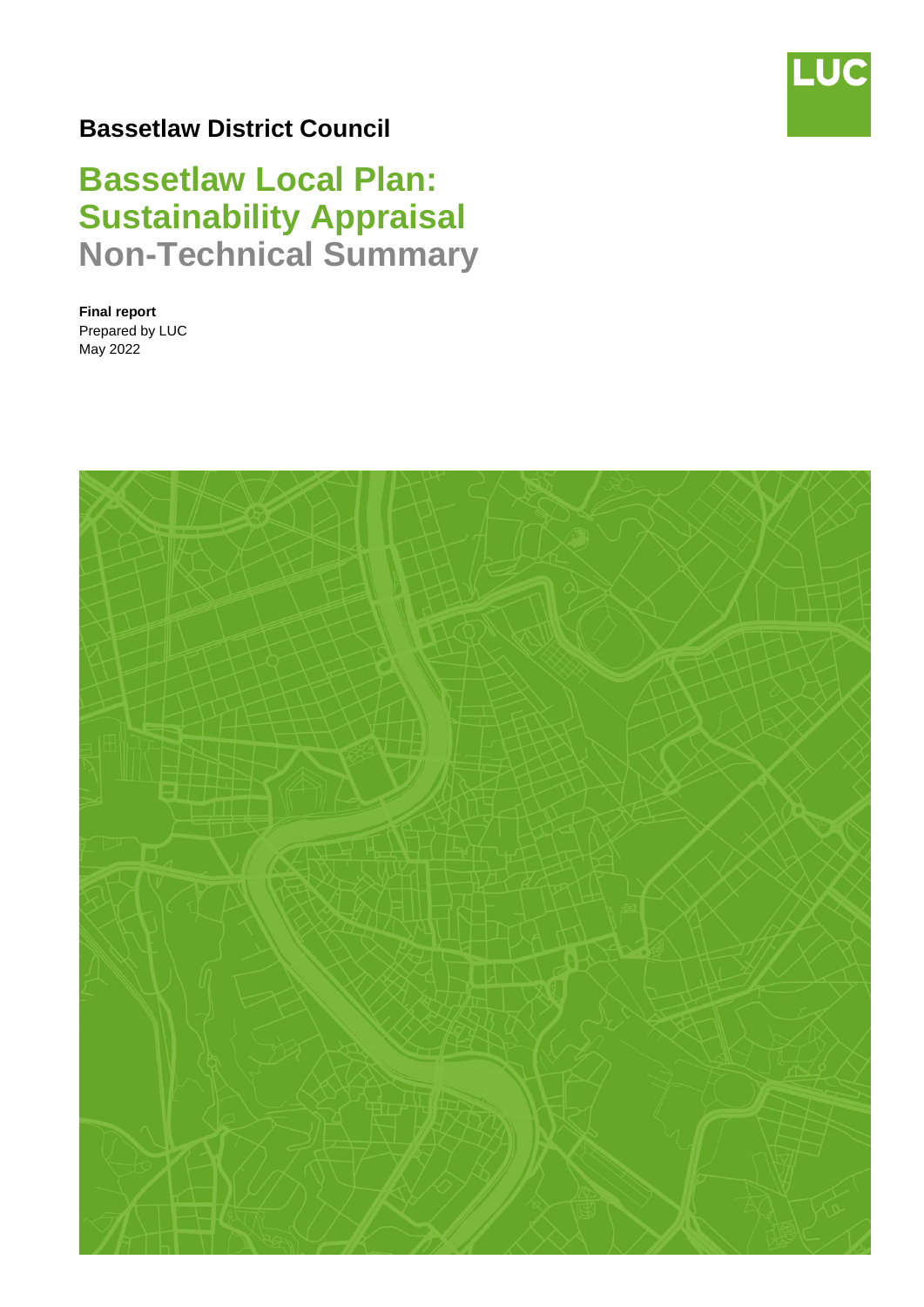

# **Bassetlaw District Council**

**Bassetlaw Local Plan: Sustainability Appraisal Non-Technical Summary**

| <b>Version</b> | <b>Status</b>                                                                                                                             | <b>Prepared</b> | <b>Checked</b> | <b>Approved</b> | <b>Date</b> |
|----------------|-------------------------------------------------------------------------------------------------------------------------------------------|-----------------|----------------|-----------------|-------------|
| $\mathbf 1$ .  | Non-Technical Summary of the<br>SA Report for the Bassetlaw<br>Local Plan: Publication Version<br>Second Addendum May 2022                | K Nicholls      | S Smith        | K Nicholls      | 22.04.2022  |
| 2.             | Draft final Non-Technical<br>Summary of the SA Report for the<br>Bassetlaw Local Plan: Publication<br>Version Second Addendum May<br>2022 | K Nicholls      | S Smith        | K Nicholls      | 25.04.2022  |
| 3.             | Final Non-Technical Summary of<br>the SA Report for the Bassetlaw<br>Local Plan: Publication Version<br>Second Addendum May 2022          | K Nicholls      | S Smith        | K Nicholls      | 06.05.2022  |

| <b>Bristol</b><br>Cardiff<br>Edinburgh<br>Glasgow<br>London<br>Manchester | Land Use Consultants Ltd<br>Registered in England<br>Registered number 2549296<br>Registered office:<br>250 Waterloo Road<br>London SE1 8RD | Landscape Design<br>Strategic Planning & Assessment<br>Development Planning<br>Urban Design & Masterplanning<br><b>Environmental Impact Assessment</b><br>Landscape Planning & Assessment<br>Landscape Management | <b>ISO</b><br>bsi.<br>9001:2015<br>Quality<br>Management<br>FS566056<br>bsi.<br><b>ISO</b><br>14001:2015<br>Environmental<br>Management | <b>IEMA</b><br>Transforming the world<br>to sustainability<br>$- EIA -$ |
|---------------------------------------------------------------------------|---------------------------------------------------------------------------------------------------------------------------------------------|-------------------------------------------------------------------------------------------------------------------------------------------------------------------------------------------------------------------|-----------------------------------------------------------------------------------------------------------------------------------------|-------------------------------------------------------------------------|
| landuse.co.uk                                                             | 100% recycled paper                                                                                                                         | Ecology<br><b>Historic Environment</b><br>GIS & Visualisation                                                                                                                                                     | EMS566057<br>OHSAS<br>bsi.<br>18001<br>Occupational<br>Health and Safety<br>Management<br>OHS627041                                     |                                                                         |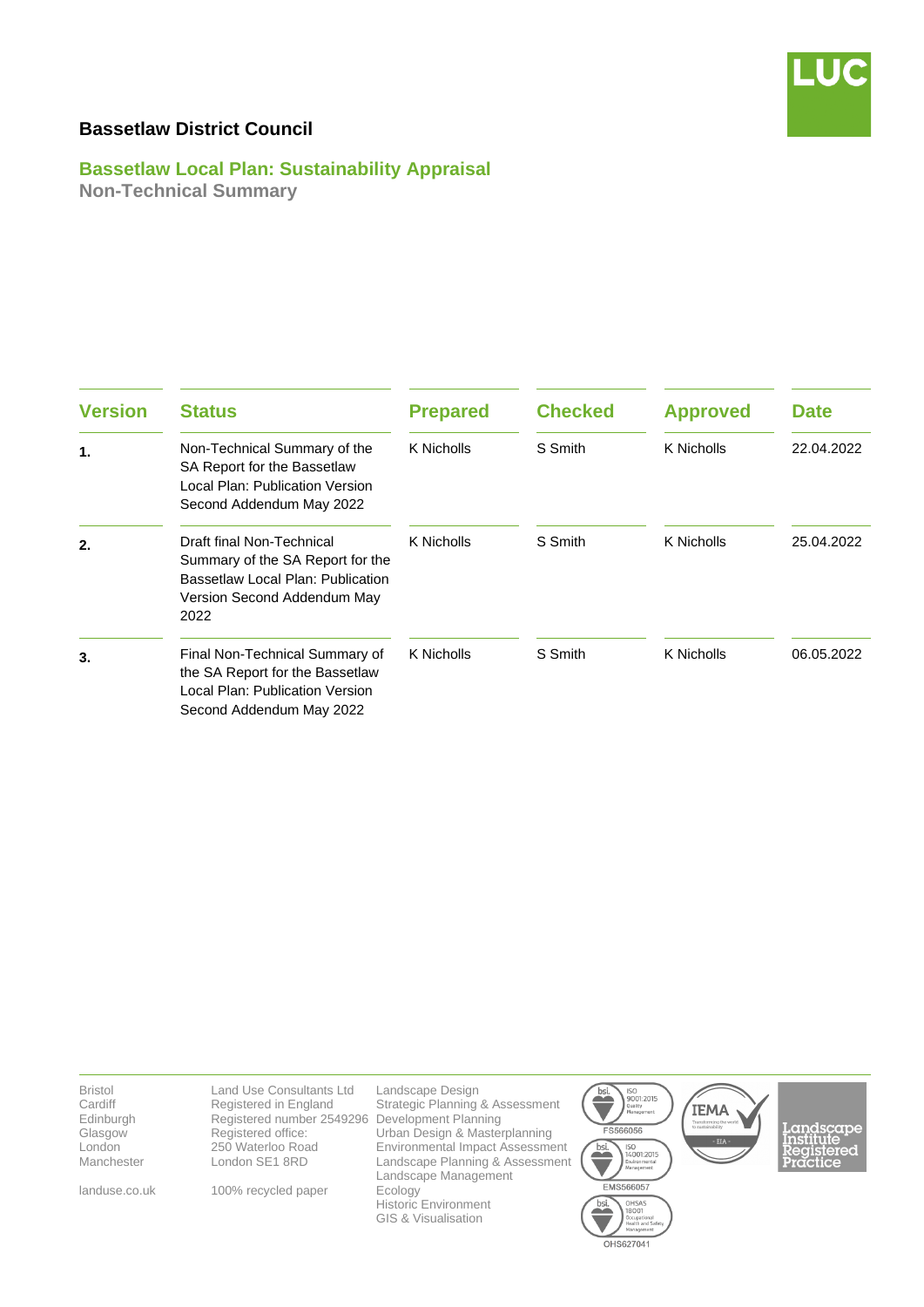Bassetlaw Local Plan: Sustainability Appraisal May 2022

#### **Introduction**

 $\mathbf{1}$ This Sustainability Appraisal (SA) Report: Non-Technical Summary relates to the SA of the Bassetlaw Local Plan, which is being prepared by Bassetlaw District Council. It relates to the Publication (Regulation 19) consultation document (August 2021) as updated by the Publication Version Addendum January 2022 and the Publication Version Second Addendum May 2022. The Local Plan sets out the long-term spatial vision and objectives for Bassetlaw as well as the policies that are required to deliver that vision over the period up to 2038.

**4.** Plans and strategies such as the Bassetlaw Local Plan are subject to a process called Sustainability Appraisal (SA), which assesses the likely effects of a plan on social, economic, and environmental issues. This Non-Technical Summary relates to the full SA Report which is being published for public consultation.

**5.** The current version of the Local Plan has been prepared following a number of consultations on earlier draft versions of the plan. These previous stages of plan making, and details of the SA work that has been carried out at each stage, are described in the full SA report.

#### **Sustainability Appraisal**

**6.** The Planning and Compulsory Purchase Act 2004 requires Local Plans to be subject to SA. SA is designed to ensure that the plan preparation process maximises the contribution that a plan makes to sustainable development and minimises any potential adverse impacts. The SA process involves appraising the likely social, environmental and economic effects of the policies and proposals in a plan from the outset of its development.

**7.** SEA is also a statutory assessment process, required by the SEA Regulations<sup>1</sup>. The SEA Regulations require the formal assessment of plans and programmes which are likely to have significant effects on the environment. The Government advises that a joint SA and SEA process can be carried out by producing an SA Report which incorporates the requirements of the SEA Regulations. This approach has been taken to the SA/SEA of the Bassetlaw Local Plan and the process is referred to for ease as simply 'SA'.

**8.** The SA is being undertaken in stages alongside the preparation of the Local Plan in order to provide sustainability guidance as the plan is developed. The approach that has been taken to the SA of the Bassetlaw Local Plan to date is described below.

#### **Stage A: Setting the context and objectives, establishing the baseline and deciding on scope**

**9.** The SA process began in March 2016 with the production of a Scoping Report for the Bassetlaw Local Plan. The Scoping Report determined what the SA should cover by reviewing a wide range of relevant policy documents and examining data to help identify what the key sustainability issues are in Bassetlaw District as well as likely future trends. This work helped to inform the development of a set of sustainability objectives (referred to as the 'SA framework') against which the effects of the plan would be assessed. **Table 2** further ahead in this Non-Technical Summary presents the SA framework.

**10.** To make sure that the likely sustainability effects of the policy and site options being considered for inclusion in the Local Plan are assessed consistently, the SA framework is supported by significance and site assessment criteria. These are presented in Appendix 5 of the full SA Report.

#### **SA Stage B: Developing and refining options and assessing effects**

**11.** Developing options for a plan is an iterative process which usually involves a number of consultations with stakeholders and the public. The SA process can help to identify where there may be other 'reasonable alternatives' to the options being considered for the policies and site allocations to be included in a plan. The reasonable alternative options that have been considered for the Bassetlaw Local Plan have included alternative policy approaches as well as potential sites for new housing and employment development, as described below.

#### **Housing and Employment Quantum and Spatial Distribution Options**

**12.** An early SA report for the Bassetlaw Local Plan, the Interim SA Report (October 2016), included an appraisal of the vision and strategic objectives for the Local Plan as well as an appraisal of:

- Five alternative options for the level of housing growth (housing target options);
- Three alternative options for the level of employment growth (employment target options); and
- Six alternative spatial options for distributing the growth within the District.

<sup>1</sup> The Environmental Assessment of Plans and Programmes Regulations 2004 (SI 2004/1633), as amended by The Environmental Assessments and Miscellaneous Planning (Amendment) (EU Exit)

\_\_\_\_\_\_\_\_\_\_\_\_\_\_\_\_\_\_\_\_\_\_\_\_\_\_\_\_\_\_\_\_\_\_\_\_\_\_\_\_\_\_\_\_\_\_\_\_\_\_\_\_\_\_\_\_\_\_\_\_\_\_\_\_\_\_\_\_\_\_\_\_\_\_\_\_\_\_\_\_\_\_\_\_\_\_\_\_\_\_\_\_\_\_\_\_\_\_\_\_

Regulations 2018 (SI 2018/1232) and The Environmental Assessment of Plans and Programmes (Amendment) Regulations 2020 (SI 2020/1531)).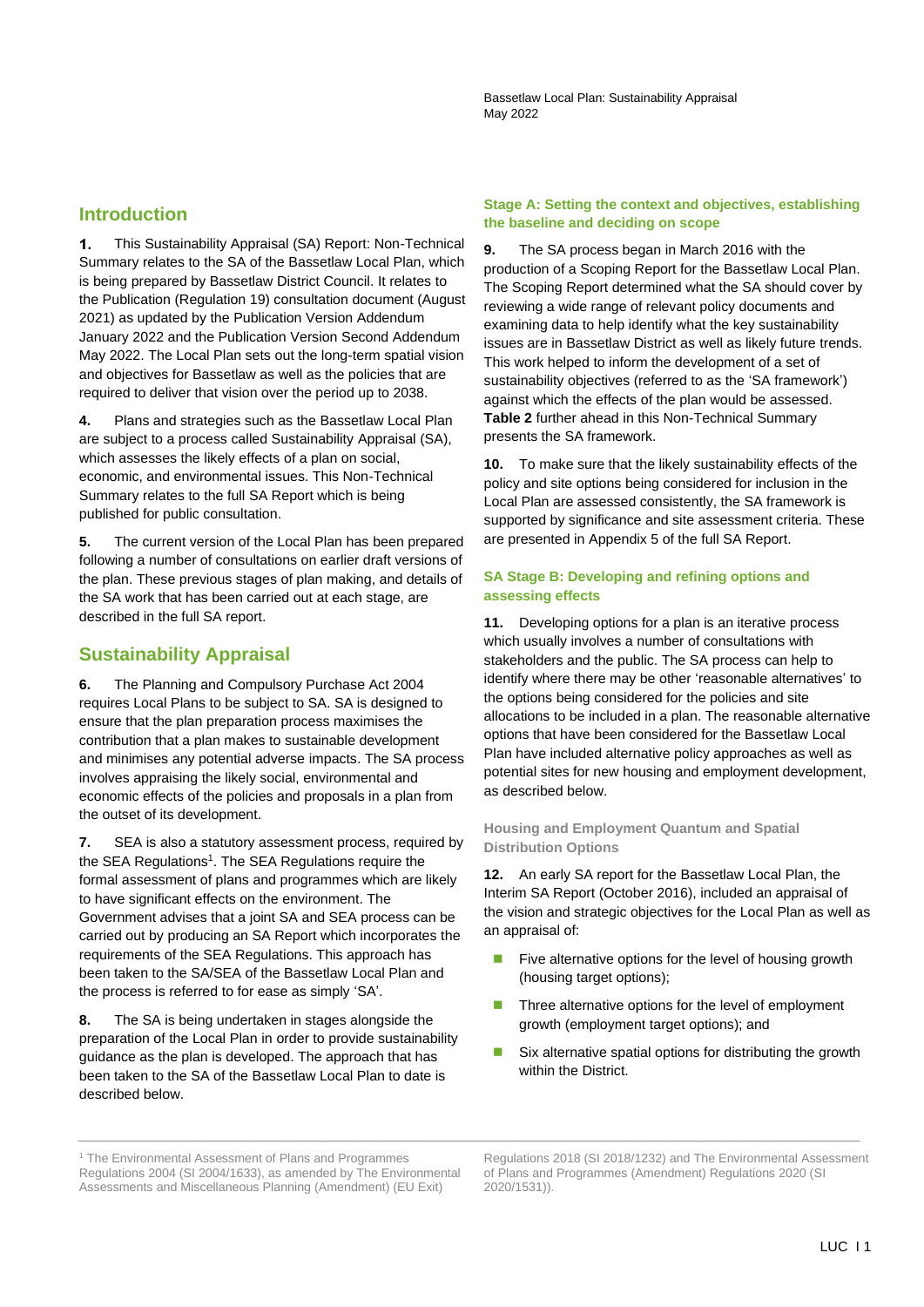**13.** After the Interim SA Report was prepared, the reasonable alternative options for the level of housing changed as a result of updated evidence becoming available. The revised set of options was appraised in the SA of the Part 1 Draft Bassetlaw Plan (January 2019) and the findings were reproduced in later SA reports. The SA findings for the options for the quantum of housing development are now presented in Chapter 4 of the full SA report and are summarised further ahead in this Non-Technical Summary.

**14.** Options for the employment target were identified by Bassetlaw District Council and were appraised in the SA of the Initial Draft Bassetlaw Plan, with the SA findings again being preproduced in later SA reports. They are reproduced in Chapter 4 and Appendix 4 of the full SA report and are summarised further ahead in this Non-Technical Summary.

**15.** Six spatial options were appraised in the Interim SA Report, which were identified through consideration of a number of evidence studies. Two further reasonable alternative spatial options were identified by the Council and these were appraised in the SA of the Part 1 Draft Bassetlaw Plan (January 2019). These were 'hybrid' options, which considered different ways of combining the other spatial options. The SA work for these options was reproduced in the later SA reports and is again reproduced in Chapter 4 and Appendix 4 of the full SA report and summarised further ahead in this Non-Technical Summary.

**16.** In preparing the Part 1 Draft Bassetlaw Plan, the Council also considered approaches to distributing the identified housing target within different areas of the District. The appraisal of these alternatives was originally presented in the SA of the Part 1 Draft Bassetlaw Plan (January 2019) and was reproduced in the later SA reports, including some updates (explained in the full SA report). This appraisal work is now reproduced in Chapter 4 of the full SA report and is summarised further ahead in this Non-Technical Summary.

#### **Site Options**

**17.** The SA of the Part 1 Draft Bassetlaw Plan assessed six strategic site options. These options were identified through the Bassetlaw New Settlement Study as reasonable alternative sites with potential for accommodating a new garden village. Two of these options were selected to be taken forward in the Part 1 Draft Bassetlaw Plan. As the Council prepared the Draft Bassetlaw Local Plan (January 2020), officers identified a small number of additional potential strategic site options (new settlement options). These were subject to SA and the findings were presented in the SA Report for the Draft Bassetlaw Local Plan (January 2020). The SA findings have been represented in the SA reports since then including in Chapter 5 and Appendix 6 of the current full

SA report. They are also summarised further ahead in this Non-Technical Summary.

**18.** The Council also identified a number of smaller site options in the Draft Bassetlaw Local Plan (January 2020) for potential housing, employment and mixed-use development. These site options were identified through a 'call for sites' and the Council then determined which were reasonable alternatives for consideration. The reasonable alternatives were subject to SA as part of the SA of the Draft Bassetlaw Local Plan (January 2020) and that work has been subject to some updates since, as explained in the full SA report. The latest version of the site options appraisal work is presented in Chapter 5 and Appendix 6 of the full SA report and is summarised further ahead in this Non-Technical Summary.

#### **Policy Options**

**19.** The Council considered various approaches to thematic policies, based on responses to early consultation and engagement, achieving the vision and compliance with national policy. These options were presented in the Initial Draft Bassetlaw Plan (October 2016) and were appraised in the SA of the Part 1 Draft Bassetlaw Plan, with the findings being reproduced in the SA reports published since then. They are again reproduced in Chapter 4 of the full SA report and are summarised further ahead in this Non-Technical Summary.

#### **SA Stage C: Preparing the Sustainability Appraisal report**

**20.** The full SA report and this Non-Technical Summary describe the SA work that has been carried out during earlier stages of Local Plan preparation and set out the SA findings for the current Publication version of the Local Plan, taking into account the Publication Version Addendum January 2022 and the Publication Version Second Addendum May 2022. Likely significant effects, both positive and negative, have been presented, taking into account the likely secondary, cumulative, synergistic, short, medium and long-term and permanent and temporary effects.

#### **SA Stage D: Consultation on the Local Plan and the SA Report**

**21.** Bassetlaw District Council is inviting comments on the full SA Report and this Non-Technical Summary as well as the Publication Version Second Addendum itself. These documents are being published on the Council's website for a period of representation.

#### **SA Stage E: Monitoring implementation of the Local Plan**

**22.** Recommendations for monitoring the sustainability effects of implementing the Bassetlaw Local Plan are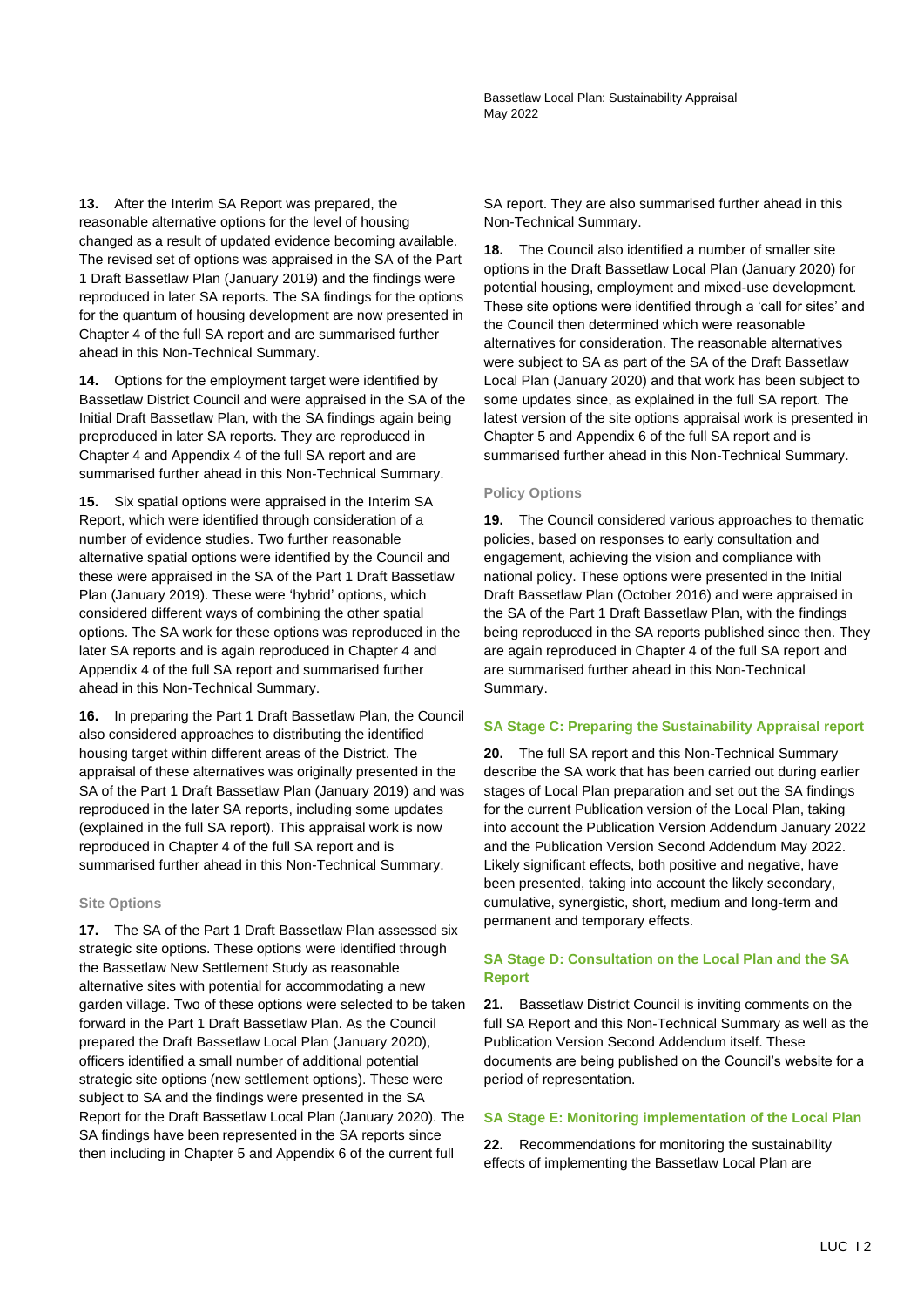presented in Chapter 8 of the full SA Report and are described further ahead in this Non-Technical Summary.

# **Policy Context**

**23.** There are a large number of plans and programmes that could be relevant to the preparation of the Bassetlaw Local Plan. In particular, the Local Plan must adhere to national planning policy as set out in the National Planning Policy Framework (NPPF).

**24.** The Local Plan should provide a spatial expression of other plans and programmes where relevant, to assist in their implementation. It must also conform to environmental protection legislation and the sustainability objectives established at an international, national and regional level. In line with the requirements of the SEA Regulations, relevant international, national, regional, sub-regional and local plans have been reviewed in detail in relation to their objectives, targets and indicators and their implications for the Local Plan and the Sustainability Appraisal. The full review can be seen in Chapter 3 and Appendix 2 of the full SA Report.

**25.** The Local Plan Review must be consistent with the requirements of the NPPF, which states:

*"Succinct and up-to-date plans should provide a positive vision for the future of each area; a framework for addressing housing needs and other economic, social and environmental priorities; and a platform for local people to shape their surroundings."*

**26.** The NPPF sets out information about the purposes of local plan-making, stating that plans should:

- ◼ *"Be prepared with the objective of contributing to the achievement of sustainable development;*
- Be prepared positively, in a way that is aspirational but *deliverable;*
- Be shaped by early, proportionate and effective *engagement between plan-makers and communities, local organisations, businesses, infrastructure providers and operators and statutory consultees;*
- Contain policies that are clearly written and *unambiguous, so it is evident how a decision maker should react to development proposals;*
- Be accessible through the use of digital tools to assist *public involvement and policy presentation; and*
- Serve a clear purpose, avoiding unnecessary duplication *of policies that apply to a particular area."*

**27.** The NPPF also requires Local Plans to be 'aspirational but deliverable'. This means that opportunities for appropriate development should be identified in order to achieve net gains in terms of sustainable social, environmental and economic development; however significant adverse impacts in any of those areas should be avoided.

**28.** The NPPF requires local planning authorities to set out the strategic priorities for the area in the Local Plan. This should include strategic policies to deliver:

- ◼ *"Housing (including affordable housing), employment, retail, leisure and other commercial development;*
- ◼ *Infrastructure for transport, telecommunications, security, waste management, water supply, wastewater, flood risk and coastal change management, and the provision of minerals and energy (including heat);*
- ◼ *Community facilities (such as health, education and cultural infrastructure); and*
- Conservation and enhancement of the natural, built and *historic environment, including landscapes and green infrastructure, and planning measures to address climate change mitigation and adaptation."*

**29.** The NPPF also promotes well-designed places and development, and plans should *"at the most appropriate level, set out a clear design vision and expectations"*.

**30.** Non-strategic policies should be used by local planning authorities and communities to set out more detailed policies for specific areas, neighbourhoods or types of development, including qualitative aspects such as design of places, landscapes, and development.

## **Baseline Information and Key Sustainability Issues**

**31.** In line with the requirements of the SEA Regulations, consideration has been given to the current state of the environment in Bassetlaw District. Detailed baseline information for the District is presented in Appendix 3 of the full SA Report and it has been updated throughout the SA process. As well as environmental issues, the baseline information includes a description of social and economic issues in the District.

**32.** The baseline information contributed to the identification of a set of key sustainability issues for Bassetlaw District, which in turn helped to develop a locally appropriate SA framework (i.e. a set of SA objectives) that would be used for appraising the emerging Local Plan. **Table 1** sets out the key sustainability issues for the District. In line with the requirements of the SEA Regulations, consideration has been given to the likely evolution of the environment in the District if the Local Plan were not to be implemented (see Appendix 3 of the full SA Report). In general, the adopted development plan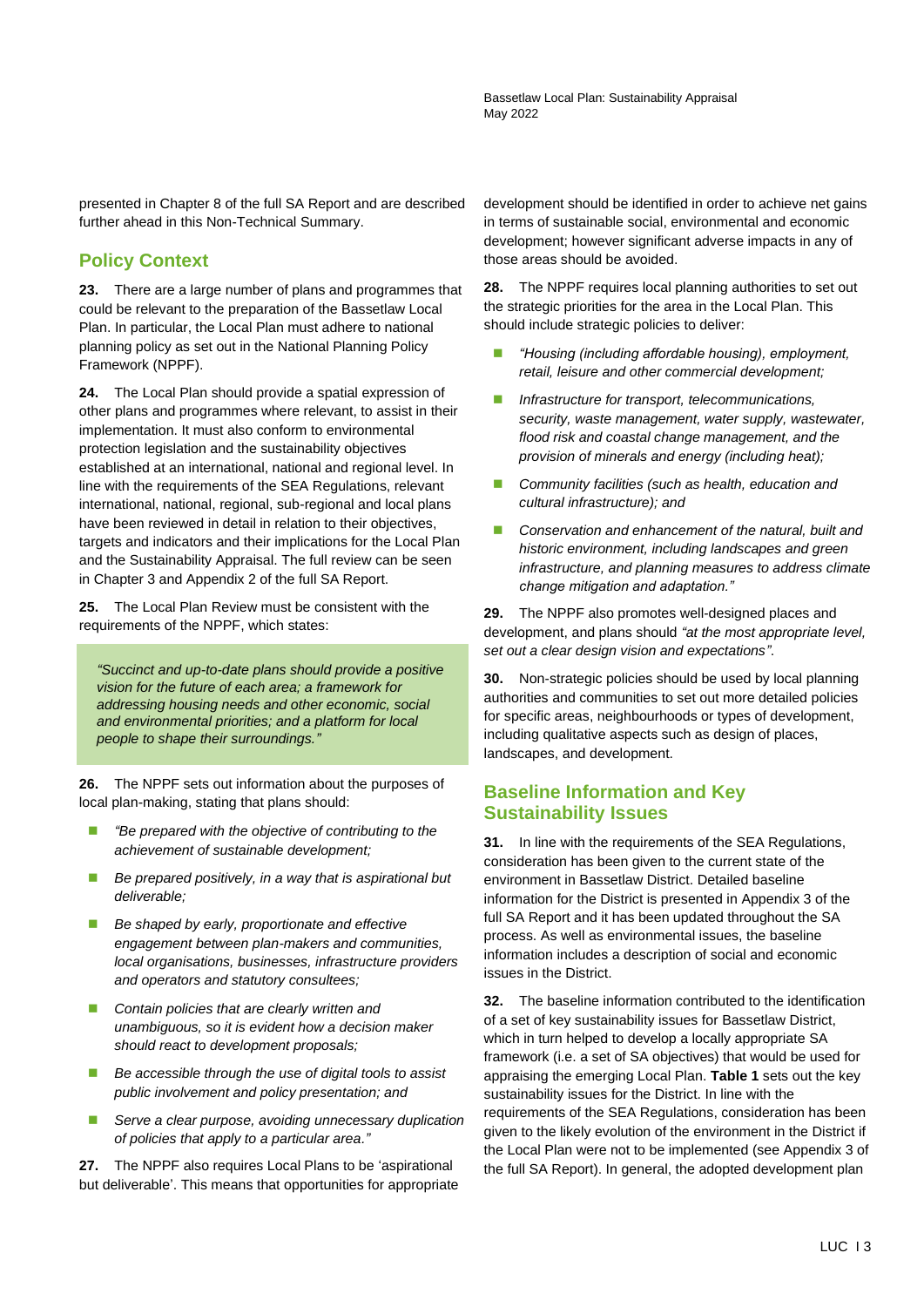Bassetlaw Local Plan: Sustainability Appraisal May 2022

for Bassetlaw contains policies which set out requirements that will help to address the key sustainability issues for the plan area. In the absence of the new Local Plan the requirements of these policies along with national planning policy would continue to help limit the most adverse effects in relation to these issues. However, without the Local Plan development is more likely to come forward at less sustainable locations in the District given changing circumstances and the emergence of more up to date evidence since the adoption of the current development plan. The new Local Plan presents an opportunity to include updated policies to better address the trends observed across these key sustainability issues. It also presents an opportunity to respond positively to issues of importance on the national stage such as climate change, biodiversity and health and wellbeing as well as ensuring that the housing and employment needs of local people are met.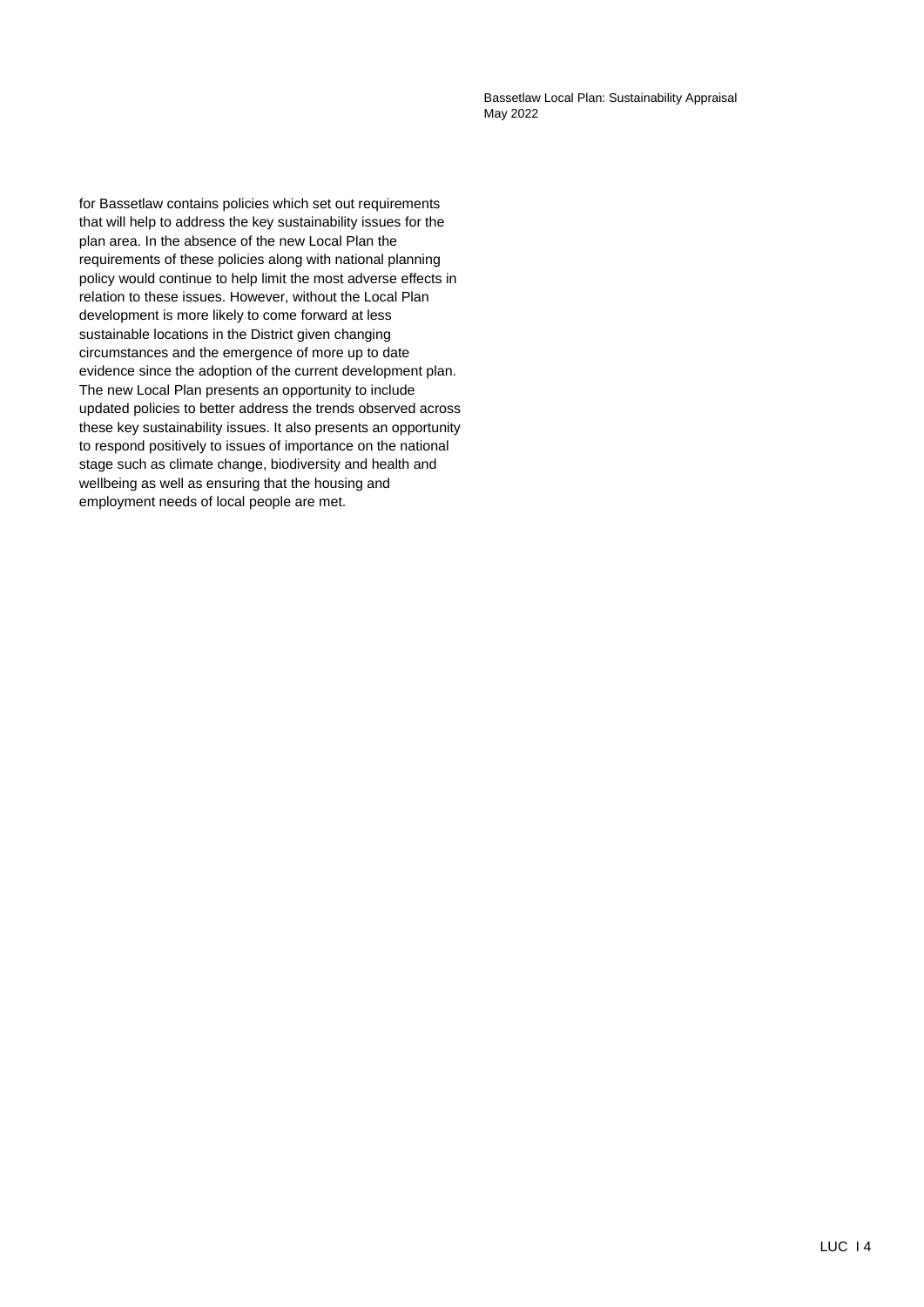**Table 1: Key sustainability issues for Bassetlaw District**

| Topic                            | <b>Key Sustainability Issues</b>                                                                                                                                           |  |  |  |  |  |
|----------------------------------|----------------------------------------------------------------------------------------------------------------------------------------------------------------------------|--|--|--|--|--|
| Biodiversity,                    | The need to conserve and enhance biodiversity including sites designated for their nature conservation value.                                                              |  |  |  |  |  |
| Green and Blue<br>Infrastructure | The need to maintain, restore, protect and expand the District's priority habitats.                                                                                        |  |  |  |  |  |
|                                  | The need to protect and increase populations of protected and priority species.                                                                                            |  |  |  |  |  |
|                                  | The need to prevent the spread of invasive species.                                                                                                                        |  |  |  |  |  |
|                                  | The need to adapt ecological communities to climate change.                                                                                                                |  |  |  |  |  |
|                                  | The need to safeguard and enhance existing green and blue infrastructure assets/networks.                                                                                  |  |  |  |  |  |
|                                  | The need to enhance the green infrastructure network, addressing identified gaps, improving accessibility and encouraging multiple uses where appropriate.                 |  |  |  |  |  |
|                                  | The need to improve the connectivity of green space.                                                                                                                       |  |  |  |  |  |
|                                  | The need to prevent harm to geological conservation interests.                                                                                                             |  |  |  |  |  |
| Population and                   | The need to meet the District's objectively assessed housing need including for affordable housing.                                                                        |  |  |  |  |  |
| Community                        | The need to provide an adequate supply of land for housing.                                                                                                                |  |  |  |  |  |
|                                  | The need to make best use of, and improve, the quality of the existing housing stock.                                                                                      |  |  |  |  |  |
|                                  | The need to diversify the local economy.                                                                                                                                   |  |  |  |  |  |
|                                  | The need to provide a range of quality sites, infrastructure and wider environment for business development.                                                               |  |  |  |  |  |
|                                  | The need to support the development of innovative and knowledge-based businesses.                                                                                          |  |  |  |  |  |
|                                  | The need to support the growth and development of existing businesses.                                                                                                     |  |  |  |  |  |
|                                  | The need to increase local employment opportunities.                                                                                                                       |  |  |  |  |  |
|                                  | The need to provide job opportunities in sustainable locations.                                                                                                            |  |  |  |  |  |
|                                  | The need to tackle deprivation, particularly in those areas of the District that are most deprived and deliver regeneration.                                               |  |  |  |  |  |
|                                  | The need to raise educational attainment and skills in the local labour force.                                                                                             |  |  |  |  |  |
|                                  | The need to maintain and enhance the vitality and viability of the District's town centres and larger villages.                                                            |  |  |  |  |  |
|                                  | The need to safeguard existing community facilities and services (social capital) and ensure the timely delivery of new facilities to meet needs arising from development. |  |  |  |  |  |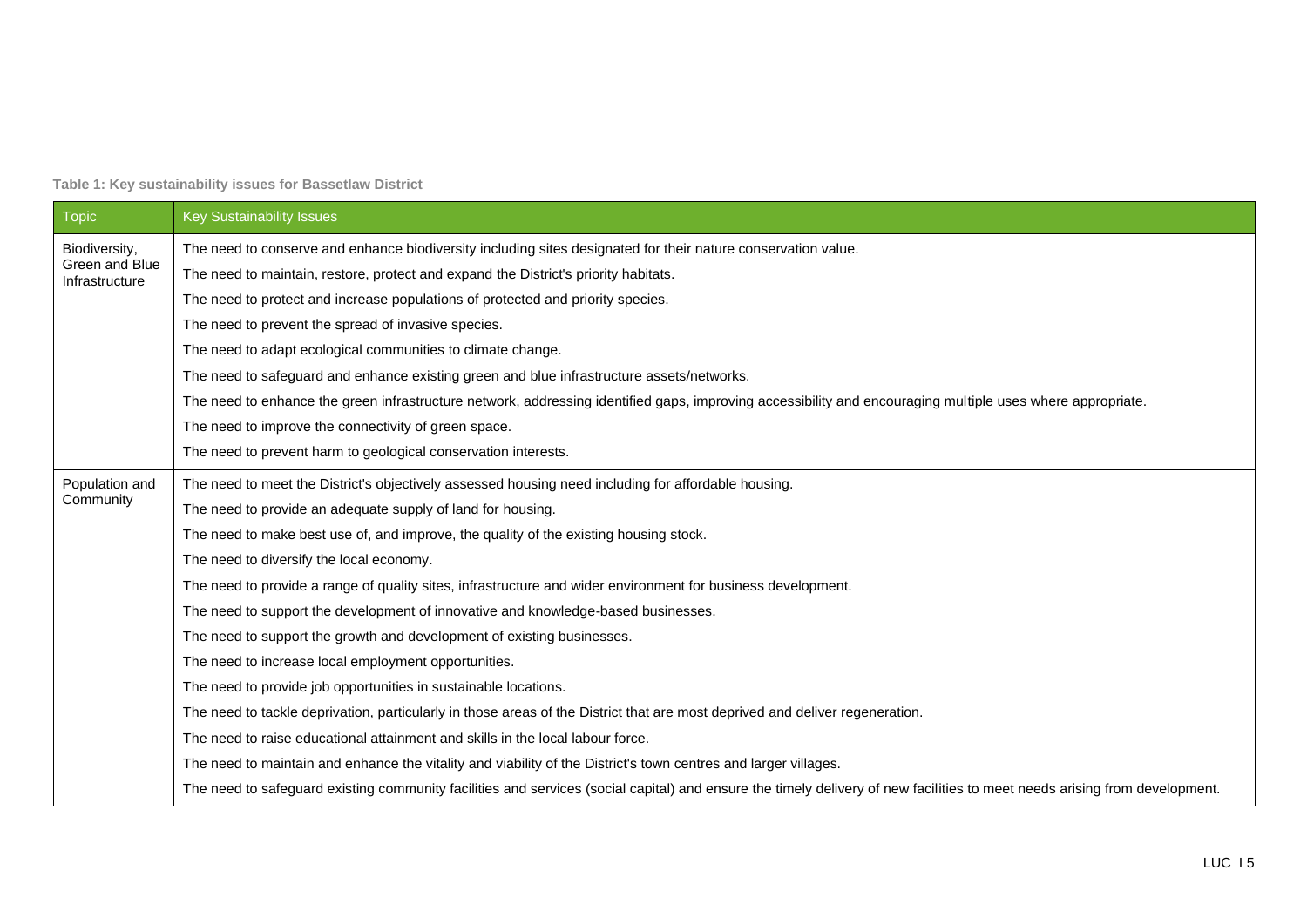| <b>Topic</b>        | <b>Key Sustainability Issues</b>                                                                                                                                             |  |  |  |  |
|---------------------|------------------------------------------------------------------------------------------------------------------------------------------------------------------------------|--|--|--|--|
| Health and          | The need to protect the health and wellbeing of the District's population.                                                                                                   |  |  |  |  |
| Wellbeing           | The need to promote healthy lifestyles.                                                                                                                                      |  |  |  |  |
|                     | The need to tackle inequalities in health.                                                                                                                                   |  |  |  |  |
|                     | The need to protect and enhance open space provision across the District.                                                                                                    |  |  |  |  |
|                     | The need to improve access to green space.                                                                                                                                   |  |  |  |  |
|                     | The need to support high quality design.                                                                                                                                     |  |  |  |  |
|                     | The need to reduce crime levels, minimise risk and increase community safety.                                                                                                |  |  |  |  |
|                     | The need to safeguard existing health care facilities and services and ensure the timely delivery of new facilities and services to meet needs arising from new development. |  |  |  |  |
|                     | The need to plan for an ageing population.                                                                                                                                   |  |  |  |  |
|                     | The need to address health inequalities.                                                                                                                                     |  |  |  |  |
| Transport and       | The need to ensure timely investment in transport infrastructure and services.                                                                                               |  |  |  |  |
| Accessibility       | The need to support proposals contained in the Local Transport Plan and address highways capacity issues in the District.                                                    |  |  |  |  |
|                     | The need to capitalise on the District's good transport accessibility, links to Robin Hood Airport and the new Worksop Bus Station.                                          |  |  |  |  |
|                     | The need to encourage alternative modes of transport to the private car.                                                                                                     |  |  |  |  |
|                     | The need to ensure that new development is accessible to community facilities and services and jobs so as to reduce the need to travel.                                      |  |  |  |  |
|                     | The need to enhance the connectivity of more remote, rural settlements.                                                                                                      |  |  |  |  |
|                     | The need to encourage walking and cycling.                                                                                                                                   |  |  |  |  |
|                     | The need to protect and enhance the Public Rights of Way network.                                                                                                            |  |  |  |  |
| Land Use,           | The need to encourage development on previously developed (brownfield) land.                                                                                                 |  |  |  |  |
| Geology and<br>Soil | The need to make best use of existing buildings and infrastructure.                                                                                                          |  |  |  |  |
|                     | The need to protect the best and most versatile agricultural land.                                                                                                           |  |  |  |  |
|                     | The need to protect and enhance sites designated for their geological interest.                                                                                              |  |  |  |  |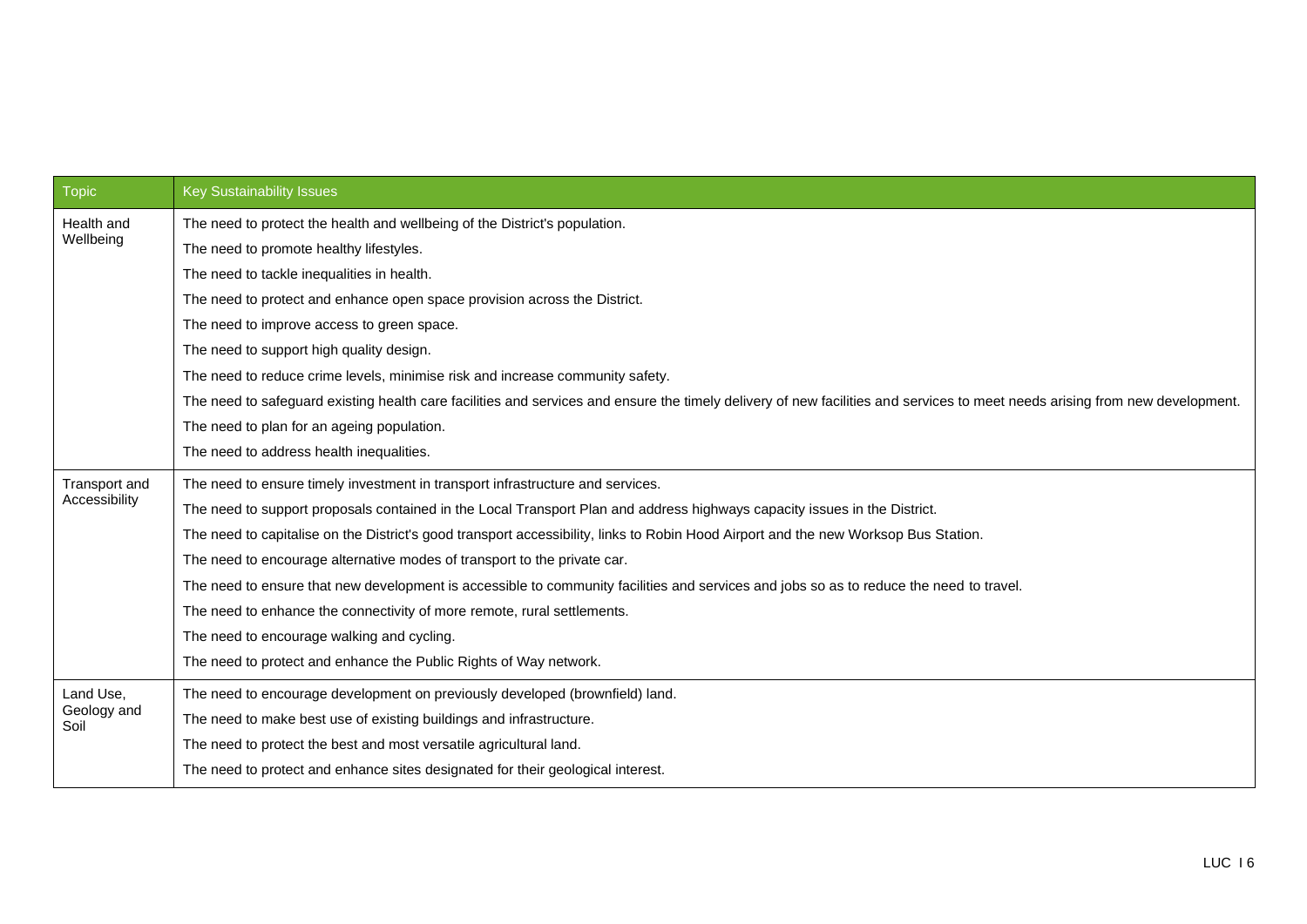| <b>Topic</b>           | <b>Key Sustainability Issues</b>                                                                                                                                     |  |  |  |  |  |
|------------------------|----------------------------------------------------------------------------------------------------------------------------------------------------------------------|--|--|--|--|--|
| Water                  | The need to protect and enhance the quality of the District's water sources.                                                                                         |  |  |  |  |  |
|                        | The need to promote the efficient use of water resources.                                                                                                            |  |  |  |  |  |
|                        | The need to ensure the timely provision of new water services infrastructure to meet demand arising from new development.                                            |  |  |  |  |  |
|                        | The need to locate new development away from areas of flood risk, taking into account the effects of climate change.                                                 |  |  |  |  |  |
|                        | The need to ensure the timely provision of flood defence/management infrastructure.                                                                                  |  |  |  |  |  |
|                        | The need to encourage the use of Sustainable Drainage Systems.                                                                                                       |  |  |  |  |  |
|                        | The need to manage surface water to greenfield run off rates.                                                                                                        |  |  |  |  |  |
| <b>Air Quality</b>     | The need to minimise the emission of pollutants to air.                                                                                                              |  |  |  |  |  |
| Climate Change         | The need to ensure that new development is adaptable to the effects of climate change.                                                                               |  |  |  |  |  |
|                        | The need to mitigate climate change including through increased renewable energy provision and encouraging more sustainable modes of transport.                      |  |  |  |  |  |
| <b>Material Assets</b> | The need to minimise waste arisings and encourage reuse and recycling.                                                                                               |  |  |  |  |  |
|                        | The need to promote the efficient use of mineral resources.                                                                                                          |  |  |  |  |  |
|                        | The need to ensure the protection of the District's mineral resources from inappropriate development, in accordance with the emerging Minerals Local Plan.           |  |  |  |  |  |
|                        | The need to promote resource efficiency through sustainable design and construction techniques to minimise resource depletion and waste creation.                    |  |  |  |  |  |
| Cultural               | The need to protect and enhance the District's cultural heritage assets and their settings. The need to avoid harm to designated heritage assets and their settings. |  |  |  |  |  |
| Heritage               | The need to recognise the value of non-designated heritage assets and protect these where possible, taking into account the requirements of the NPPF.                |  |  |  |  |  |
|                        | The need to tackle heritage at risk.                                                                                                                                 |  |  |  |  |  |
|                        | The need to recognise the contribution made by the historic environment to the character of landscapes and townscapes.                                               |  |  |  |  |  |
| Landscape              | The need to conserve and enhance the District's landscape character.                                                                                                 |  |  |  |  |  |
|                        | The need to protect the character of rural areas.                                                                                                                    |  |  |  |  |  |
|                        | The need to promote high quality design that respects local character.                                                                                               |  |  |  |  |  |
|                        | The need to maximise opportunities associated with new development to enhance townscape character and the quality of urban environments.                             |  |  |  |  |  |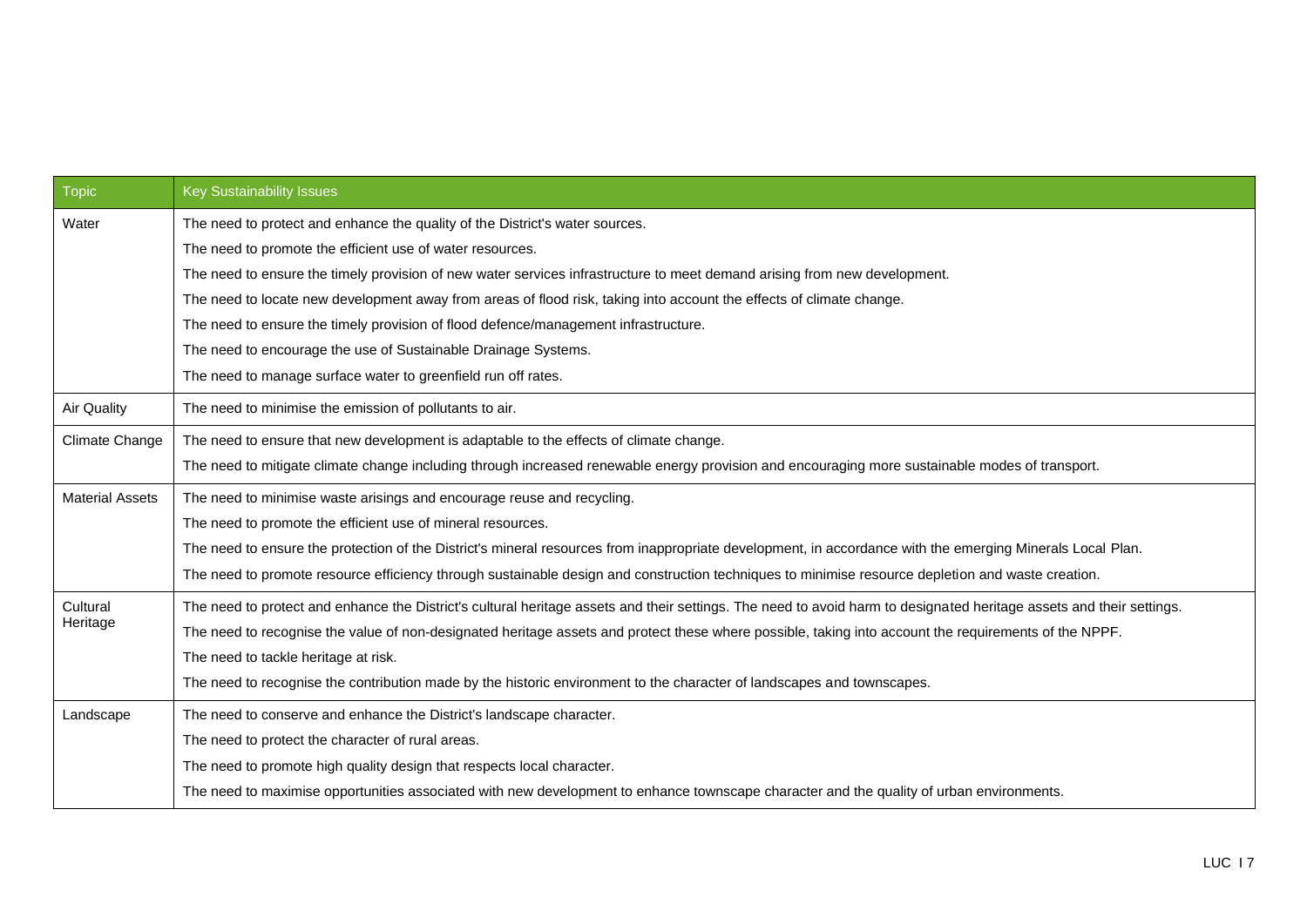## **Method and SA Framework**

**33.** The key sustainability issues for Bassetlaw District fed into the identification of a set of SA objectives which are the main tool used at each stage of the SA for assessing the likely effects of the options and draft policies in the Local Plan. The SA framework for the Bassetlaw District Local Plan is presented in **Table 2** overleaf.

#### **Use of the SA Framework**

**34.** Within the assessment matrices showing the likely sustainability effects of the Local Plan policy and site options, symbols and colour-coding have been used against each SA objective to show whether an effect is likely to be positive or negative, minor or significant, or uncertain as follows:

**Figure 1: Key to symbols and colour coding used in the SA of the Bassetlaw Local Plan**

| $^{++}$         | Significant positive effect likely.                              |
|-----------------|------------------------------------------------------------------|
| $+ +/-$         | Mixed significant positive and minor negative<br>effects likely. |
| $\div$          | Minor positive effect likely.                                    |
| $+/-$ or $++/-$ | Mixed minor or significant effects likely.                       |
|                 | Minor negative effect likely.                                    |
| --/+            | Mixed significant negative and minor positive<br>effects likely. |
|                 | Significant negative effect likely.                              |
| O               | Negligible effect likely.                                        |
|                 | Likely effect uncertain.                                         |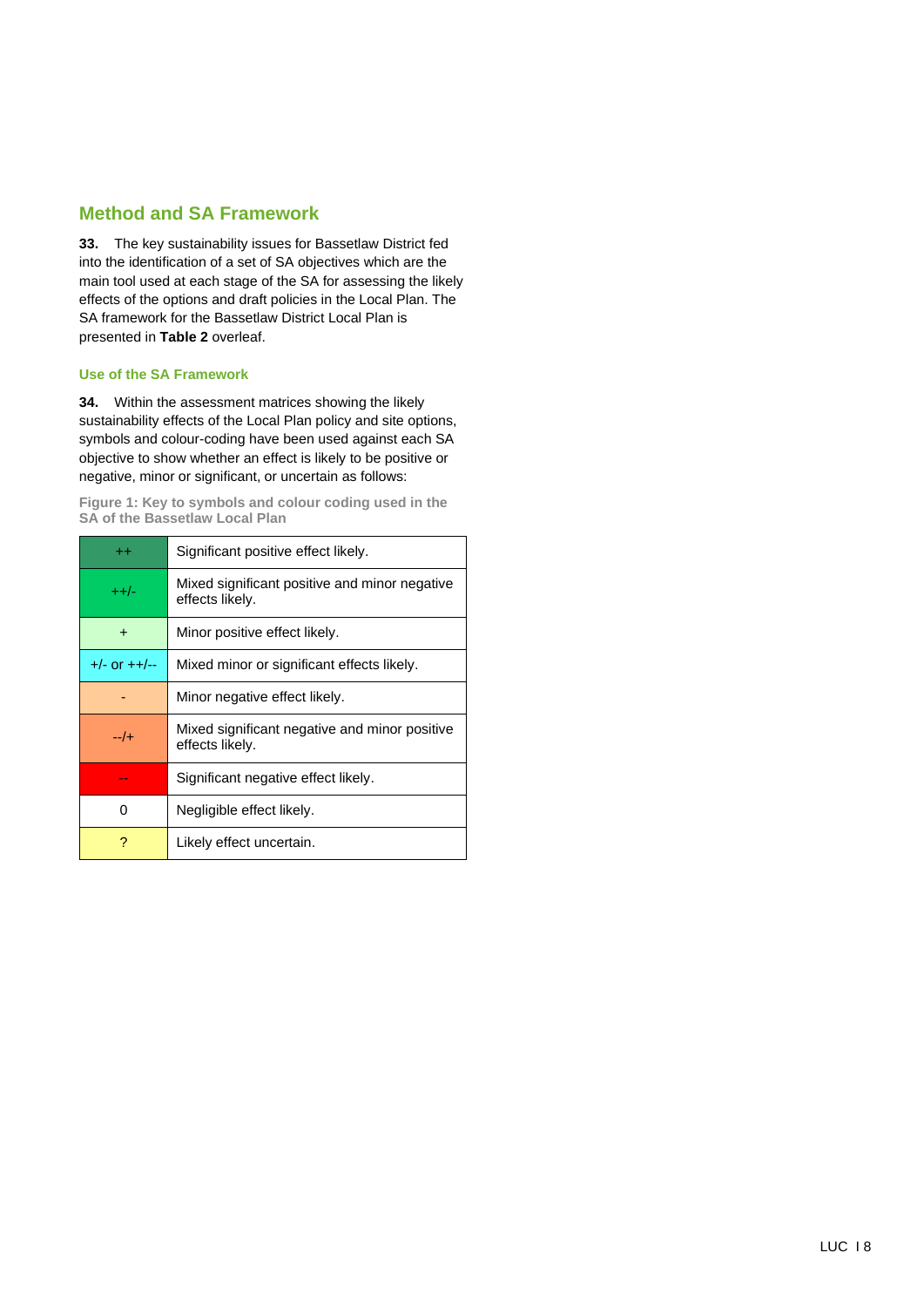**Table 2: SA Framework for the Bassetlaw Local Plan**

| <b>SA Objectives</b>                                                                     | Sub-questions                                                                                                                                                                                                                                           |  |  |  |  |
|------------------------------------------------------------------------------------------|---------------------------------------------------------------------------------------------------------------------------------------------------------------------------------------------------------------------------------------------------------|--|--|--|--|
| 1. Biodiversity: To conserve<br>and enhance biodiversity and                             | Will it conserve and enhance international designated nature conservation sites (Special Areas of Conservation, Special Protection Areas and Ramsar<br>Sites)?                                                                                          |  |  |  |  |
| geodiversity and promote<br>improvements to the District's                               | Will it conserve and enhance nationally designated nature conservation sites such as Sites of Special Scientific Interest?                                                                                                                              |  |  |  |  |
| green infrastructure network.                                                            | Will it conserve and enhance Local Nature Reserves and Local Wildlife Sites?                                                                                                                                                                            |  |  |  |  |
|                                                                                          | Will it conserve and enhance species diversity, and in particular avoid harm to indigenous species of principal importance, or priority species and<br>habitats?                                                                                        |  |  |  |  |
|                                                                                          | Will it provide opportunities for new habitat creation or restoration and link existing habitats as part of the development process?                                                                                                                    |  |  |  |  |
|                                                                                          | Will it enhance ecological connectivity and maintain and improve the green infrastructure network, addressing deficiencies and providing green spaces<br>that are well connected and biodiversity rich?                                                 |  |  |  |  |
|                                                                                          | Will it maintain and enhance woodland cover and management?                                                                                                                                                                                             |  |  |  |  |
|                                                                                          | Will it avoid damage to, and protect, Regionally Important Geological Sites?                                                                                                                                                                            |  |  |  |  |
|                                                                                          | Will it provide opportunities for people to access the natural environment including green and blue infrastructure?                                                                                                                                     |  |  |  |  |
|                                                                                          | Will it enhance the resilience of the natural environment to the impacts of climate change?                                                                                                                                                             |  |  |  |  |
| 2. Housing: To ensure that the<br>District's housing needs are                           | Will it meet the District's objectively assessed housing need, providing a range of housing types to meet current and emerging need for market and<br>affordable housing?                                                                               |  |  |  |  |
| met.                                                                                     | Will it reduce homelessness?<br>ш                                                                                                                                                                                                                       |  |  |  |  |
|                                                                                          | Will it reduce the number of unfit homes?                                                                                                                                                                                                               |  |  |  |  |
|                                                                                          | Will it make best use of the District's existing housing stock?                                                                                                                                                                                         |  |  |  |  |
|                                                                                          | Will it help to ensure the provision of good quality, well designed homes?                                                                                                                                                                              |  |  |  |  |
|                                                                                          | Will it deliver pitches required for Gypsies and Travellers and Showpeople?                                                                                                                                                                             |  |  |  |  |
| 3. Economy and Skills: To                                                                | Will it provide a supply of flexible, good quality employment land to meet the needs of the District's existing businesses and attract inward investment?                                                                                               |  |  |  |  |
| promote a strong economy<br>which offers high quality local<br>employment opportunities. | Will it help to diversify the local economy and support the delivery of the District's Regeneration and Growth Strategy, Nottinghamshire Growth Plan,<br>n.<br>Sheffield City Region and the D2N2 Local Enterprise Partnership Strategic Economic Plan? |  |  |  |  |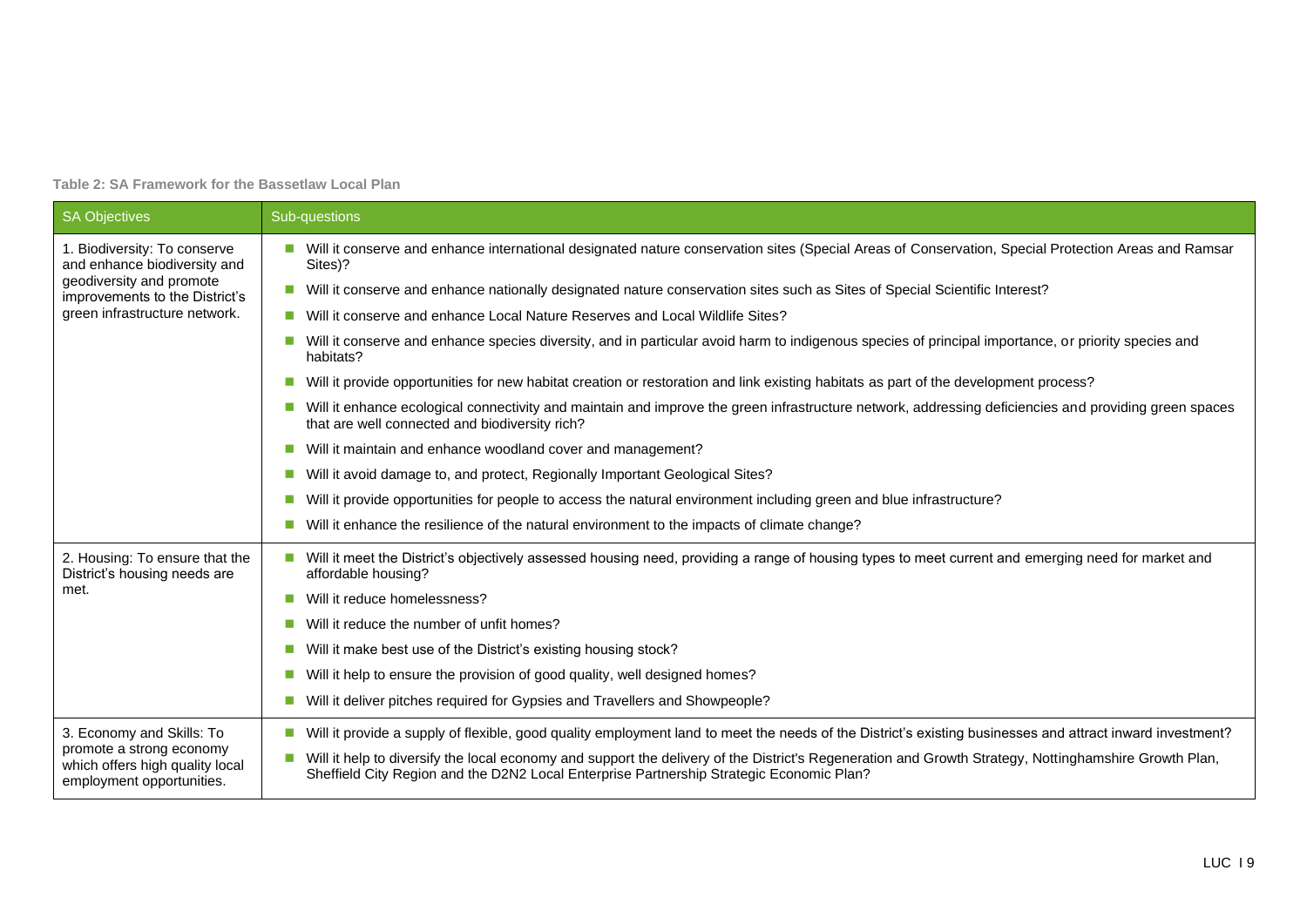| <b>SA Objectives</b>                              | Sub-questions                                                                                                                                      |  |  |  |  |
|---------------------------------------------------|----------------------------------------------------------------------------------------------------------------------------------------------------|--|--|--|--|
|                                                   | ■ Will it provide good quality, well paid employment opportunities that meet the needs of local people?                                            |  |  |  |  |
|                                                   | Will it increase average income levels?<br>$\mathcal{L}^{\mathcal{A}}$                                                                             |  |  |  |  |
|                                                   | Will it improve the physical accessibility of jobs?<br>$\mathcal{C}_{\mathcal{A}}$                                                                 |  |  |  |  |
|                                                   | Will it support rural diversification?<br>$\mathcal{L}_{\mathcal{A}}$                                                                              |  |  |  |  |
|                                                   | Will it promote a low carbon economy?                                                                                                              |  |  |  |  |
|                                                   | Will it improve access to training to raise employment potential?<br>ш                                                                             |  |  |  |  |
|                                                   | Will it increase levels of qualification?<br>ш                                                                                                     |  |  |  |  |
|                                                   | Will it create jobs in high knowledge sectors?<br>$\mathcal{L}_{\mathcal{A}}$                                                                      |  |  |  |  |
|                                                   | Will it promote investment in educational establishments?<br>$\sim$                                                                                |  |  |  |  |
| 4. Regeneration and Social                        | Will it maintain and enhance community facilities and services?<br>$\mathcal{C}^{\mathcal{A}}$                                                     |  |  |  |  |
| Inclusion: To promote<br>regeneration, tackle     | Will it enhance accessibility to key community facilities and services including schools and public transport?<br><b>COL</b>                       |  |  |  |  |
| deprivation and ensure                            | Will it protect and enhance the vitality and viability of the District's towns and villages?<br>$\mathcal{L}_{\mathcal{A}}$                        |  |  |  |  |
| accessibility for all.                            | Will it tackle deprivation in the District's most deprived areas and reduce inequalities?<br>$\sim$                                                |  |  |  |  |
|                                                   | Will it contribute to regeneration initiatives?<br>$\sim$                                                                                          |  |  |  |  |
|                                                   | Will it encourage engagement in community activities?                                                                                              |  |  |  |  |
|                                                   | Will it promote participation in cultural activities?                                                                                              |  |  |  |  |
|                                                   | Will it enhance the public realm?                                                                                                                  |  |  |  |  |
|                                                   | Will it align investment in services, facilities and infrastructure with growth?<br>$\sim$                                                         |  |  |  |  |
| 5. Health and Wellbeing: To                       | ■ Will it avoid locating development in locations that could adversely affect people's health?                                                     |  |  |  |  |
| improve health and reduce<br>health inequalities. | Will it maintain and improve access to green infrastructure, open space, leisure and recreational facilities?<br>$\Box$                            |  |  |  |  |
|                                                   | Will it increase the opportunities for physical activity and accessibility of recreational services and facilities?<br>$\mathcal{C}_{\mathcal{A}}$ |  |  |  |  |
|                                                   | Will it improve access to healthcare facilities and services?<br>$\mathcal{L}_{\mathcal{A}}$                                                       |  |  |  |  |
|                                                   | Will it reduce health inequalities?                                                                                                                |  |  |  |  |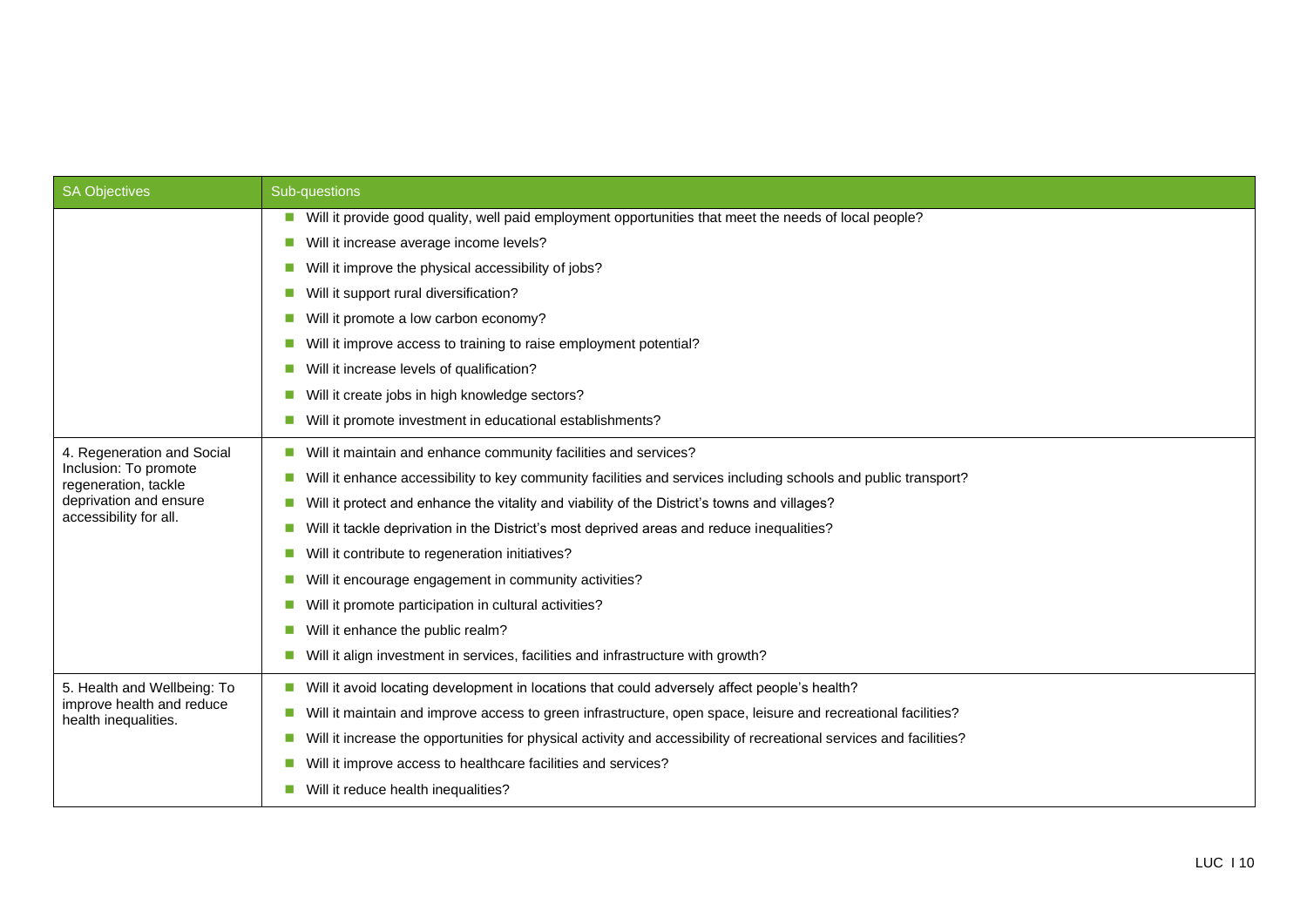| <b>SA Objectives</b>                                      | Sub-questions                                                                                                                                 |  |  |  |  |  |
|-----------------------------------------------------------|-----------------------------------------------------------------------------------------------------------------------------------------------|--|--|--|--|--|
|                                                           | Will it meet the needs of the District's ageing population?                                                                                   |  |  |  |  |  |
|                                                           | Will it support those with disabilities?                                                                                                      |  |  |  |  |  |
|                                                           | Will it promote community safety?<br>п                                                                                                        |  |  |  |  |  |
|                                                           | Will it reduce actual levels of crime and anti-social behaviour?                                                                              |  |  |  |  |  |
|                                                           | Will it reduce the fear of crime?                                                                                                             |  |  |  |  |  |
|                                                           | Will it promote design that discourages crime?<br>п                                                                                           |  |  |  |  |  |
|                                                           | Will it align healthcare facilities and services with growth?                                                                                 |  |  |  |  |  |
| 6. Transport: To reduce the                               | Will it reduce travel demand and the distance people travel for jobs, employment, leisure and services and facilities?                        |  |  |  |  |  |
| need to travel, promote<br>sustainable modes of transport | Will it encourage a shift to more sustainable modes of transport?                                                                             |  |  |  |  |  |
| and align investment in                                   | Will it encourage walking, cycling and the use of public transport?                                                                           |  |  |  |  |  |
| infrastructure with growth.                               | Will it help to address highways capacity issues and reduce traffic congestion?<br>m.                                                         |  |  |  |  |  |
|                                                           | Will it deliver investment in the District's transportation infrastructure and support proposals identified in the Local Transport Plan?<br>п |  |  |  |  |  |
|                                                           | Will it capitalise on the District's good transport accessibility, links to Robin Hood Airport and the new Worksop Bus Station?               |  |  |  |  |  |
|                                                           | Will it help to develop a transport network that minimises the impact on the environment and public health?<br>п                              |  |  |  |  |  |
|                                                           | Will it reduce the level of freight movement by road?                                                                                         |  |  |  |  |  |
|                                                           | Will it help to enhance the connectivity of more remote, rural settlements?                                                                   |  |  |  |  |  |
| 7. Land Use and Soils: To                                 | Will it promote the use of previously developed (brownfield) land and minimise the loss of greenfield land?                                   |  |  |  |  |  |
| encourage the efficient use of<br>land and conserve and   | Will it avoid the loss of agricultural land including best and most versatile land?<br>п                                                      |  |  |  |  |  |
| enhance soils.                                            | Will it make best use of and reduce the amount of derelict, degraded and underused land in the District?<br>п                                 |  |  |  |  |  |
|                                                           | Will it encourage the reuse of existing buildings and infrastructure?<br>×.                                                                   |  |  |  |  |  |
|                                                           | Will it prevent land contamination and facilitate remediation of contaminated sites?                                                          |  |  |  |  |  |
|                                                           | Will it maintain and enhance soil quality?                                                                                                    |  |  |  |  |  |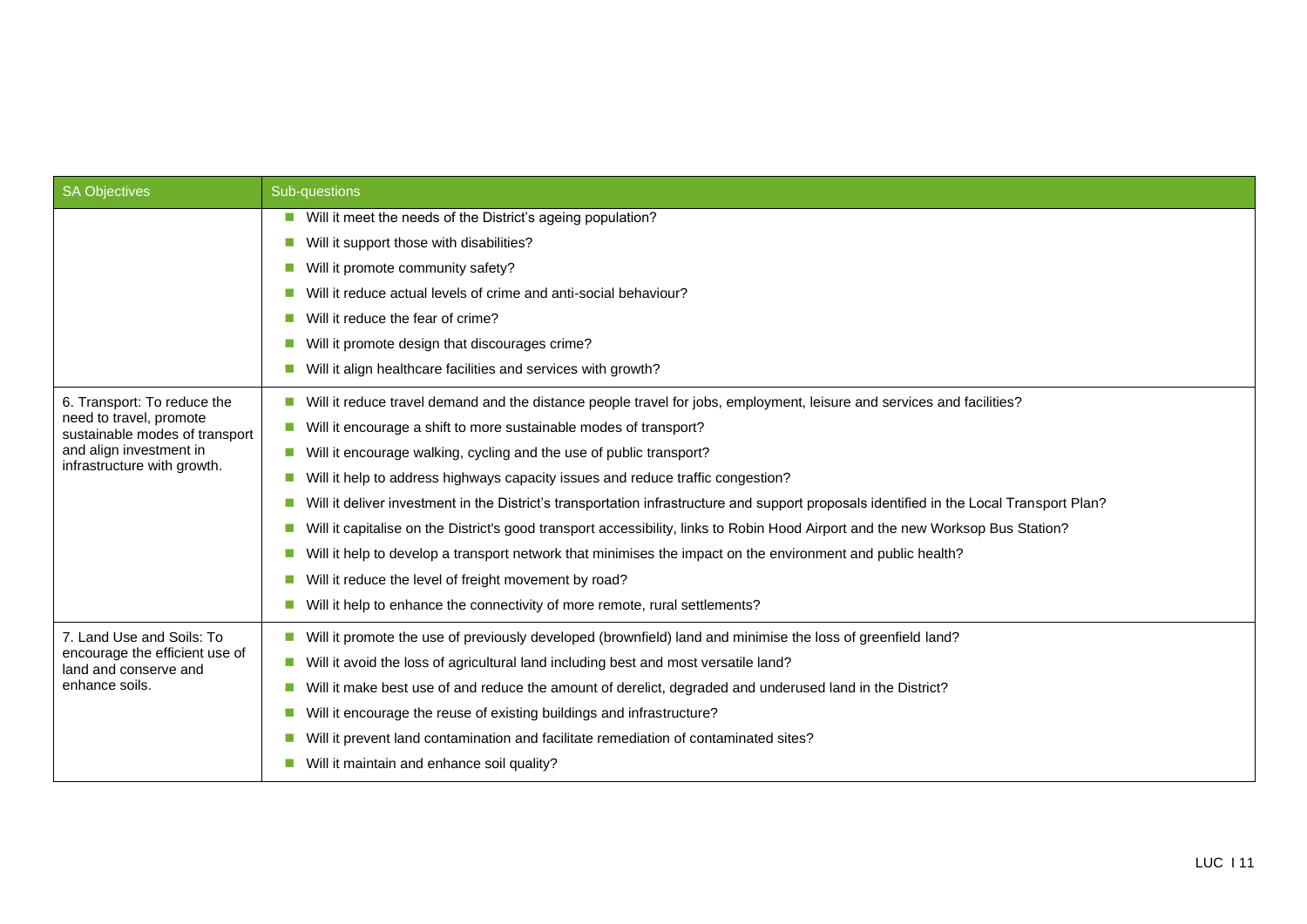| <b>SA Objectives</b>                                             | Sub-questions                                                                                                                                                                                                                 |  |  |  |  |
|------------------------------------------------------------------|-------------------------------------------------------------------------------------------------------------------------------------------------------------------------------------------------------------------------------|--|--|--|--|
| 8. Water: To conserve and<br>enhance water quality and           | Will it result in a reduction of run-off of pollutants to nearby water courses that lead to a deterioration in existing status and/or failure to achieve the<br>objective of good status under the Water Framework Directive? |  |  |  |  |
| resources.                                                       | Will it improve ground and surface water quality?<br>ш                                                                                                                                                                        |  |  |  |  |
|                                                                  | Will it reduce water consumption and encourage water efficiency?<br>a a                                                                                                                                                       |  |  |  |  |
|                                                                  | Will it ensure that new water/wastewater management infrastructure is delivered in a timely manner to support new development?                                                                                                |  |  |  |  |
| 9. Flood Risk: To minimise                                       | Will it help to minimise the risk of flooding to existing and new developments/infrastructure?                                                                                                                                |  |  |  |  |
| flood risk and reduce the<br>impact of flooding to people        | Will it ensure that new development does not give rise to flood risk elsewhere?                                                                                                                                               |  |  |  |  |
| and property in the District,<br>taking into account the effects | Will it manage effectively, and reduce the likelihood of, flash flooding, taking into account the capacity of sewerage systems?                                                                                               |  |  |  |  |
| of climate change.                                               | Will it discourage inappropriate development in areas at risk from flooding?<br>$\mathcal{C}^{\mathcal{A}}$                                                                                                                   |  |  |  |  |
|                                                                  | Will it deliver sustainable urban drainage systems (SUDs) and promote investment in flood defences that reduce vulnerability to flooding?                                                                                     |  |  |  |  |
| 10. Air Quality: To improve air                                  | Will it maintain and improve air quality?                                                                                                                                                                                     |  |  |  |  |
| quality.                                                         | Will it avoid locating development in areas of existing poor air quality/odour?<br><b>COL</b>                                                                                                                                 |  |  |  |  |
|                                                                  | Will it minimise emissions to air including odour from new development?                                                                                                                                                       |  |  |  |  |
| 11. Climate Change: To                                           | ■ Will it minimise energy use and reduce or mitigate greenhouse gas emissions?                                                                                                                                                |  |  |  |  |
| minimise greenhouse gas<br>emissions and adapt to the            | Will it plan or implement adaptation measures for the likely effects of climate change?<br>$\mathcal{L}^{\mathcal{L}}$                                                                                                        |  |  |  |  |
| effects of climate change.                                       | Will it support the delivery of renewable and low carbon energy in the District and reduce dependency on non-renewable sources?                                                                                               |  |  |  |  |
|                                                                  | Will it promote sustainable design and layout that is energy efficient, minimises greenhouse emissions and is adaptable to the effects of climate<br>change?                                                                  |  |  |  |  |
| 12. Resource Use and Waste:                                      | Will it minimise the demand for raw materials and assist in maximising the use of recycled and secondary materials (including aggregates)?<br><b>COL</b>                                                                      |  |  |  |  |
| To encourage sustainable<br>resource use and promote the         | Will it promote the use of local resources?<br><b>COL</b>                                                                                                                                                                     |  |  |  |  |
| waste hierarchy (reduce,                                         | Will it reduce minerals extracted and imported?<br><b>COL</b>                                                                                                                                                                 |  |  |  |  |
| reuse, recycle, recover).                                        | Will it increase efficiency in the use of raw materials and promote recycling?                                                                                                                                                |  |  |  |  |
|                                                                  | Will it avoid sterilisation of mineral reserves?                                                                                                                                                                              |  |  |  |  |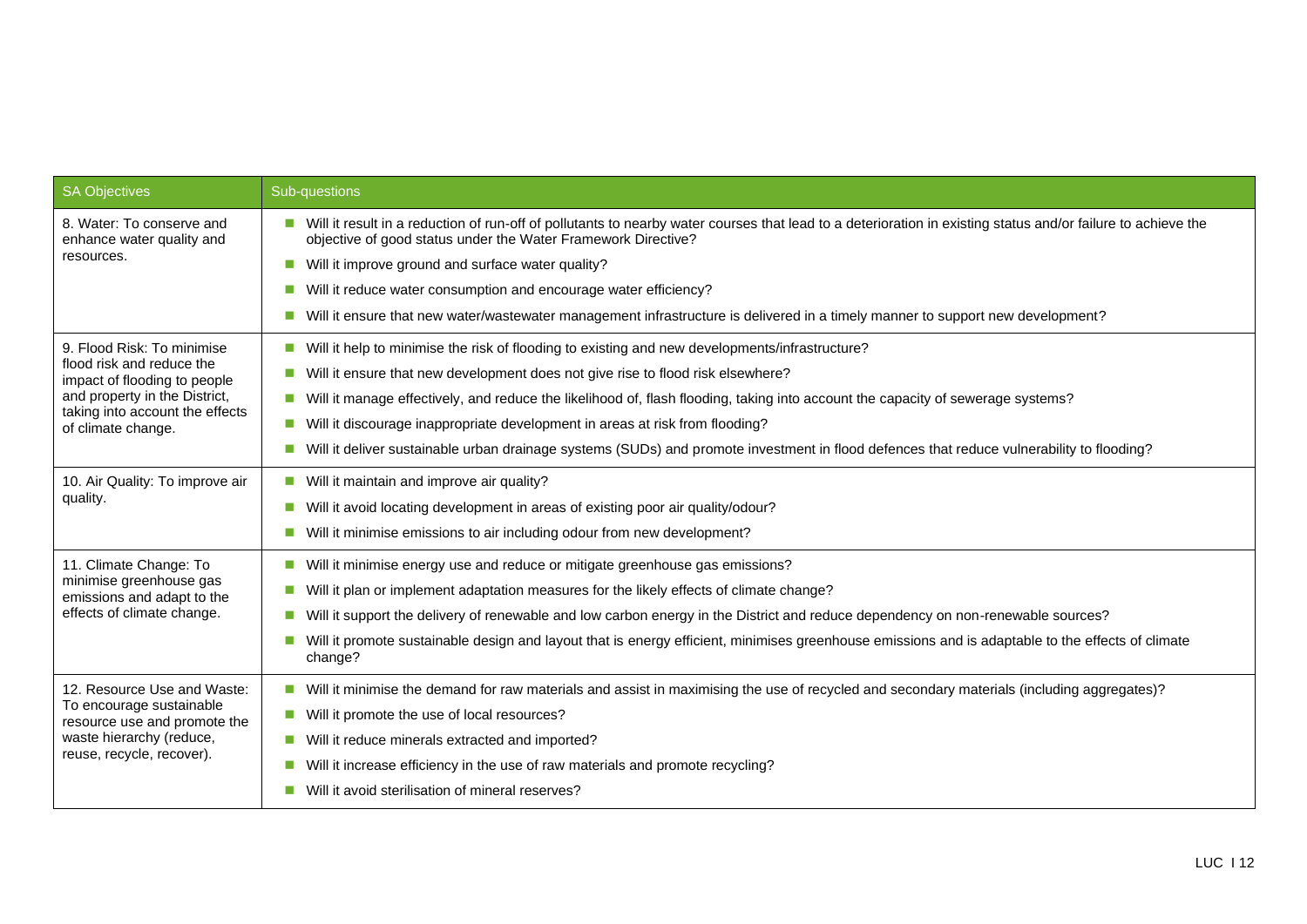| SA Objectives                                                | Sub-questions                                                                                                                                                           |  |  |  |  |  |  |
|--------------------------------------------------------------|-------------------------------------------------------------------------------------------------------------------------------------------------------------------------|--|--|--|--|--|--|
|                                                              | Will it support the objectives and proposals of the Nottinghamshire Minerals Local Plan?                                                                                |  |  |  |  |  |  |
|                                                              | Will it assist or facilitate compliance with the waste hierarchy (i.e. reduce first, then re-use, recover, recycle, landfill)?                                          |  |  |  |  |  |  |
|                                                              | Will it compromise the ongoing operation of existing waste management facilities?<br>a a                                                                                |  |  |  |  |  |  |
|                                                              | Will it support investment in waste management facilities to meet local needs?                                                                                          |  |  |  |  |  |  |
|                                                              | Will it support the objectives and proposals of the Nottinghamshire and Nottingham Waste Core Strategy?                                                                 |  |  |  |  |  |  |
| 13. Cultural Heritage: To                                    | Will it help to conserve and enhance existing features of the historic built environment and their settings, including archaeological assets?                           |  |  |  |  |  |  |
| conserve and enhance the<br>District's historic environment, | Will it reduce the instances and circumstances where heritage assets are identified as being 'at risk'?                                                                 |  |  |  |  |  |  |
| cultural heritage, character                                 | Will it promote sustainable repair and reuse of heritage assets?                                                                                                        |  |  |  |  |  |  |
| and setting.                                                 | Will it protect or enhance the significance of designated heritage assets and their settings?                                                                           |  |  |  |  |  |  |
|                                                              | Will it protect or enhance the significance of non-designated heritage assets and their settings?                                                                       |  |  |  |  |  |  |
|                                                              | Will it promote local cultural distinctiveness?                                                                                                                         |  |  |  |  |  |  |
|                                                              | Will it improve the quality of the built environment, and maintain local distinctiveness and historic townscape character in the District's towns and<br>villages?      |  |  |  |  |  |  |
|                                                              | Will it help to conserve historic buildings, places and spaces that enhance local distinctiveness, character and appearance through sensitive adaptation<br>and re-use? |  |  |  |  |  |  |
|                                                              | Will it provide opportunities for people to value and enjoy Bassetlaw's cultural heritage?                                                                              |  |  |  |  |  |  |
|                                                              | Will it improve and promote access to buildings and landscapes of historic/cultural value?                                                                              |  |  |  |  |  |  |
| 14. Landscape and                                            | Will it conserve and enhance the District's landscape character and townscapes?                                                                                         |  |  |  |  |  |  |
| Townscape: To conserve and<br>enhance the District's         | Will it conserve and reinforce special landscape features?                                                                                                              |  |  |  |  |  |  |
| landscape character and                                      | Will it promote high quality design in context with its urban and rural landscape?                                                                                      |  |  |  |  |  |  |
| townscapes.                                                  | Will it protect and enhance visual amenity?                                                                                                                             |  |  |  |  |  |  |
|                                                              | Will it maintain tranquillity in the most tranquil areas of the District?                                                                                               |  |  |  |  |  |  |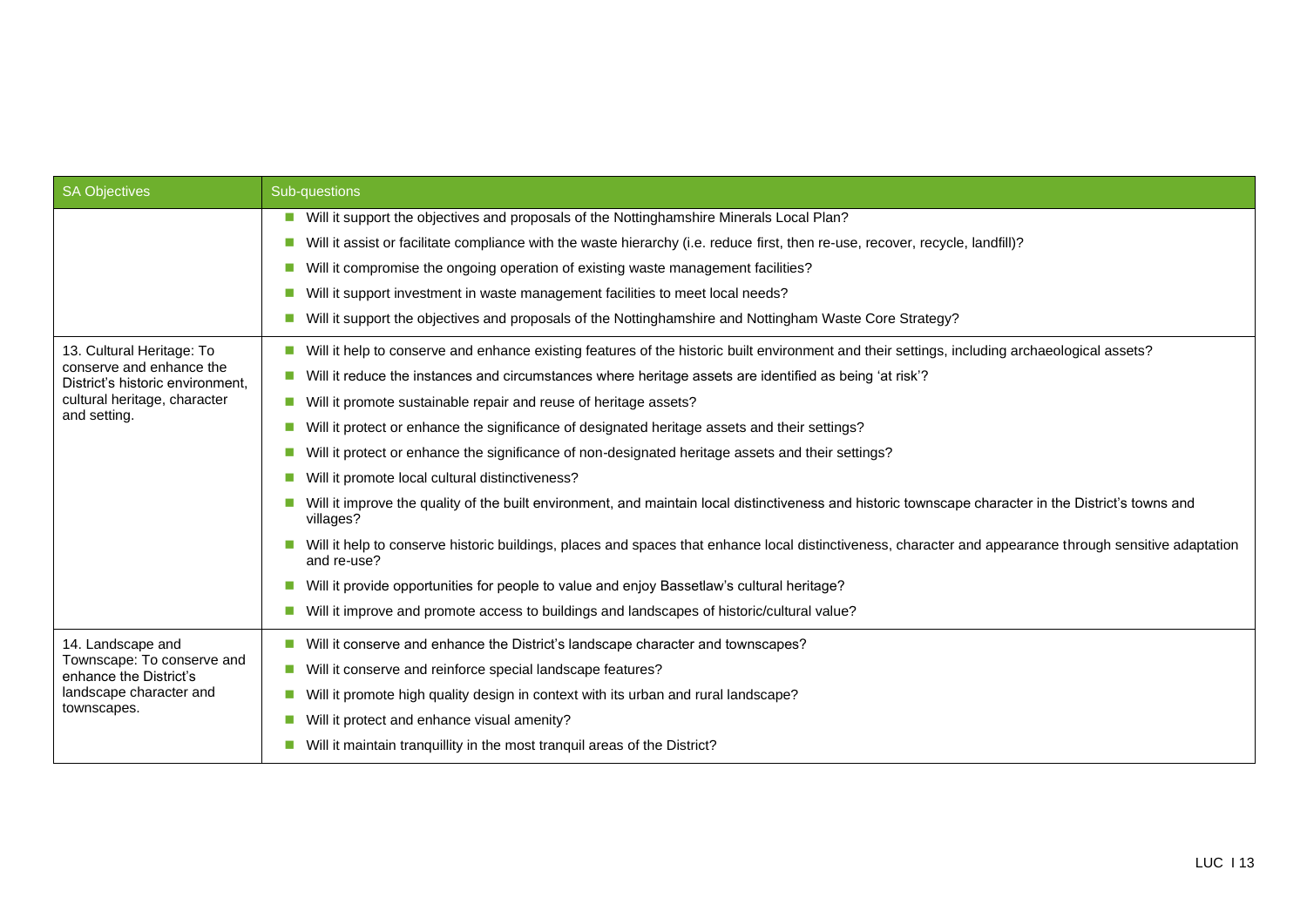# **Likely Effects of the Local Plan Options**

**35.** The following sections set out the findings of the SA for the policy and strategic site options that were considered during the development of the Bassetlaw Local Plan. Where detailed appraisal matrices were prepared, these are presented in Appendix 4 of the full SA report. The SA findings for the options are described in more detail in Chapter 4 of the full SA report, along with information about how each group of options was identified.

# **Spatial Strategy Options**

**36.** In total eight options for the overall approach to distributing development have been identified and appraised throughout the SA process. The SA findings for these options are summarised in **Table 3** below.

**Table 3: SA effects for the spatial options**

| <b>SA Objectives</b>                   | 1: Maintain current<br>strategy | based on functional<br>2: New hierarchy<br>geography | 3: A1 corridor focus     | expanded<br>rural settlements<br>4: New/ | Large scale urban<br>extensions<br>$\overline{5}$ | 6: Hybrid option | growth<br>7: Equitable<br>distribution of g<br>Equitable | Parallel strategies<br><br>86 |
|----------------------------------------|---------------------------------|------------------------------------------------------|--------------------------|------------------------------------------|---------------------------------------------------|------------------|----------------------------------------------------------|-------------------------------|
| SA1: Biodiversity and Geodiversity     | $+/--$                          | $+/--$                                               | $+/-$                    | $-2$                                     | $++/--$                                           | $++/--$          | $+/--$                                                   | $+/-$                         |
| SA2: Housing                           | $+$                             | $++$                                                 | $+2$                     | $+/-$                                    | $+?$                                              | $++$             | $^{++}$                                                  | $++$                          |
| SA3: Economy and Skills                | $+2$                            | $+$ ?/-                                              | $+/-$                    | $+/-$                                    | $+?$                                              | $++?$            | $++/-$                                                   | $++?$                         |
| SA4: Regeneration and Social Inclusion | $++/-$                          | $++$                                                 | $+/--$                   | $++/--$                                  | $++/--$                                           | $++$             | $++/-$                                                   | $++$                          |
| SA5: Health and Wellbeing              | $+/-$                           | $+/-$                                                | $+/-$                    | $+/-?$                                   | $++/-$                                            | $++/-?$          | $++/-?$                                                  | $^{++}$                       |
| SA6: Transport                         | $+$                             | $++/$                                                | $\mathbf{u}$             | Ξ                                        | $\ddot{}$                                         | $++/-$           | $+/-$                                                    | $++/-$                        |
| SA7: Land Use and Soils                | ٠                               | ٠                                                    | ٠                        | $-2$                                     | ٠                                                 | $-2$             | ٠                                                        |                               |
| SA8: Water                             |                                 | ٠                                                    | ٠                        | ٠                                        | ٠                                                 | $\blacksquare$   | ٠                                                        |                               |
| SA9: Flood Risk                        | 0?                              | 0?                                                   | $+2$                     | $-2$                                     | $-2$                                              | $+/-?$           | $+/-?$                                                   | $+/-?$                        |
| SA10: Air Quality                      | ٠                               | Ξ                                                    | $\overline{\phantom{m}}$ | $+/-$                                    | $+/-$                                             | $+/-$            | $+/-$                                                    | $+/-$                         |
| SA11: Climate Change                   | $\mathcal{P}$                   | $+2$                                                 | ?                        | $\mathcal{P}$                            | $+2$                                              | $+2$             | $+2$                                                     | $+2$                          |
| SA12: Resource Use and Waste           | $\Omega$                        | $\Omega$                                             | 0                        | 0                                        | $\Omega$                                          | $\Omega$         | $\Omega$                                                 | $\Omega$                      |
| SA13: Cultural Heritage                | $+/-?$                          | $+/-?$                                               | $+/-?$                   | $+/-?$                                   | $+/-?$                                            | $+/-?$           | $+/-?$                                                   | $+/-?$                        |
| SA14: Landscape and Townscape          | $+/-?$                          | $+/-?$                                               | $+/-?$                   | $+/-?$                                   | $+/-?$                                            | $+/-?$           | $+/-?$                                                   | $+/-?$                        |

# **Housing Distribution Options**

**37.** Following on from the consideration of overall spatial options for the District, the Council considered further options for distributing future housing growth within the different areas of the District. Appendix 10 in the full SA report sets out the reasonable alternatives considered and explains in more detail why the selected approach was taken forward.

**38.** The SA effects for these options are summarised in **Table 4** overleaf.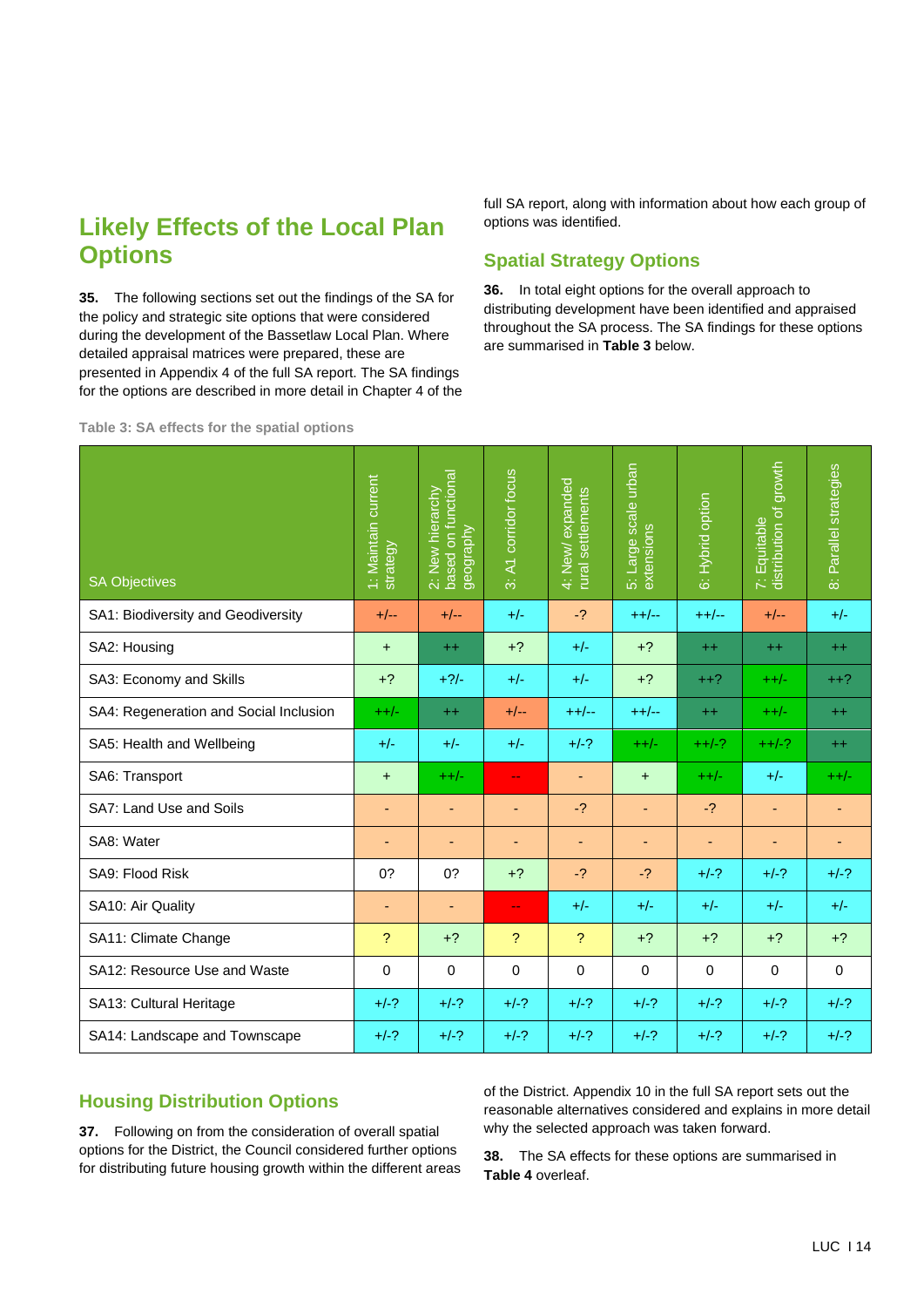|  |  | Table 4: SA effects for the Housing Distribution Options |  |  |
|--|--|----------------------------------------------------------|--|--|
|--|--|----------------------------------------------------------|--|--|

| Site                                   |                                              | 1. Rural Baseline |                          |                                  |                                        | 2. Worksop<br>3. Redford           |                             |                          |                             | 4. Harworth & Bircotes    |                 | 5. Garden Villages          |                               |                               |  |
|----------------------------------------|----------------------------------------------|-------------------|--------------------------|----------------------------------|----------------------------------------|------------------------------------|-----------------------------|--------------------------|-----------------------------|---------------------------|-----------------|-----------------------------|-------------------------------|-------------------------------|--|
| <b>Alternative Options Considered</b>  | a) $27\%$ of $overline{a}$<br>overall growth | b) Deliver fewer  | c) Deliver more<br>homes | No change<br>$\overline{\sigma}$ | growth<br>চ<br>a) $24%$<br>overall $($ | Deliver fewer<br>b) Deliv<br>homes | a) 13% of<br>overall growth | b) Deliver more<br>homes | a) 21% of<br>overall growth | b) Deliver fewer<br>homes | c) Deliver more | a) 15% of<br>overall growth | b) Deliver no<br>new villages | c) Deliver one<br>new village |  |
| SA1: Biodiversity and Geodiversity     | $\mathbf{0}$                                 | $+?$              | $-2$                     | $\Omega$                         | $\Omega$                               | $+?$                               | $\Omega$                    | $-2$                     | $\Omega$                    | $+?$                      | $-2$            | $-2^{1}$                    | $\mathbf{0}$                  | $-2$                          |  |
| SA2: Housing                           | $++$                                         | $+$               | $++$                     | $\mathbf 0$                      | $++$                                   | $+$                                | $++$                        | $++$                     | $++$                        | $+$                       | $++$            | $++$                        | $\mathbf 0$                   | $+$                           |  |
| SA3: Economy and Skills                | $++$                                         | ٠                 | $+/-$                    | $\Omega$                         | $++$                                   | ٠                                  | $++$                        | $+$                      | $++$                        | $\sim$                    | $+$             | $++$                        | $\mathbf 0$                   | $+$                           |  |
| SA4: Regeneration and Social Inclusion | $++$                                         | ٠                 | $+/-$                    | $\Omega$                         | $++$                                   | ٠                                  | $++$                        | $+/-$                    | $++$                        | $\sim$                    | $+/-$           | $++$                        | $\mathbf 0$                   | $+$                           |  |
| SA5: Health and Wellbeing              | $+$                                          | ٠                 | $+/-$                    | $\Omega$                         | $\Omega$                               | $\Omega$                           | $\mathbf 0$                 | $\mathbf 0$              | $+$                         | $\sim$                    | $+/-$           | $++$                        | $\mathbf 0$                   | $+$                           |  |
| SA6: Transport                         | $-2$                                         | $+2$              | $-2$                     | $\Omega$                         | $+/-$                                  | $+2$                               | $+/-$                       | $\sim$                   | $+/-$                       | $+?$                      | ٠               | $+/-$                       | $\mathbf 0$                   | $+/-$                         |  |
| SA7: Land Use and Soils                | $+$                                          | $+2$              | ٠                        | $\Omega$                         | $-2$                                   | $+2$                               | $\mathbf 0$                 | $\overline{\phantom{0}}$ | $+/-?$                      | $+?$                      | $-2$            | $+/-?$                      | $\mathbf 0$                   | $+/-?$                        |  |
| SA8: Water                             | $\mathbf 0$                                  | $\mathbf 0$       | $\Omega$                 | $\Omega$                         | $\Omega$                               | $\Omega$                           | $\mathbf 0$                 | $\mathbf 0$              | 0                           | 0                         | $\mathbf 0$     | $\mathbf 0$                 | $\mathbf 0$                   | $\mathbf 0$                   |  |
| SA9: Flood Risk                        | $\mathbf 0$                                  | $+?$              | $\Omega$                 | $\Omega$                         | $\Omega$                               | $+?$                               | $-2$                        | $-2$                     | $\mathbf 0$                 | $+?$                      | $-2$            | $\mathbf 0$                 | $\mathbf 0$                   | $\mathbf 0$                   |  |
| SA10: Air Quality                      | $-2$                                         | $+?$              | $-2$                     | $\Omega$                         | $+/-$                                  | $+?$                               | $+/-$                       | $\overline{\phantom{0}}$ | $+/-$                       | $+?$                      | $\sim$          | $+/-$                       | $\mathbf 0$                   | $+/-$                         |  |
| SA11: Climate Change                   | $-2$                                         | $+2$              | $-2$                     | $\Omega$                         | $+/-$                                  | $+?$                               | $+/-$                       | ٠                        | $+/-$                       | $+?$                      | $\sim$          | $+/-$                       | $\mathbf 0$                   | $+/-$                         |  |
| SA12: Resource Use and Waste           | $\Omega$                                     | $\Omega$          | $\Omega$                 | $\Omega$                         | $\Omega$                               | $\Omega$                           | $\Omega$                    | $\Omega$                 | 0                           | 0                         | $\mathbf 0$     | $\mathbf 0$                 | $\mathbf 0$                   | $\mathbf 0$                   |  |
| SA13: Cultural Heritage                | $\mathbf 0$                                  | $+?$              | $-2$                     | $\Omega$                         | $-2$                                   | $+?$                               | 0                           | $-2$                     | 0                           | $+?$                      | $-2$            | $-2^{1}$                    | 0                             | $-2$                          |  |
| SA14: Landscape and Townscape          | $+$                                          | $+2$              | $-2$                     | $\Omega$                         | 2                                      | $\Omega$                           | $\mathcal{P}$               | $-2$                     | $+/-?$                      | $+?$                      | $-2$            | $+/-?$                      | $\mathbf 0$                   | $+/-?$                        |  |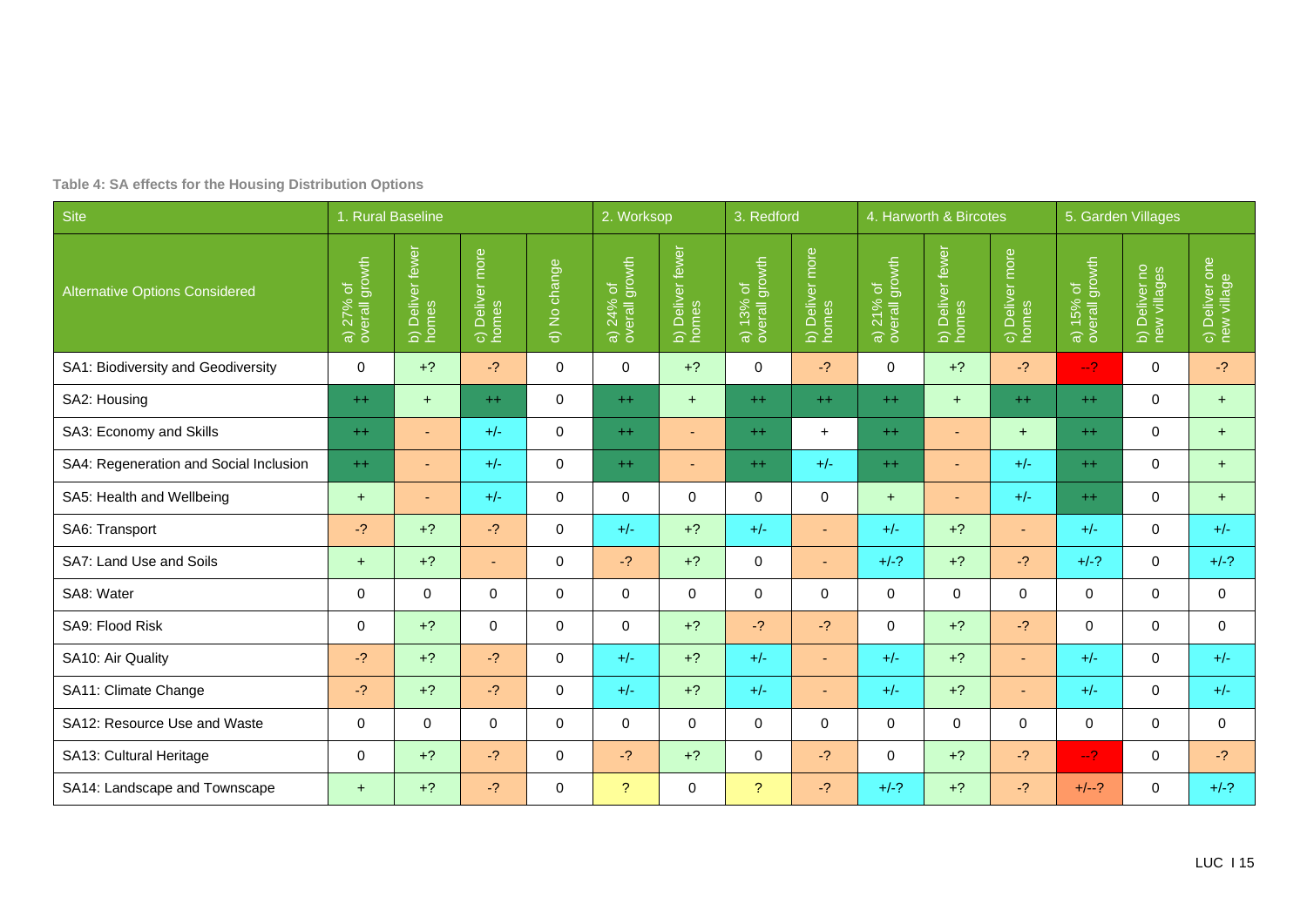#### **Housing Target**

**39.** Five reasonable alternative options for the housing target were subject to SA at an early stage in the plan-making process. These were reviewed by Bassetlaw District Council in 2019, when the following four revised options were identified by considering the most up to date evidence:

- **Option 1:** Government's standardised Objectively Assessed Need (OAN) figure – 306 dpa (dwellings per annum).
- **Option 2: Strategic Housing Market Assessment** (SHMA)-based OAN – 374 dpa.
- **Option 3:** Overall housing requirement to support economic growth based on the Oxford Economics midpoint scenario (Economic Development Needs Assessment (EDNA)-based) – 390 dpa.
- **Option 4: EDNA-based higher requirement to support** economic growth based on the Experian midpoint scenario – 493 dpa.

**40.** The background to the evidence underpinning each of these options is explained in Chapter 4 of the full SA report and their SA effects are summarised in **Table 5** below.

| Option                                 |                                                             | Option 2: SHMA-based OAN<br>(374 dpa) |                                                                 | EDNA-based higher                                                |
|----------------------------------------|-------------------------------------------------------------|---------------------------------------|-----------------------------------------------------------------|------------------------------------------------------------------|
| <b>SA Objective</b>                    | Option 1: Governments<br>standard Method figure<br>(306dpa) |                                       | requirement (EDNA-based<br>390dpa)<br>Option 3: Overall housing | economic growth (493 dpa)<br>requirement to support<br>Option 4: |
| SA1: Biodiversity and Geodiversity     | $-2$                                                        | $-2$                                  | $-2$                                                            | $-2$                                                             |
| SA2: Housing                           | $++?$                                                       | $++$                                  | $++$                                                            | $++$                                                             |
| SA3: Economy and Skills                | $+?$                                                        | $+?$                                  | $^{++}$                                                         | $++$                                                             |
| SA4: Regeneration and Social Inclusion | 0?                                                          | $+?$                                  | $+?$                                                            | $+2/-?$                                                          |
| SA5: Health and Wellbeing              | 0?                                                          | $+?$                                  | $+?$                                                            | $+2/-?$                                                          |
| SA6: Transport                         | $\overline{\phantom{a}}$                                    | $\blacksquare$                        | $-2$                                                            | $-2$                                                             |
| SA7: Land Use and Soils                | $-2$                                                        | $-2$                                  | $-2$                                                            | $-2$                                                             |
| SA8: Water                             |                                                             | ٠                                     | $\overline{\phantom{a}}$                                        | $\overline{\phantom{a}}$                                         |
| SA9: Flood Risk                        | $-2$                                                        | $-2$                                  | $-2$                                                            | $-2$                                                             |
| SA10: Air Quality                      | $-2$                                                        | $-2$                                  | $-2$                                                            | $-2$                                                             |
| SA11: Climate Change                   | $-2$                                                        | $-2$                                  | $-2$                                                            | $-2$                                                             |
| SA12: Resource Use and Waste           | ٠                                                           | ÷                                     | ٠                                                               |                                                                  |
| SA13: Cultural Heritage                | $+/-?$                                                      | $+/-?$                                | $+/-?$                                                          | $-2$                                                             |
| SA14: Landscape and Townscape          | $+/-?$                                                      | $+/-?$                                | $+/-?$                                                          | $-2$                                                             |

**Table 5: SA effects for the housing target options considered**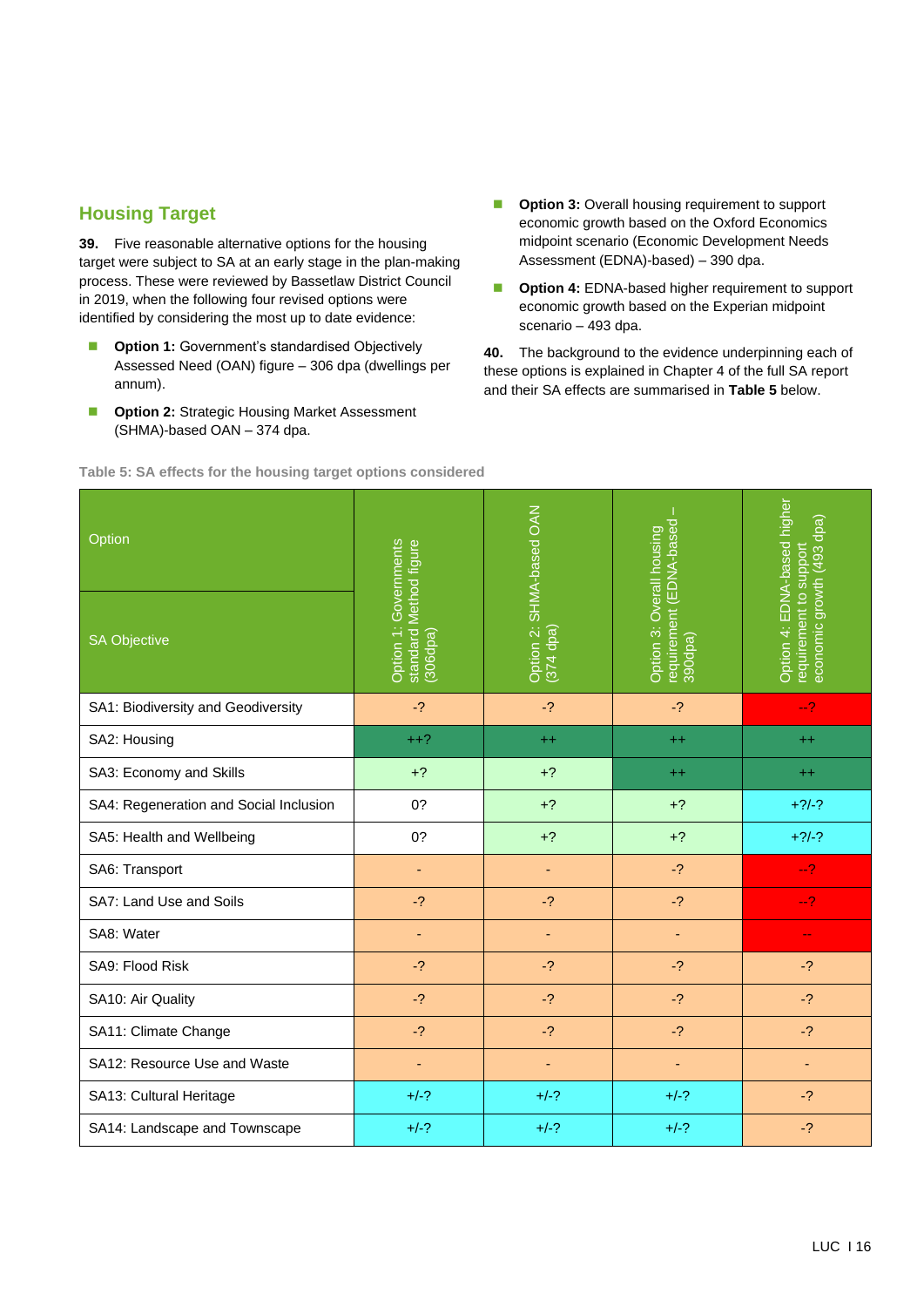**41.** The Council is proposing to allocate land for a strategic employment site at Apleyhead junction located on the A1 and A57. This will be the focus for a significant amount of new employment over the Plan period, up to 2038 and beyond. There is also a significant amount of land with planning consent for employment in Bassetlaw. The number of new jobs to be delivered up to 2038 is expected to be 9,852. The Housing Requirement proposed in the Publication version of the Local Plan (August 2021) as updated by the Publication Version Addendum January 2022 and the Publication Version Second Addendum May 2022, 582 dwellings per annum from 2020 to 2038, is based on this number of jobs being delivered by 2038. This will be monitored over the plan period and reviewed within five years in accordance with national policy.

**42.** Four alternative scenarios, or options, for the amount of employment development to be provided have been identified as follows, all of which are driven by the strategic employment allocation at Apleyhead Junction:

- A lower employment figure for Apleyhead Junction of 9,735 jobs with all new homes to support this being delivered in Bassetlaw.
- A higher employment figure for Apleyhead Junction of 11,236 jobs with all new homes to support this being delivered in Bassetlaw.
- A lower employment figure for Apleyhead Junction of 9,735 jobs with the majority of new homes to support this

**Table 7: SA effects for the updated housing target options**

being delivered in Bassetlaw and the remainder to be delivered in neighbouring authority areas.

■ A higher employment figure for Apleyhead Junction of 11,236 jobs with the majority of new homes to support this being delivered in Bassetlaw and the remainder to be delivered in neighbouring authority areas.

**43. Table 6** below summarises these options (which have been labelled Options A to D) in terms of the associated housing need figures.

| <b>Housing Target</b><br>Option | <b>Jobs Growth</b> | <b>Housing Need</b><br>(per annum) |
|---------------------------------|--------------------|------------------------------------|
| А                               | 9,735              | 591                                |
| B                               | 11,236             | 646                                |
|                                 | 9,735              | 530                                |
|                                 | 11,236             | 562                                |

**Table 6: Alternative housing target options**

**44.** The likely SA effects of these options are summarised in **Table 7** below and the detailed SA matrix can be found in Appendix 4 in the full SA report. The up-to-date standardised OAN figure of 288 dpa has also been appraised for completeness.

| Option                                 |                                                    | dpa<br>591 | dpa<br>646 | 530 dpa                     |                   |
|----------------------------------------|----------------------------------------------------|------------|------------|-----------------------------|-------------------|
| <b>SA Objective</b>                    | standardised OAN<br>figure (288dpa)<br>Governments | Option A:  | Option B:  | Option 3C                   | Option D: 562 dpa |
| SA1: Biodiversity and Geodiversity     | $-2$                                               | $-2$       | $-2$       | $-2$                        | $-2$              |
| SA2: Housing                           | ٠                                                  | $+$        | $+$        | $+$                         | $+$               |
| SA3: Economy and Skills                | $-2$                                               | $+$        | $^{++}$    | $++?$                       | $++?$             |
| SA4: Regeneration and Social Inclusion | $+/-?$                                             | $+/-?$     | $+/-?$     | $+/-?$                      | $+/-?$            |
| SA5: Health and Wellbeing              |                                                    | $+/-$      | $+/-$      | $+/-?$                      | $+/-?$            |
| SA6: Transport                         | $\sim$                                             | ٠          | ٠          | $\rightarrow$ $\rightarrow$ | $\sim$ $\sim$     |
| SA7: Land Use and Soils                | $-2$                                               | $-2$       | $-2$       | $-2$                        | $-2$              |
| SA8: Water                             | $-2$                                               | $-2$       | $-2$       | $-2$                        | $-2$              |
| SA9: Flood Risk                        | $-2$                                               | $-2$       | $-2$       | $-2$                        | $-2$              |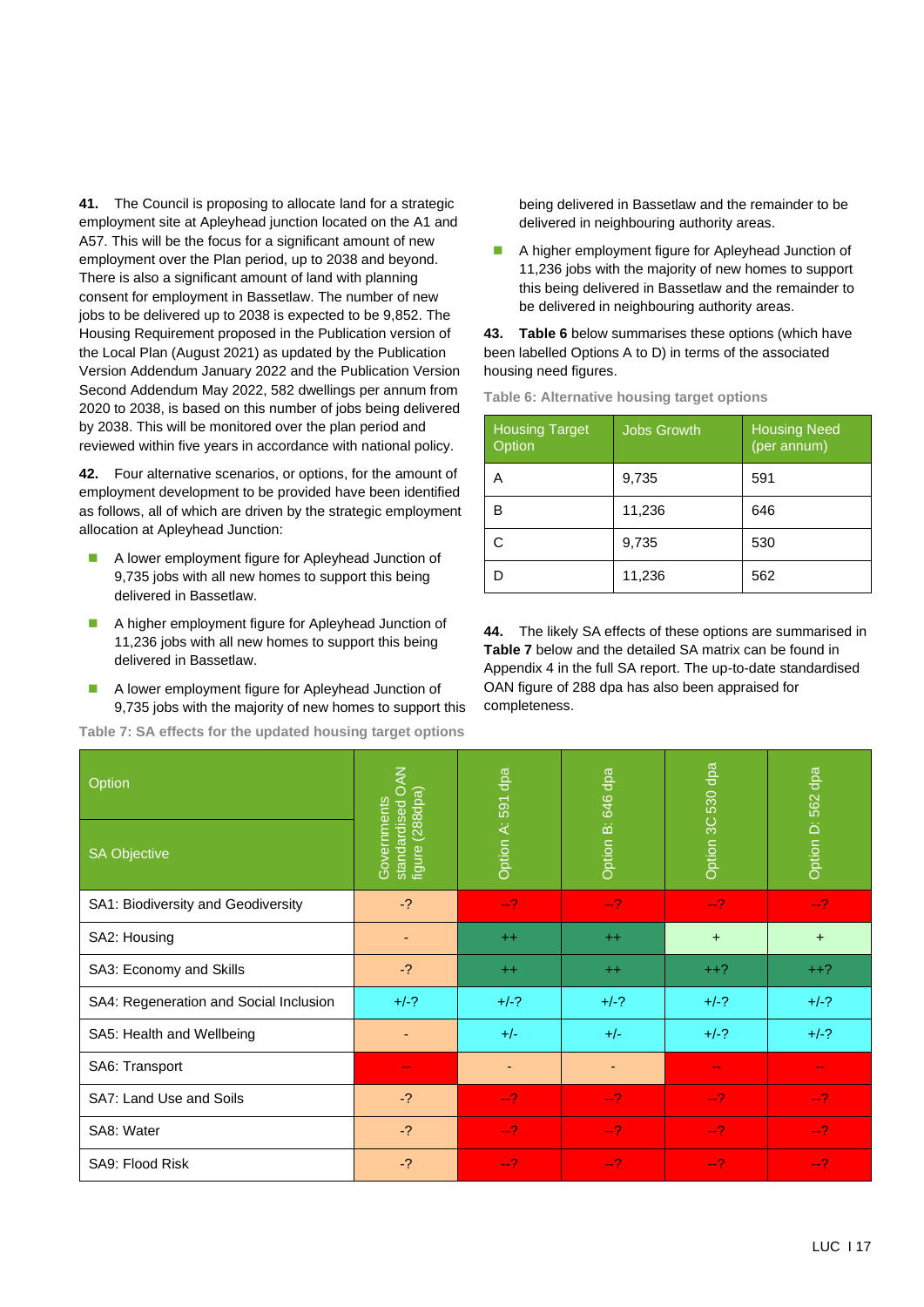| Option                        | (288dpa)<br>l≌<br>මි<br>d)               | dpa           | dpa<br>646  | $530$ dpa | dpa           |
|-------------------------------|------------------------------------------|---------------|-------------|-----------|---------------|
| <b>SA Objective</b>           | lgib<br>standard<br>figure (2<br>ලි<br>ප | Option A: 591 | ்<br>Option | Option 3C | Option D: 562 |
| SA10: Air Quality             | $\sim$                                   |               |             | --        |               |
| SA11: Climate Change          | $\sim$                                   |               |             | ۰.        |               |
| SA12: Resource Use and Waste  |                                          | --            | --          | ۰.        |               |
| SA13: Cultural Heritage       | $-2$                                     | $-2$          | $-2$        | $-2$      | $-2$          |
| SA14: Landscape and Townscape | $-2$                                     | $-2$          | $-2$        | $-2$      | $-2$          |

# **Employment Land Target**

**45.** The Interim SA Report in 2016 included an appraisal of three reasonable alternative options for the employment land target:

- **Option 1:** No allocations allow the market to deliver economic growth as demand dictates through the adoption of a criteria policy based approach to determine planning applications.
- **Option 2:** Allocate to reflect market trends in Bassetlaw, with flexibility across the spatial hierarchy to support the ambitions of the Sheffield City Region Local Enterprise Partnership (LEP) (delivering at least 11.8 hectares per annum).
- **Option 3:** Large-scale, aspirational growth allocating for sub-regional economic growth aspirations.

**46.** The SA effects for these options are summarised in **Table 8** below.

| Option                                 |                          | Allocate to reflect                                      | Large-scale,                     |
|----------------------------------------|--------------------------|----------------------------------------------------------|----------------------------------|
| <b>SA Objective</b>                    | Option 1: No allocations | market trends in Bassetlaw<br>$\ddot{\alpha}$<br>Option: | aspirational growth<br>Option 3: |
| SA1: Biodiversity and Geodiversity     | $-2$                     | $-2$                                                     | ۰.                               |
| SA2: Housing                           | 0                        | 0                                                        | 0?                               |
| SA3: Economy and Skills                | $+?/-?$                  | $++?$                                                    | $++/?$                           |
| SA4: Regeneration and Social Inclusion | $\mathcal{P}$            | $\ddot{}$                                                | $\ddot{}$                        |
| SA5: Health and Wellbeing              | 0?                       | 0?                                                       | 0?                               |
| SA6: Transport                         | $+2/-$                   | $+?\frac{1}{?}$                                          | $+?\frac{1}{?}$                  |
| SA7: Land Use and Soils                | ?                        | $+?\frac{1}{?}$                                          | $-2$                             |

**Table 8: SA effects for the employment target options**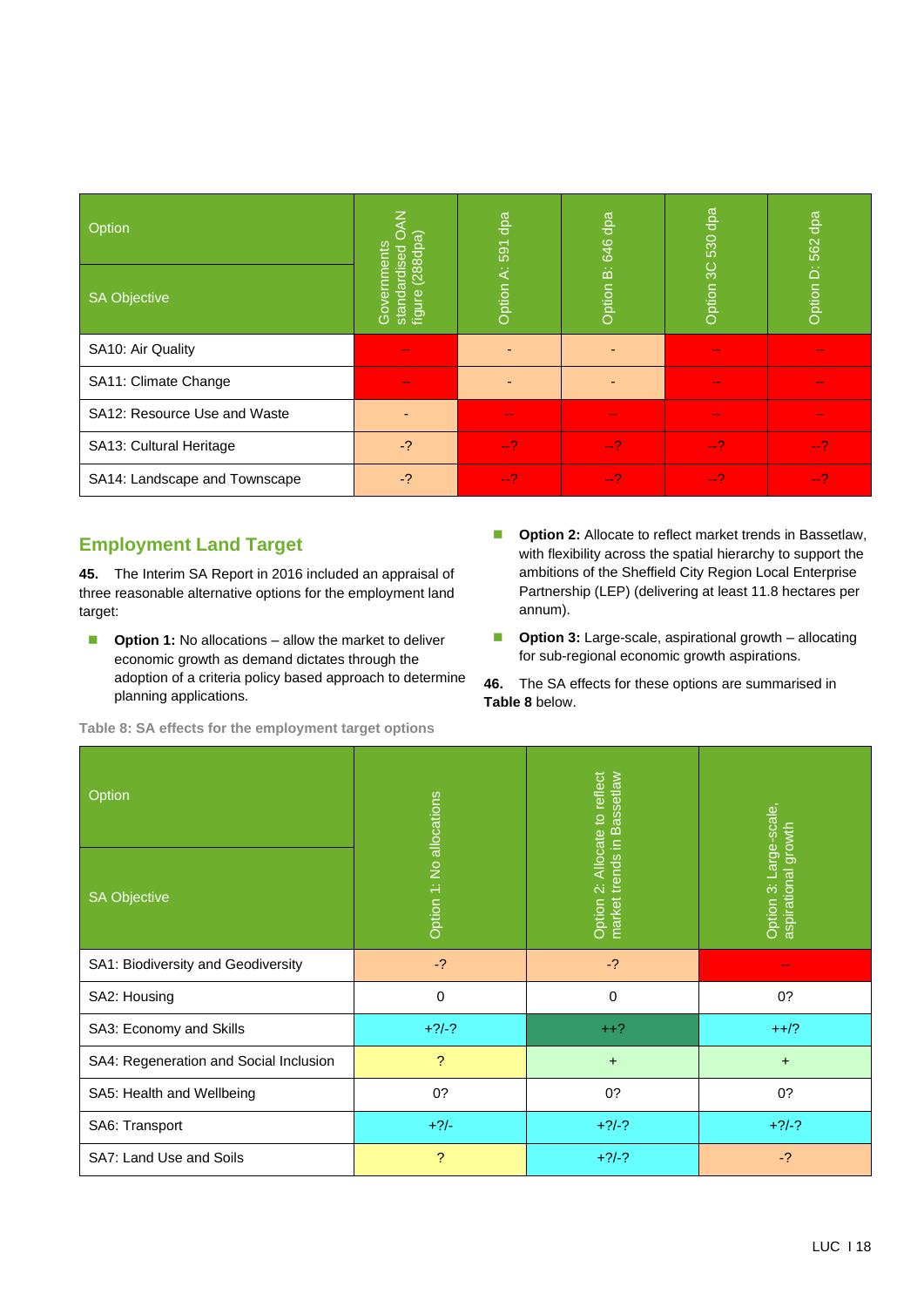| Option                        |                          |                                                             |                                               |
|-------------------------------|--------------------------|-------------------------------------------------------------|-----------------------------------------------|
| <b>SA Objective</b>           | Option 1: No allocations | Option 2: Allocate to reflect<br>market trends in Bassetlaw | Option 3: Large-scale,<br>aspirational growth |
| SA8: Water                    | ٠                        | ٠                                                           |                                               |
| SA9: Flood Risk               | ?                        | $+?$                                                        | $-2$                                          |
| SA10: Air Quality             | $-2$                     | $-2$                                                        | $-2$                                          |
| SA11: Climate Change          | $+/-$                    | $+/-$                                                       | $+/-$                                         |
| SA12: Resource Use and Waste  |                          |                                                             |                                               |
| SA13: Cultural Heritage       | $-2$                     | $+/-$                                                       | $-2$                                          |
| SA14: Landscape and Townscape | $-2$                     | $+/-$                                                       | $-2$                                          |

# **Thematic Policies**

**47.** The Initial Draft Bassetlaw Plan in 2016 set out a number of proposed thematic policy approaches. These were not subject to SA at the time but were appraised in the 2019 SA Report, along with reasonable alternative policy approaches, where relevant.

**48.** Appendix 10 in the full SA report sets out policy options audit tables which outline the evolution of the policies from the Initial Draft Bassetlaw Plan right through to the current Publication Version Second Addendum.

**49.** The SA findings for the thematic policy options are described in detail in Chapter 4 in the full SA report. As the proposed thematic policy approaches were narrow in scope, they were generally only likely to have effects in relation to those SA objectives that cover the same themes as the policy approach and were therefore considered likely to have no effect on the remaining SA objectives.

# **Strategic Site Options**

**50.** Early on in the plan making process the Council considered strategic site options, i.e. new garden

communities, for inclusion in the Local Plan. A number of potential sites were identified although only six of these were considered to be reasonable alternatives by the Council:

- Gamston Airport.
- Former Bevercotes Colliery.
- Land East of Carlton-in-Lindrick.
- Land West of Beckingham.
- Land East of Clarborough.
- Land North of Darlton.

**51.** Appendix 9 in the full SA report sets out in more detail how strategic site options were identified and outlines the Council's reasons for selecting the approach taken in the latest version of the Local Plan, in light of the alternatives considered.

**52.** The strategic site options were appraised and the findings are presented in detail in Appendix 7 in the full SA report and are summarised in **Table 9** below.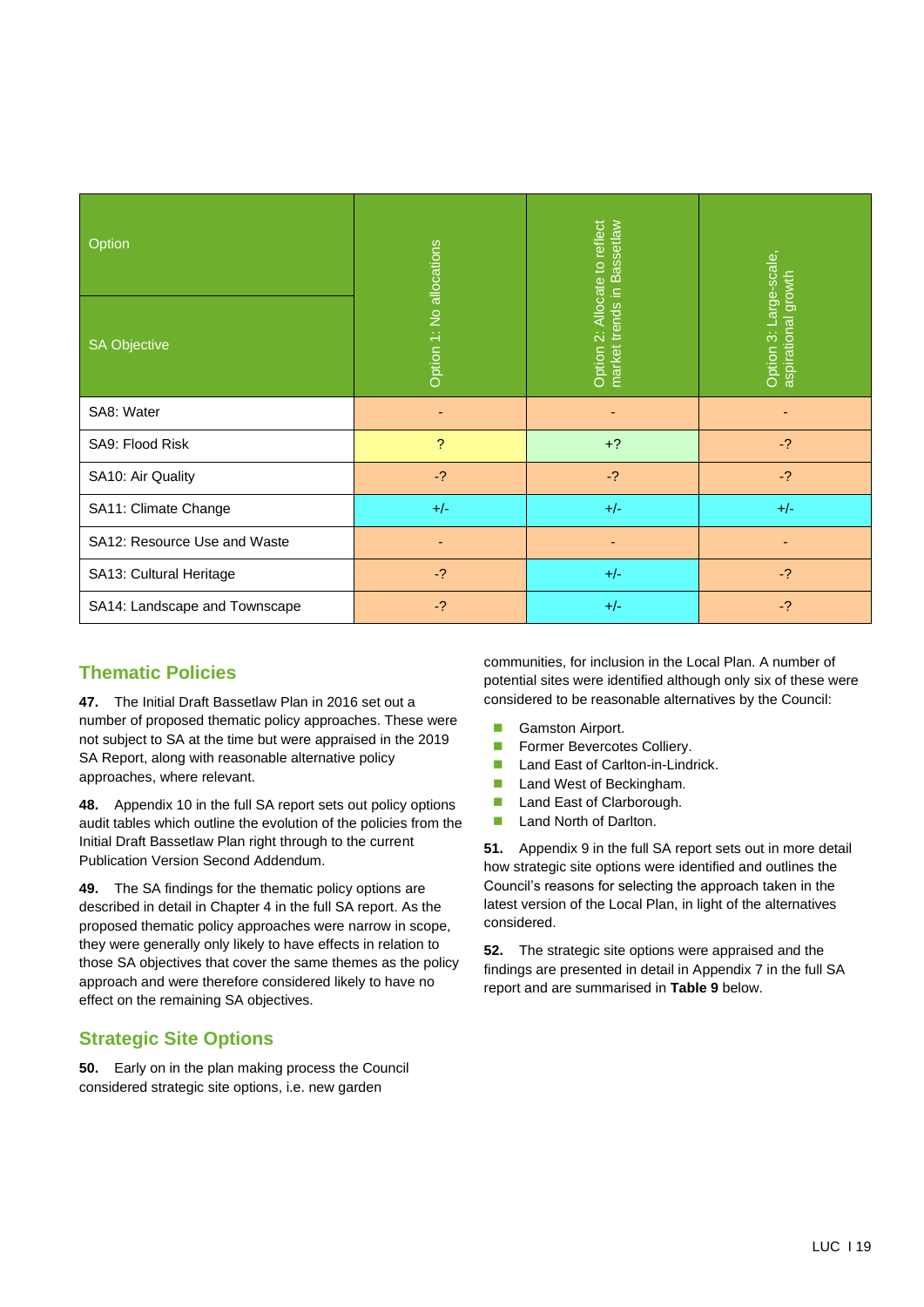**Table 9: SA effects for strategic site options**

| Option                                 |                                     |                            |                             |                          |                               |                          |
|----------------------------------------|-------------------------------------|----------------------------|-----------------------------|--------------------------|-------------------------------|--------------------------|
| <b>SA Objective</b>                    | Carlton-in-Lindrick<br>Land East of | Land West of<br>Beckingham | Land East of<br>Clarborough | Gamston Airport          | Former Bevercotes<br>Colliery | Land north of<br>Darlton |
| SA1: Biodiversity and Geodiversity     | $\Omega$                            | $\Omega$                   | $\overline{\phantom{m}}$    | $\overline{\phantom{a}}$ | $-2$                          | ٠                        |
| SA2: Housing                           | $++$                                | $++$                       | $++$                        | $+$                      | $++$                          | $^{++}$                  |
| SA3: Economy and Skills                | $\ddot{}$                           | $\ddot{}$                  | $\ddot{}$                   | $+/-$                    | $\ddot{}$                     | $\ddot{}$                |
| SA4: Regeneration and Social Inclusion | $\ddot{}$                           | $\ddot{}$                  | $\ddot{}$                   | $+$                      | $\ddot{}$                     | $\ddot{}$                |
| SA5: Health and Wellbeing              | $++/--$                             | $++/--$                    | $++/--$                     | $++$                     | $++$                          | $++$                     |
| SA6: Transport                         | $\ddot{}$                           | $\pm$                      | $\ddot{}$                   | $\ddot{}$                | $\ddot{}$                     | +                        |
| SA7: Land Use and Soils                | ۵۵                                  | $-$                        | $-$                         | $+/-$                    | $+/-$                         | ۵۵                       |
| SA8: Water                             | $-2$                                | 0                          | 0                           | $-2$                     | $-2$                          | 0                        |
| SA9: Flood Risk                        | $\Omega$                            | $\mathbf 0$                | 0                           | $\mathbf 0$              | 0                             | 0                        |
| SA10: Air Quality                      | N/A                                 | N/A                        | N/A                         | N/A                      | N/A                           | N/A                      |
| SA11: Climate Change                   | N/A                                 | N/A                        | N/A                         | N/A                      | N/A                           | N/A                      |
| SA12: Resource Use and Waste           | $\Omega$                            | $\Omega$                   | 0                           | $-2$                     | $\overline{\phantom{m}}$      | $\Omega$                 |
| SA13: Cultural Heritage                | ٠                                   | ٠                          | 0?                          | ٠                        | $\blacksquare$                | ٠                        |
| SA14: Landscape and Townscape          |                                     | ۵۵                         | $\rightarrow$ $\rightarrow$ |                          | ٠                             |                          |

# **Likely Effects of the Site Options**

**53.** This section summarises the SA findings for all of the sites that were identified by Bassetlaw District Council as reasonable alternative options for allocation in the Local Plan.

**54. Table 10** summarises the likely effects expected in relation to all site options assessed in the SA, with the sites that are now proposed to be allocated in the Publication Local Plan (taking into account the Publication Version Addendum January 2022 and the Publication Version Second Addendum May 2022) shown in bold.

**55.** The detailed appraisal matrices for each site option can be found in Appendix 6 in the full SA report.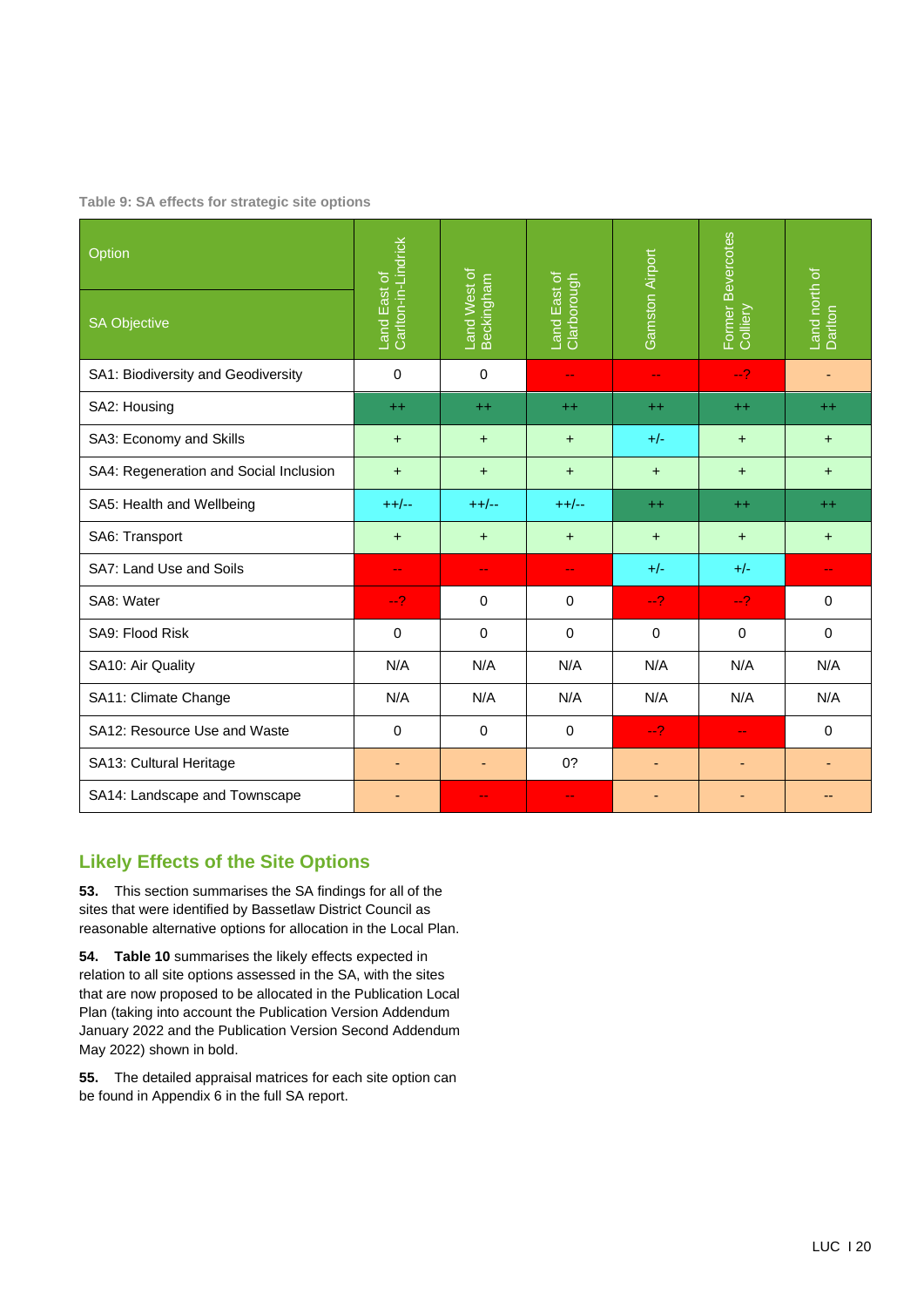#### **Table 10: Summary of SA scores for the site options**

Note that the site options highlighted in bold text are those that are allocated in the Publication (Regulation 19) version of the Local Plan (August 2021) as amended by the Publication Version *Addendum January 2022 and the Publication Version Second Addendum May 2022*

| Site                                                                                            | SA1: Biodiversity and<br>geodiversity | SA2: Housing | Economy and<br>SA3: I | SA4: Regeneration and<br>social inclusion | $ \vec{a} $<br>lealth<br>SA5: Heal | Transport<br>SA6: | SA7: Land use and soils   | SA8: Water                | SA9: Flood risk          | Air quality<br>SA10: | SA11: Climate change | SA12: Resource use<br>and waste | SA13: Cultural heritage  | and<br>SA14: Landscape<br>townscape |
|-------------------------------------------------------------------------------------------------|---------------------------------------|--------------|-----------------------|-------------------------------------------|------------------------------------|-------------------|---------------------------|---------------------------|--------------------------|----------------------|----------------------|---------------------------------|--------------------------|-------------------------------------|
|                                                                                                 |                                       |              |                       |                                           |                                    | <b>Housing</b>    |                           |                           |                          |                      |                      |                                 |                          |                                     |
| Montagu House, London Road,<br>Retford (LAA002)                                                 | 0                                     | $+$          | $\mathbf 0$           | $+$                                       | $+$                                | $+$               | $++$                      | $\sim$ $-$                | $\mathbf 0$              | N/A                  | N/A                  | $\mathbf 0$                     | ۵.                       | 0?                                  |
| The Drive, Park Lane, Retford<br>(LAA012)                                                       | 0                                     | $\ddot{}$    | $\mathbf 0$           | $+$                                       | $+$                                | $+$               | $\overline{\phantom{m}}$  | $\mathbf{u} = \mathbf{v}$ | 0?                       | N/A                  | N/A                  | $\mathbf 0$                     | $\rightarrow$            |                                     |
| The Drive, Park Lane, Retford<br>(LAA012, LAA022, LAA539)                                       |                                       | $++$         | $\mathbf 0$           | $\ddot{}$                                 | $+$                                | $+$               | $\mathbf{u}$              | $\mathbf{u} = \mathbf{v}$ | $\overline{\phantom{a}}$ | N/A                  | N/A                  | $\mathbf 0$                     | $\overline{\phantom{m}}$ |                                     |
| Bigsby Road, Retford (LAA022)                                                                   | ٠                                     | $++$         | $\mathbf 0$           | $+$                                       | $+$                                | $+$               | $\overline{\phantom{a}}$  | $\sim$ $\sim$             | $\overline{\phantom{a}}$ | N/A                  | N/A                  | $\mathbf 0$                     | $\overline{\phantom{m}}$ | $\sim$ $\sim$                       |
| Kennilworth Nursery, Retford<br>(LAA034)                                                        | 0                                     | $+$          | $+$                   | $+$                                       | $+$                                | $+$               | $^{++}$                   | $-2$                      | $\mathbf 0$              | N/A                  | N/A                  | $\mathbf 0$                     | ۵.                       |                                     |
| Kennilworth Nursery, South of<br>Coach Grove Road, Grove Coach<br>Road (LAA034, LAA165, LAA275) | 0                                     | $++$         | $+2$                  | $+$                                       | $+$                                | $+$               | $+/--$                    | $-2$                      | $\mathbf 0$              | N/A                  | N/A                  | $\mathbf 0$                     | ۵.                       |                                     |
| South of Railway, London Road,<br>Retford (LAA035)                                              | 0                                     | $\ddot{}$    | $+$                   | $+$                                       | $+/--$                             | $+$               |                           | $\mathbf{u} = \mathbf{v}$ | 0                        | N/A                  | N/A                  | 0                               | ۵.                       | $\ddot{}$                           |
| Tiln Lane, Retford (LAA071)                                                                     | $\sim$                                | $^{++}$      | $+$                   | $++$                                      | $+$                                | ٠                 | $\mathbf{u} = \mathbf{v}$ | $\sim$                    | $\mathbf 0$              | N/A                  | N/A                  | $\mathbf 0$                     | $\overline{\phantom{m}}$ | $\sim$ $\sim$                       |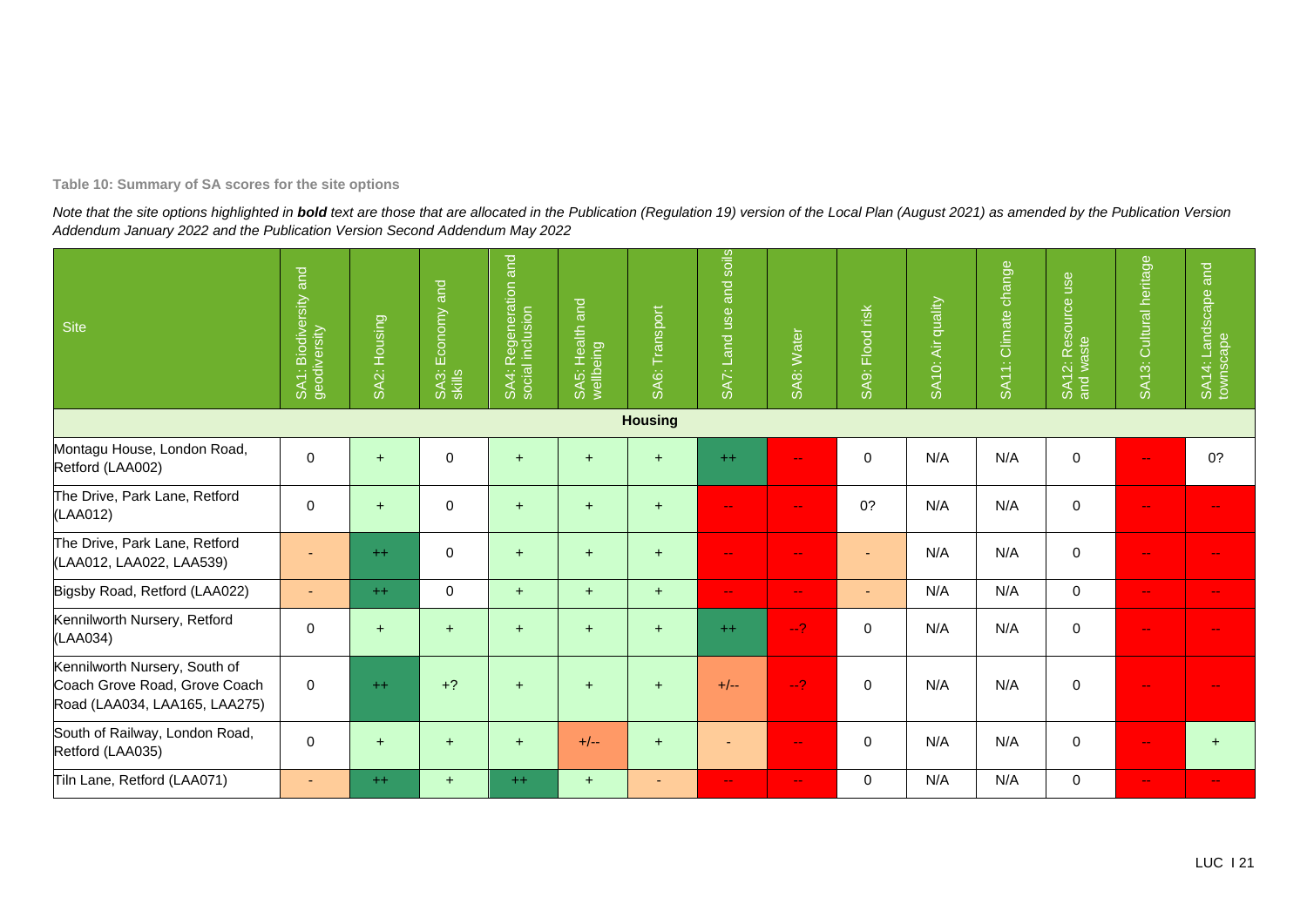| <b>Site</b>                                                                                  | and<br>SA1: Biodiversity<br>geodiversity | SA2: Housing | Economy and<br>SA3:<br>skills | SA4: Regeneration and<br>social inclusion | $ \vec{a} $<br>SA5: Health a<br>wellbeing | Transport<br>SA <sub>6</sub> : | soils<br>and<br>SA7: Land use | SA8: Water               | Flood risk<br>SA <sub>9</sub> : I | SA10: Air quality | SA11: Climate change | SA12: Resource use<br>and waste | SA13: Cultural heritage | SA14: Landscape and<br>townscape |
|----------------------------------------------------------------------------------------------|------------------------------------------|--------------|-------------------------------|-------------------------------------------|-------------------------------------------|--------------------------------|-------------------------------|--------------------------|-----------------------------------|-------------------|----------------------|---------------------------------|-------------------------|----------------------------------|
| Fairy Grove Nursery, Retford<br>(LAA127)                                                     | 0                                        | $\ddot{}$    | $\bf{0}$                      | $\ddot{}$                                 | ÷                                         | $\pm$                          | $\frac{1}{2}$                 | $\blacksquare$           | $\mathbf 0$                       | N/A               | N/A                  | $\mathbf 0$                     | $\frac{1}{2}$           | --                               |
| Grove Road, Retford (LAA097)                                                                 | $\mathbf 0$                              | $+$          | $\mathbf 0$                   | $\overline{0}$                            | $+$                                       | $+$                            | ٠                             | $\sim$                   | $\Omega$                          | N/A               | N/A                  | $\mathbf 0$                     | $\blacksquare$          | 0?                               |
| Land south of the common, Ordsall<br>(LAA141)                                                |                                          | $+$          | $\pmb{0}$                     | $+$                                       | $\ddot{}$                                 | $+$                            | $- -$                         | ۰.                       | $\mathbf 0$                       | N/A               | N/A                  | $\rightarrow$                   |                         |                                  |
| Former Pupil Referral Centre,<br><b>Worksop (LAA142)</b>                                     |                                          | $\ddot{}$    | $\ddot{}$                     | $+ +$                                     | $+ +$                                     | $\ddot{}$                      | $+ +$                         | $\frac{1}{2}$            | $\mathbf 0$                       | N/A               | N/A                  | $\mathbf 0$                     | ٠                       | 0?                               |
| Former Manton Primary School,<br>Worksop (LAA147)                                            | 0                                        | $++$         | $\ddot{\phantom{1}}$          | $\ddot{}$                                 | $++/--$                                   | $\ddot{}$                      | $++$                          | ш.                       | $\mathbf 0$                       | N/A               | N/A                  | $\bf{0}$                        | $\blacksquare$          | 0?                               |
| Talbot Road, Worksop (LAA149)                                                                | $\sim$                                   | ٠            | $\ddot{}$                     | $+ +$                                     | $++/--$                                   | $\ddot{}$                      | $\blacksquare$                | $\frac{1}{2}$            | $\mathbf 0$                       | N/A               | N/A                  | $\mathbf 0$                     | ٠                       | 0?                               |
| South of Grove Coach Road,<br>Retford (LAA165)                                               | $\mathbf 0$                              | $+$          | $\mathbf 0$                   | $+$                                       | $+$                                       | $+$                            | $\overline{\phantom{a}}$      | $\mathbf 0$              | $\mathbf 0$                       | N/A               | N/A                  | $\mathbf 0$                     | $\sim$ $\sim$           | ۰.                               |
| Whitehouse Road, Harworth &<br>Bircotes (LAA194)                                             | $\Omega$                                 | $+$          | $+$                           | $+$                                       | $++$                                      | $+$                            | $-1$                          | $\overline{\phantom{a}}$ | $\mathbf 0$                       | N/A               | N/A                  | $\mathbf 0$                     | --                      | $+$                              |
| Mansfield Road, Worksop<br>(LAA206)                                                          |                                          | $++$         | $+$                           | $+$                                       | $\ddot{}$                                 | $+$                            | $- -$                         | ۰.                       | $\mathbf 0$                       | N/A               | N/A                  | $-2$                            | $\sim$ $\sim$           |                                  |
| Peaks Hill Farm, Worksop -<br>medium urban extension to the<br>west of Carlton Road and East |                                          | $^{++}$      | $++$                          | ٠                                         | ÷                                         | $\ddot{\phantom{1}}$           |                               | --                       | $\bf{0}$                          | N/A               | N/A                  | 0?                              |                         | $+/-$                            |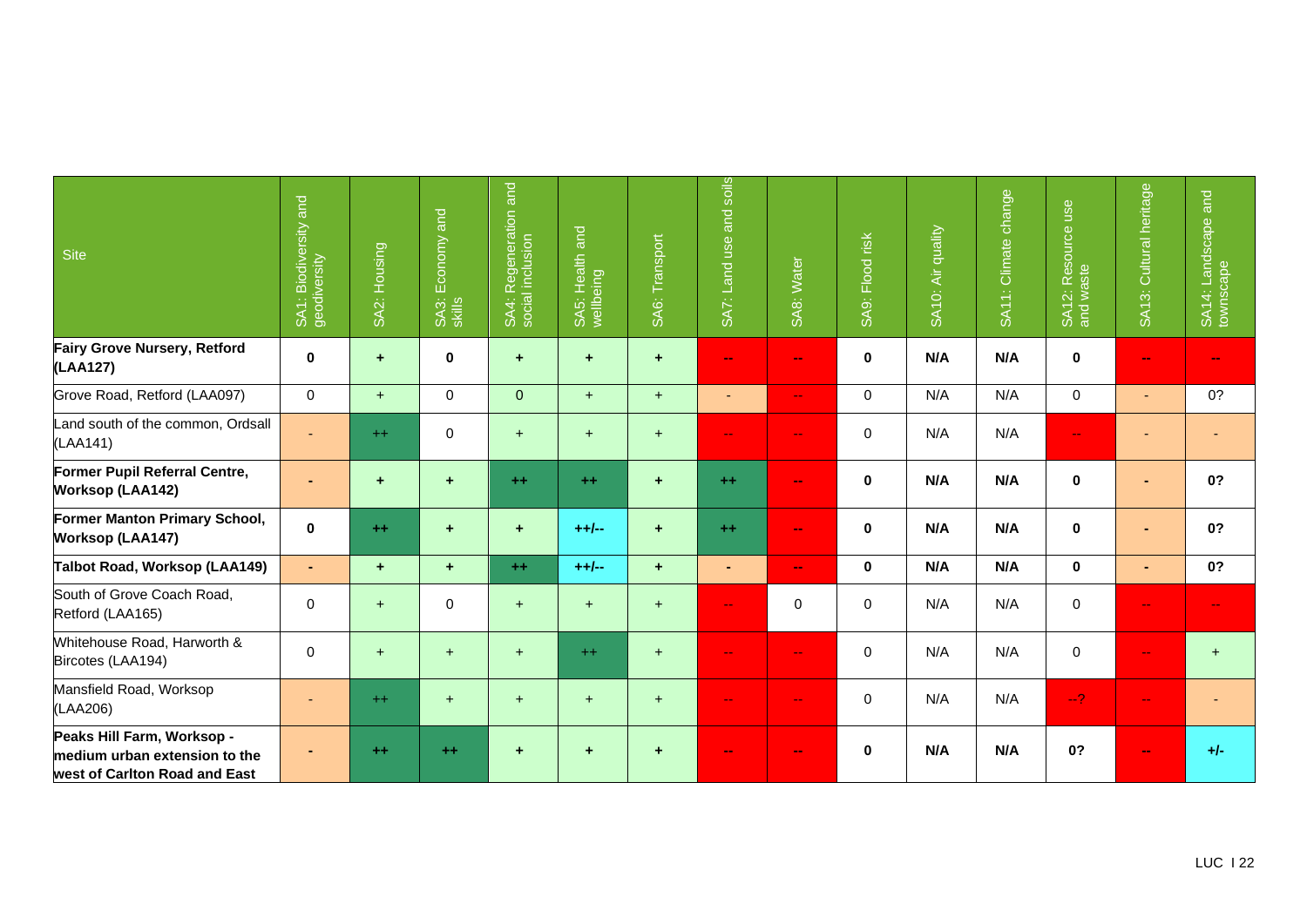| <b>Site</b>                                                                                                                                                                                                                                                                                        | SA1: Biodiversity and<br>geodiversity | SA2: Housing | Economy and<br>SA3:<br>skills | SA4: Regeneration and<br>social inclusion | $\overline{a}$<br>SA5: Health a | SA6: Transport | soils<br>and<br>SA7: Land use | SA8: Water                | SA9: Flood risk | SA10: Air quality | SA11: Climate change | SA12: Resource use<br>and waste | SA13: Cultural heritage | and<br>SA14: Landscape a<br>townscape |
|----------------------------------------------------------------------------------------------------------------------------------------------------------------------------------------------------------------------------------------------------------------------------------------------------|---------------------------------------|--------------|-------------------------------|-------------------------------------------|---------------------------------|----------------|-------------------------------|---------------------------|-----------------|-------------------|----------------------|---------------------------------|-------------------------|---------------------------------------|
| of Blyth Road (mixed use)<br>(LAA458, LAA462, LAA469)                                                                                                                                                                                                                                              |                                       |              |                               |                                           |                                 |                |                               |                           |                 |                   |                      |                                 |                         |                                       |
| Peaks Hill Farm, Worksop - large<br>urban extension to the west and<br>east of Carlton Road (100<br>dwellings to the west of Carlton<br>Road and 700 dwellings to the<br>East of Carlton Road), and west of<br>Blyth Road to link the site to<br>Gateford Park (LAA210, LAA462,<br>LAA470, LAA458) |                                       | $++$         | $++$                          | $+$                                       | $+/--$                          | $+$            |                               |                           | $\mathbf 0$     | N/A               | N/A                  | 0?                              | ш.                      | $+/-$                                 |
| Blyth Road, Harworth (LAA222)                                                                                                                                                                                                                                                                      | $\mathbf 0$                           | $++$         | $+$                           | $+$                                       | $+$                             | $+$            | $\mathbf{u}$                  | н.                        | $\mathbf 0$     | N/A               | N/A                  | $\mathbf 0$                     | н.                      | $+$                                   |
| East of Styrrup Road, Harworth<br>(LAA225)                                                                                                                                                                                                                                                         |                                       | $+$          | $+$                           | $+$                                       | $+$                             | $+$            | $\overline{\phantom{a}}$      | $\mathbf{u} = \mathbf{v}$ | $\mathbf{0}$    | N/A               | N/A                  | $\Omega$                        | ш.                      | $\ddot{}$                             |
| South of Common Lane, Harworth<br>(LAA226)                                                                                                                                                                                                                                                         |                                       | $+$          | $+$                           | $+$                                       | $+$                             | $+$            |                               |                           | $\mathbf{0}$    | N/A               | N/A                  | $\mathbf 0$                     | ۵۵                      | $\ddot{}$                             |
| Corner Farm, Tickhill Road,<br>Harworth (LAA227)                                                                                                                                                                                                                                                   | $\mathbf 0$                           | $+$          | $+$                           | $+$                                       | $+$                             | $+$            | $\overline{\phantom{a}}$      | $\mathbf{u} = \mathbf{v}$ | $\mathbf 0$     | N/A               | N/A                  | $\mathbf 0$                     | $\overline{a}$          | 0?                                    |
| Brookside Walk, Thoresby Close &<br>Dorchester Road, Harworth<br>(LAA242)                                                                                                                                                                                                                          | $-$                                   | $++$         | $+$                           | $+$                                       | $++/--$                         | $+$            | $- -$                         | $- -$                     | $\mathbf{0}$    | N/A               | N/A                  | $\mathbf 0$                     | ٠                       | $+$                                   |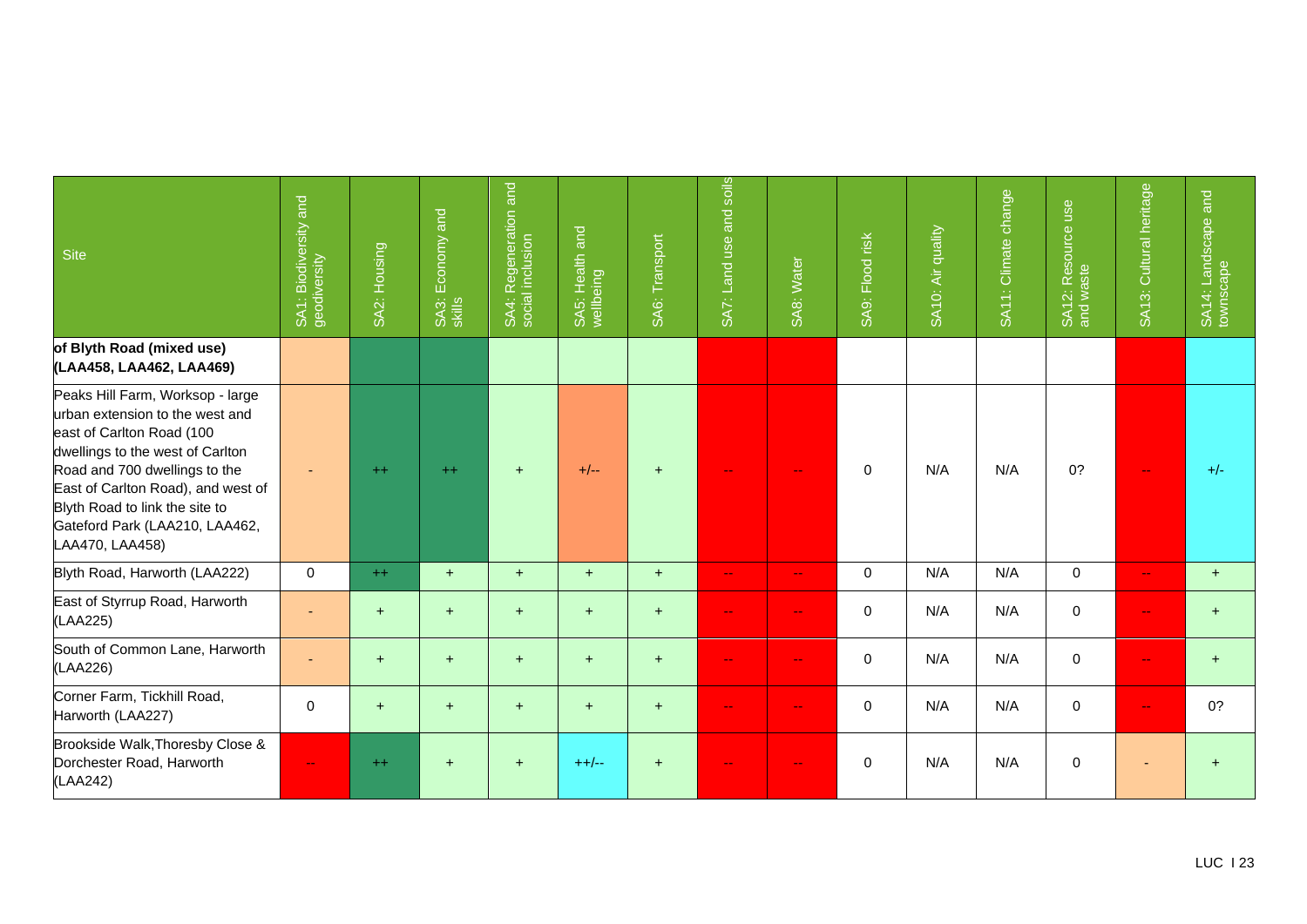| Site                                                               | and<br>Biodiversity<br>SA1: Biodive<br>geodiversity | SA2: Housing         | Economy and<br>SA3:<br>skills | SA4: Regeneration and<br>social inclusion | q <br>SA5: Health a<br>wellbeing | SA6: Transport | soils<br>Land use and<br>SA7: | SA8: Water    | Flood risk<br>SA9: | SA10: Air quality | SA11: Climate change | SA12: Resource use<br>and waste | Cultural heritage<br><b>SA13:</b> | and<br>SA14: Landscape a<br>townscape |
|--------------------------------------------------------------------|-----------------------------------------------------|----------------------|-------------------------------|-------------------------------------------|----------------------------------|----------------|-------------------------------|---------------|--------------------|-------------------|----------------------|---------------------------------|-----------------------------------|---------------------------------------|
| South east of Ollerton Road,<br>Retford (LAA246, LAA247)           |                                                     | $++$                 | $+2$                          | ÷                                         | ÷                                | $\ddot{}$      | $\frac{1}{2}$                 | --            | 0?                 | N/A               | N/A                  | $\frac{1}{2}$                   | $\sim$                            |                                       |
| South east of Ollerton Road<br>(LAA246, LAA247, LAA067)            |                                                     | $++$                 | $+$                           | $+$                                       | $+$                              | $+$            | $\overline{\phantom{a}}$      | ۵.            | 0?                 | N/A               | N/A                  | $\rightarrow$                   | ۵.                                |                                       |
| Grove Coach Road, Retford<br>(LAA275)                              | $\Omega$                                            | $++$                 | $+2$                          | $+$                                       | $+$                              | $+$            | $\overline{\phantom{a}}$      | 0             | 0?                 | N/A               | N/A                  | 0                               | $\mathbf{u}$                      |                                       |
| North of Thornhill Road, Harworth<br>(LAA288)                      | 0                                                   | $++$                 | $\mathbf 0$                   | $+$                                       | $+$                              | $+$            | $\overline{\phantom{a}}$      | ш.            | 0?                 | N/A               | N/A                  | $\mathbf 0$                     | $\mathbf{u}$                      | $+$                                   |
| North View Farm, Bawtry Road,<br>Harworth (LAA346)                 |                                                     | $+$                  | $+$                           | $\Omega$                                  | $+$                              | $+$            | $\overline{\phantom{a}}$      | $-1$          | $\Omega$           | N/A               | N/A                  | $\mathbf 0$                     | $\overline{\phantom{a}}$          | $+$                                   |
| Land to the north of Gateford Toll<br>Bar and east of A57 (LAA365) |                                                     | $+$                  | $+$                           | $+$                                       | $+$                              | $++$           | $\overline{\phantom{m}}$      | $\rightarrow$ | $\mathbf 0$        | N/A               | N/A                  | $\mathbf 0$                     | $\sim$                            | ٠                                     |
| Former Elizabethan School,<br>Leafield, Retford (LAA413)           | 0                                                   | $\ddot{}$            | $\pm$                         | $\ddot{}$                                 | $++$                             | $\pm$          | $+ +$                         | ш.            | $\mathbf 0$        | N/A               | N/A                  | $\mathbf 0$                     | $\mathbf 0$                       | 0?                                    |
| Car Park & builders Yard, Gateford<br>Road, Worksop (LAA465)       |                                                     | $+$                  | $+$                           | $+$                                       | $++$                             | $++$           | $++$                          | $-1$          | $\Omega$           | N/A               | N/A                  | $\mathbf 0$                     | $\overline{\phantom{a}}$          | 0?                                    |
| Station Road, Retford (LAA472)                                     | $\mathbf 0$                                         | $\ddot{\phantom{1}}$ | $\ddot{\phantom{1}}$          | $++$                                      | $\ddot{}$                        | ÷.             | $++$                          | $\sim$        | $\bf{0}$           | N/A               | N/A                  | $\bf{0}$                        | $\mathbf{m}$                      | 0?                                    |
| Milnercroft, Trinity Road,<br>Retford (LAA485)                     | 0                                                   | $\ddot{}$            | $\pm$                         | ٠                                         | $+/--$                           | $\ddot{}$      |                               | --            | $\mathbf 0$        | N/A               | N/A                  | $\mathbf 0$                     | $\mathbf 0$                       | 0?                                    |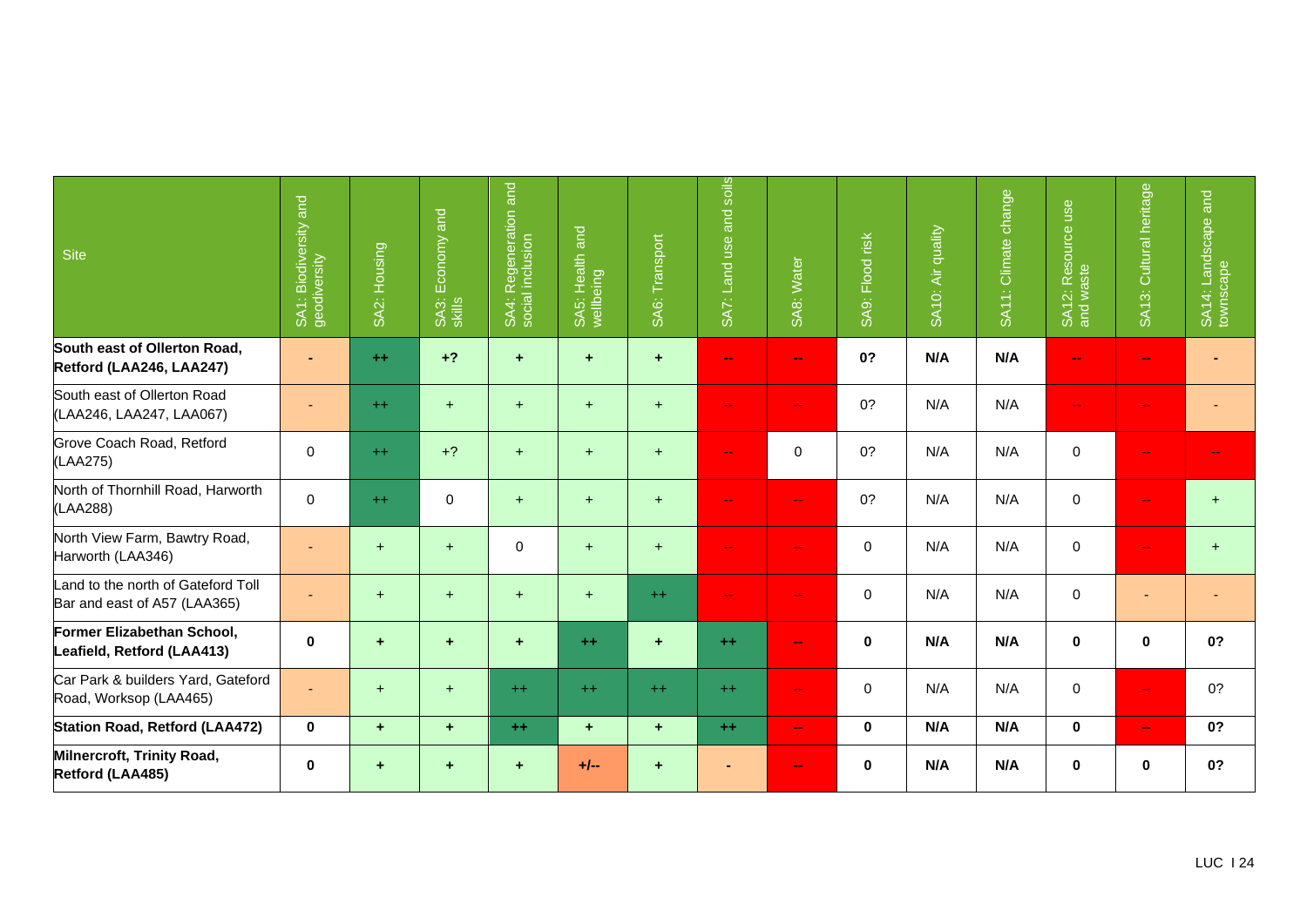| <b>Site</b>                                                                                                | SA1: Biodiversity and<br>geodiversity | SA2: Housing         | Economy and<br>SA3:<br>skills | SA4: Regeneration and<br>social inclusion | $\overline{a}$<br>SA5: Health a<br>wellbeing | SA6: Transport       | soils<br>and<br>Land use<br><b>SAT:</b> | SA8: Water   | SA9: Flood risk | Air quality<br><b>SA10:</b> | SA11: Climate change | SA12: Resource use<br>and waste | Cultural heritage<br><b>SA13:</b> | SA14: Landscape and<br>townscape |
|------------------------------------------------------------------------------------------------------------|---------------------------------------|----------------------|-------------------------------|-------------------------------------------|----------------------------------------------|----------------------|-----------------------------------------|--------------|-----------------|-----------------------------|----------------------|---------------------------------|-----------------------------------|----------------------------------|
| St Michael's, Hallcroft Road,<br>Retford (LAA490)                                                          | 0                                     | $\ddot{\phantom{1}}$ | $\ddot{\phantom{1}}$          | ÷                                         | $++$                                         | $\pm$                | $++$                                    | $\mathbf{m}$ | $\bf{0}$        | N/A                         | N/A                  | $\bf{0}$                        | 0                                 | 0?                               |
| Trinity Farm, North Road,<br>Retford (mixed use) (LAA133,<br><b>LAA134)</b>                                |                                       | $++$                 | $++$                          | ÷                                         | $\bf{0}$                                     | $\pm$                |                                         |              | $\frac{1}{2}$   | N/A                         | N/A                  | $\sim$                          |                                   |                                  |
| Land north of Bevercotes Lane,<br>Tuxford (NP03, LAA089)                                                   | 0                                     | $+$                  | $+$                           | $+$                                       | $++$                                         | $+$                  | $\overline{\phantom{a}}$                | $\mathbf 0$  | $\mathbf 0$     | N/A                         | N/A                  | $\mathbf 0$                     | ш.                                |                                  |
| Land south of Ollerton Road,<br>Tuxford (LAA476A)                                                          | $\bf{0}$                              | $\ddot{\phantom{1}}$ | $\ddot{}$                     | ÷                                         | $++$                                         | $\ddot{\phantom{1}}$ | $\blacksquare$                          | $\pmb{0}$    | $\mathbf 0$     | N/A                         | N/A                  | $\mathbf 0$                     | mm.                               |                                  |
| Land west of Newcastle Street,<br>Tuxford (NP05, LAA477)                                                   | 0                                     | $+$                  | $+$                           | $+$                                       | $++$                                         | $+$                  | $- -$                                   | $\pmb{0}$    | $\mathbf 0$     | N/A                         | N/A                  | $\mathbf 0$                     |                                   |                                  |
| Triangular site north of railway line<br>and south of St John's College<br>Farm (Ref. NP16) (NP06, LAA478) | 0                                     | $+$                  | $+$                           | $\ddot{}$                                 | $++$                                         | $+$                  | ۰.                                      | 0            | $\mathbf 0$     | N/A                         | N/A                  | $\mathbf 0$                     | ۰.                                |                                  |
| Eastfield Nurseries, Darlton Road,<br>Tuxford (NP09, LAA038)                                               | 0                                     | $+$                  | $\mathbf 0$                   | $++$                                      | $+$                                          | $+$                  | $\overline{\phantom{a}}$                | $\mathbf 0$  | 0?              | N/A                         | N/A                  | $\mathbf 0$                     |                                   |                                  |
| Ashvale Road, Tuxford (NP11,<br><b>LAA087)</b>                                                             | 0                                     | $\ddot{}$            | $\ddot{}$                     | $++$                                      | $\ddot{}$                                    | $+$                  | ٠.                                      | $\pmb{0}$    | $\mathbf 0$     | N/A                         | N/A                  | $\mathbf 0$                     | ۵.                                |                                  |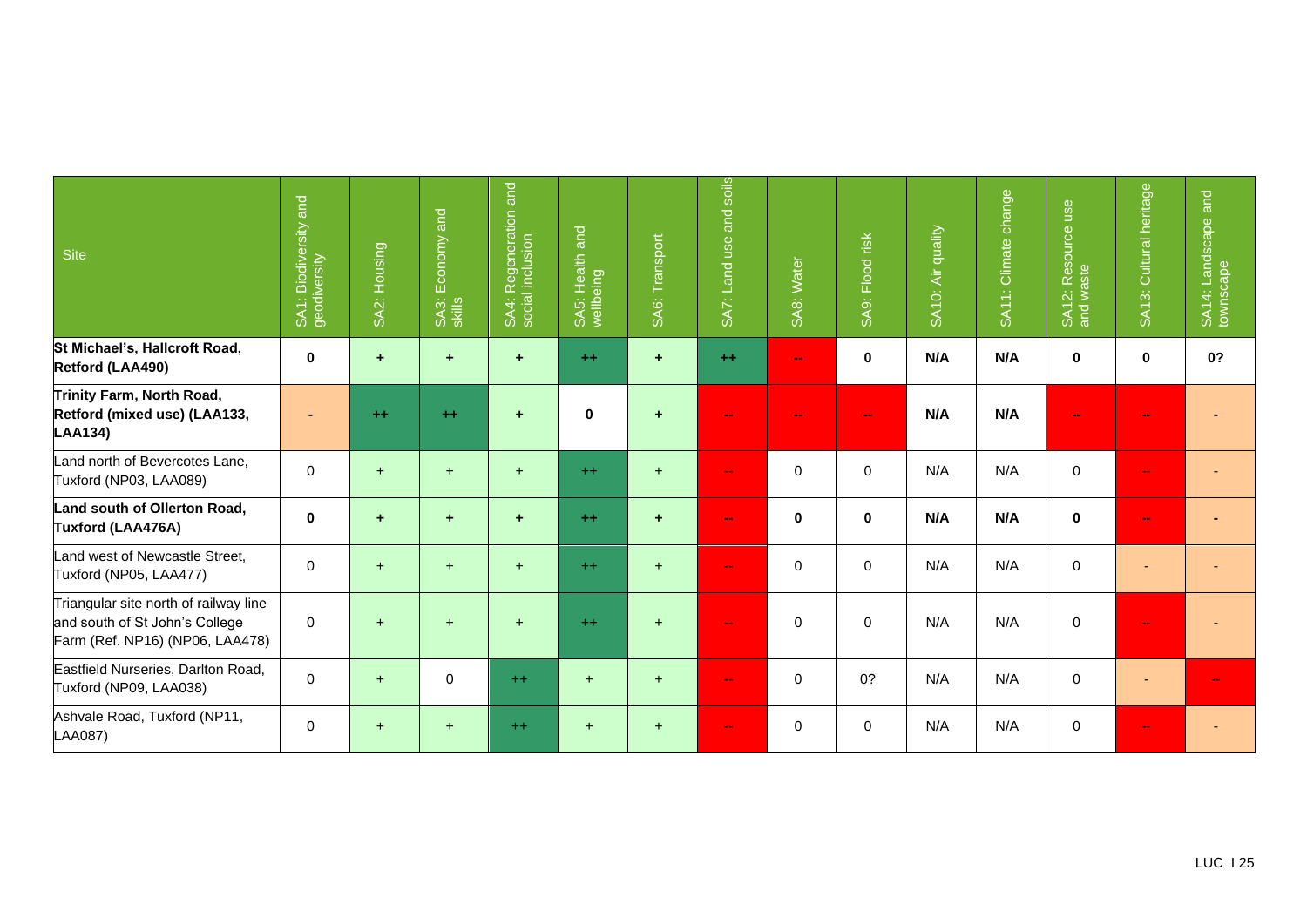| <b>Site</b>                                                                        | Biodiversity and<br>SA1: Biodive<br>geodiversity | Housing<br>SAZ:     | Economy and<br>SA3:<br>skills | SA4: Regeneration and<br>social inclusion | $\overline{a}$<br>SA5: Health a<br>wellbeing | Transport<br>SA <sub>6:</sub> | soils<br>and<br>SA7: Land use | SA8: Water                | Flood risk<br>SA9: | SA10: Air quality | SA11: Climate change | SA12: Resource use<br>and waste | SA13: Cultural heritage   | SA14: Landscape and<br>townscape |
|------------------------------------------------------------------------------------|--------------------------------------------------|---------------------|-------------------------------|-------------------------------------------|----------------------------------------------|-------------------------------|-------------------------------|---------------------------|--------------------|-------------------|----------------------|---------------------------------|---------------------------|----------------------------------|
| Land at St John's College Farm,<br>off Newcastle Street, Tuxford<br>(NP16, LAA202) | $\mathbf 0$                                      | $+$                 | $+$                           | $+$                                       | $++$                                         | $+$                           | $\overline{\phantom{a}}$      | 0                         | $\Omega$           | N/A               | N/A                  | $\mathbf 0$                     | $\overline{\phantom{a}}$  |                                  |
| Land at 56 Lincoln Road, Tuxford<br>(NP17, LAA158)                                 | $\mathbf 0$                                      | $+$                 | $+$                           | $++$                                      | $++$                                         | $+$                           | $\overline{\phantom{a}}$      | $\mathbf 0$               | $\mathbf 0$        | N/A               | N/A                  | $\mathbf 0$                     | $\overline{\phantom{m}}$  |                                  |
| <b>Radford Street LAA219</b>                                                       | $\blacksquare$                                   | $++$                | $\ddot{}$                     | $\pm\pm$                                  | $+ +/-$                                      | $\ddot{}$                     |                               | $\mathbf{m}$              | $\mathbf 0$        | N/A               | N/A                  | $\bf{0}$                        | 0                         | 0?                               |
|                                                                                    |                                                  |                     |                               |                                           |                                              | <b>Employment</b>             |                               |                           |                    |                   |                      |                                 |                           |                                  |
| Bawtry Road, Harworth and<br>Bircotes (LAA091)                                     | $\mathbf{u}$                                     | $\mathbf 0$         | $++$                          | N/A                                       | $+$                                          | ٠                             | $\mathbf{u}$                  | $\mathbf{u} = \mathbf{v}$ | $\mathbf 0$        | N/A               | N/A                  | $\mathbf 0$                     |                           | $+$                              |
| East of Markham Moor (LAA263)                                                      | $\mathbf{u} = \mathbf{v}$                        | $\mathsf{O}\xspace$ | $++$                          | N/A                                       | $\mathbf 0$                                  | $+$                           | $\mathbf{u}$                  | $\mathbf{u} = \mathbf{v}$ | $\mathbf 0$        | N/A               | N/A                  | $\mathbf 0$                     | $\mathbf{u}$              |                                  |
| Snape Lane, Harworth and<br>Bircotes (LAA320)                                      | $\rightarrow$                                    | 0                   | $++$                          | N/A                                       | $+$                                          | $+$                           | $\overline{\phantom{m}}$      | $\mathbf{m}$              | $\Omega$           | N/A               | N/A                  | $\mathbf{u}$                    | $\overline{\phantom{m}}$  | $+$                              |
| Apleyhead, Worksop (LAA338)                                                        | $\mathbf{m}$                                     | $\mathbf 0$         | $+ +$                         | N/A                                       | ÷.                                           | $+$                           | $\mathbf{u}$                  | $\sim$                    | $\bf{0}$           | N/A               | N/A                  | $\bf{0}$                        | $\frac{1}{2}$             | $\blacksquare$                   |
| South of Markham Moor (LAA368)                                                     | $\blacksquare$                                   | $\mathbf 0$         | $++$                          | N/A                                       | $+$                                          | $+$                           | $\mathbf{u}$                  | $\mathbf{u} = \mathbf{v}$ | $\mathbf 0$        | N/A               | N/A                  | $\mathbf{u} = \mathbf{v}$       | $\mathbf{u} = \mathbf{v}$ | $\sim$                           |
| South of Markham Moor pt. 2,<br>West Markham (LAA527)                              |                                                  | 0                   | $++$                          | N/A                                       | $+$                                          | $+$                           | $\overline{\phantom{m}}$      | $\overline{\phantom{m}}$  | $\mathbf 0$        | N/A               | N/A                  | $\rightarrow$                   | $\overline{\phantom{m}}$  |                                  |
| South of Markham Moor pt. 3,<br>West Markham (LAA528)                              |                                                  | $\mathbf 0$         | $++$                          | N/A                                       | $+$                                          | $+$                           | $\overline{\phantom{a}}$      | $\rightarrow$             | $\mathbf 0$        | N/A               | N/A                  | $\rightarrow$                   | $\overline{\phantom{m}}$  |                                  |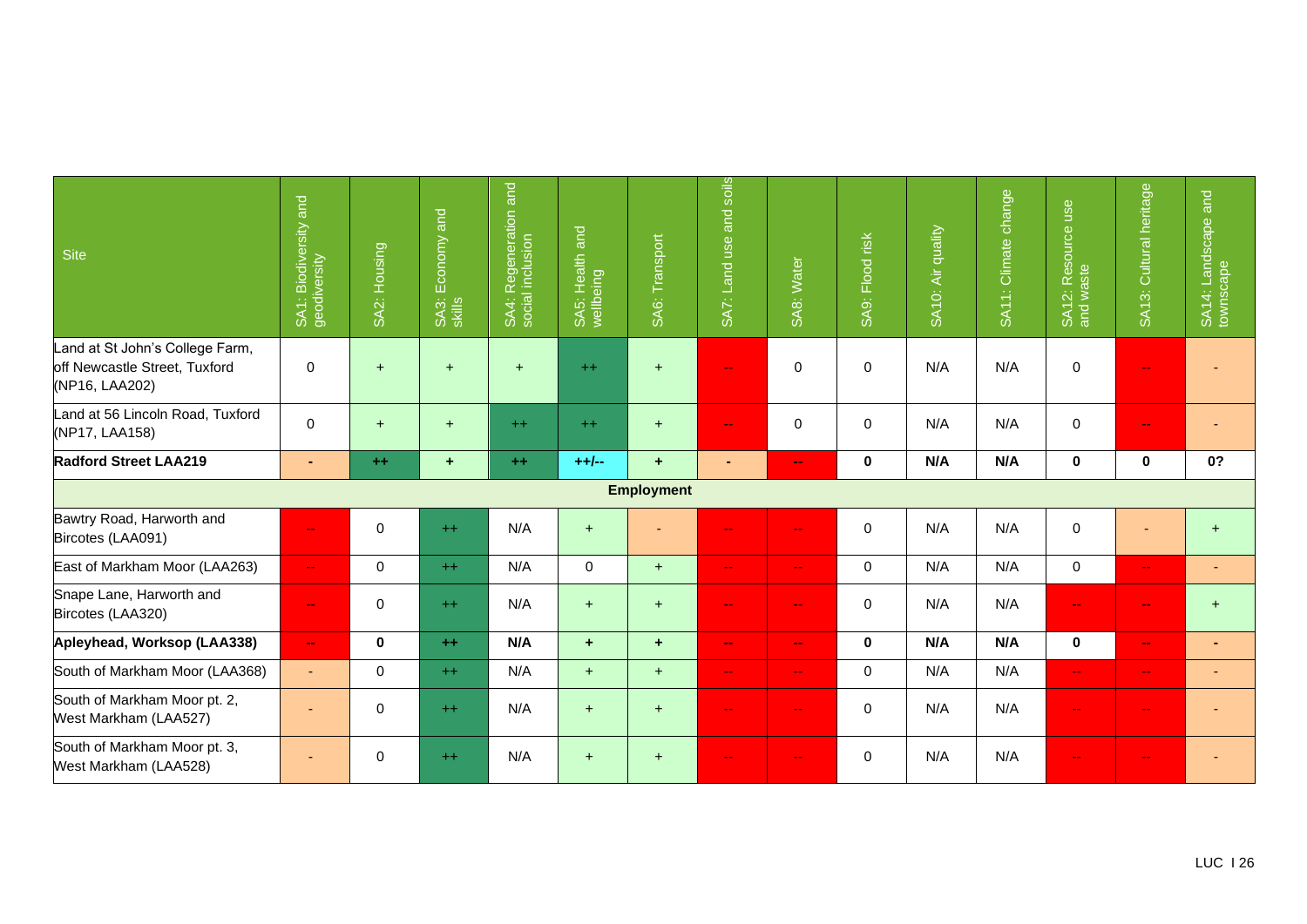| <b>Site</b>                                                                                 | SA1: Biodiversity and<br>geodiversity | SA2: Housing | Economy and<br>SA3: I | SA4: Regeneration and<br>social inclusion | and<br>lealth<br>eing<br>wellbe<br>زمنا<br>⋖<br>ശ് | Transport<br>SAG: | soils<br>Land use and<br>SA7: I | SA8: Water                | Flood risk<br>SA9: I | Air quality<br><b>SA10:</b> | SA11: Climate change | use<br>SA12: Resource u   | Cultural heritage<br><b>SA13:</b> | and<br>SA14: Landscape<br>townscape |
|---------------------------------------------------------------------------------------------|---------------------------------------|--------------|-----------------------|-------------------------------------------|----------------------------------------------------|-------------------|---------------------------------|---------------------------|----------------------|-----------------------------|----------------------|---------------------------|-----------------------------------|-------------------------------------|
| High Marnham Power Station<br>$(LAA369)^2$                                                  | $\sim$ $\sim$                         | $\mathsf 0$  | $++$                  | N/A                                       | $-2$                                               |                   | $+/-$                           | $\pmb{0}$                 | $\sim$ $\sim$        | N/A                         | N/A                  | $\mathbf{u}$              | $\mathbf{u}$                      | $+/-$                               |
| South of Gamston Airfield<br>(Bunker's Hill part only) (LAA432A)                            |                                       | $\mathbf 0$  | $++$                  | N/A                                       | $+$                                                | $+$               | $\sim$ $\sim$                   | $\mathbf{u} = \mathbf{v}$ | $\Omega$             | N/A                         | N/A                  | $\mathbf 0$               | $\overline{\phantom{a}}$          |                                     |
| Coalpit Lane (LAA456)                                                                       | ٠                                     | $\mathbf 0$  | $++$                  | N/A                                       | $+$                                                | $+$               | $\sim$ $\sim$                   | $\sim$ $\sim$             | $\mathbf 0$          | N/A                         | N/A                  | $\mathbf 0$               | $\mathbf{u}$                      | ٠                                   |
| Carlton Forest Sandpit site, Blyth<br>Road (LAA468) <sup>3</sup>                            | $\rightarrow$                         | $\mathbf 0$  | $++$                  | N/A                                       | $\ddot{}$                                          | $+$               | $\overline{\phantom{a}}$        | $\sim$ $\sim$             | $\mathbf 0$          | N/A                         | N/A                  | $\sim$ $\sim$             |                                   | $\ddot{}$                           |
| Land North of Plumtree (LAA532)                                                             | $\mathbf{u} = \mathbf{v}$             | $\mathbf 0$  | $++$                  | N/A                                       | $+$                                                | $+$               | $\overline{\phantom{a}}$        | $\sim$ $\sim$             | $\Omega$             | N/A                         | N/A                  | $\mathbf 0$               | ٠                                 | $+$                                 |
| Carlton Forest Quarry (LAA535)                                                              | $\sim$                                | $\mathbf 0$  | $++$                  | N/A                                       | $+$                                                | $+$               | $\overline{\phantom{a}}$        | $\sim$ $\sim$             | $\Omega$             | N/A                         | N/A                  | $\mathbf{u} = \mathbf{v}$ | ٠                                 | $+$                                 |
| South of Gamston Airport<br>(LAA537)                                                        | 0                                     | $\pmb{0}$    | $+$                   | N/A                                       | $+$                                                | $+$               | $^{++}$                         | $\sim$ $\sim$             | $\mathbf 0$          | N/A                         | N/A                  | $\mathbf 0$               | 0                                 |                                     |
| Harworth and Bircotes Town<br>Centre Extension, Scrooby Road<br>(HB001/LAA538) <sup>4</sup> | $\mathbf 0$                           | $\pmb{0}$    | $+$                   | $\div$                                    | $+$                                                | $+$               | ٠.                              | $\sim$ $\sim$             | $\mathbf 0$          | N/A                         | N/A                  | $\mathbf 0$               |                                   | $\div$                              |
| Land to the North of Serlby Road,<br>Harworth and Bircotes (LAA580)                         | ۰                                     | 0            | $++$                  | N/A                                       | $+$                                                | $+$               | ۵۵                              | $\sim$ $\sim$             | $\mathbf 0$          | N/A                         | N/A                  | $\mathbf 0$               | ۵۵                                | $\ddot{}$                           |

<sup>2</sup> Note that the effect recorded against SA objective 6: Transport has changed from the minor positive effect previously recorded as it has come to light that there is not a bus stop within 400m of the site.

 $3$  The assessment of SA objective 5 has been updated to correct an error in the previous assessment.

 $\_$  ,  $\_$  ,  $\_$  ,  $\_$  ,  $\_$  ,  $\_$  ,  $\_$  ,  $\_$  ,  $\_$  ,  $\_$  ,  $\_$  ,  $\_$  ,  $\_$  ,  $\_$  ,  $\_$  ,  $\_$  ,  $\_$  ,  $\_$  ,  $\_$  ,  $\_$  ,  $\_$  ,  $\_$  ,  $\_$  ,  $\_$  ,  $\_$  ,  $\_$  ,  $\_$  ,  $\_$  ,  $\_$  ,  $\_$  ,  $\_$  ,  $\_$  ,  $\_$  ,  $\_$  ,  $\_$  ,  $\_$  ,  $\_$  ,

<sup>4</sup> Note that this site is for town centre uses, but has been summarized alongside employment sites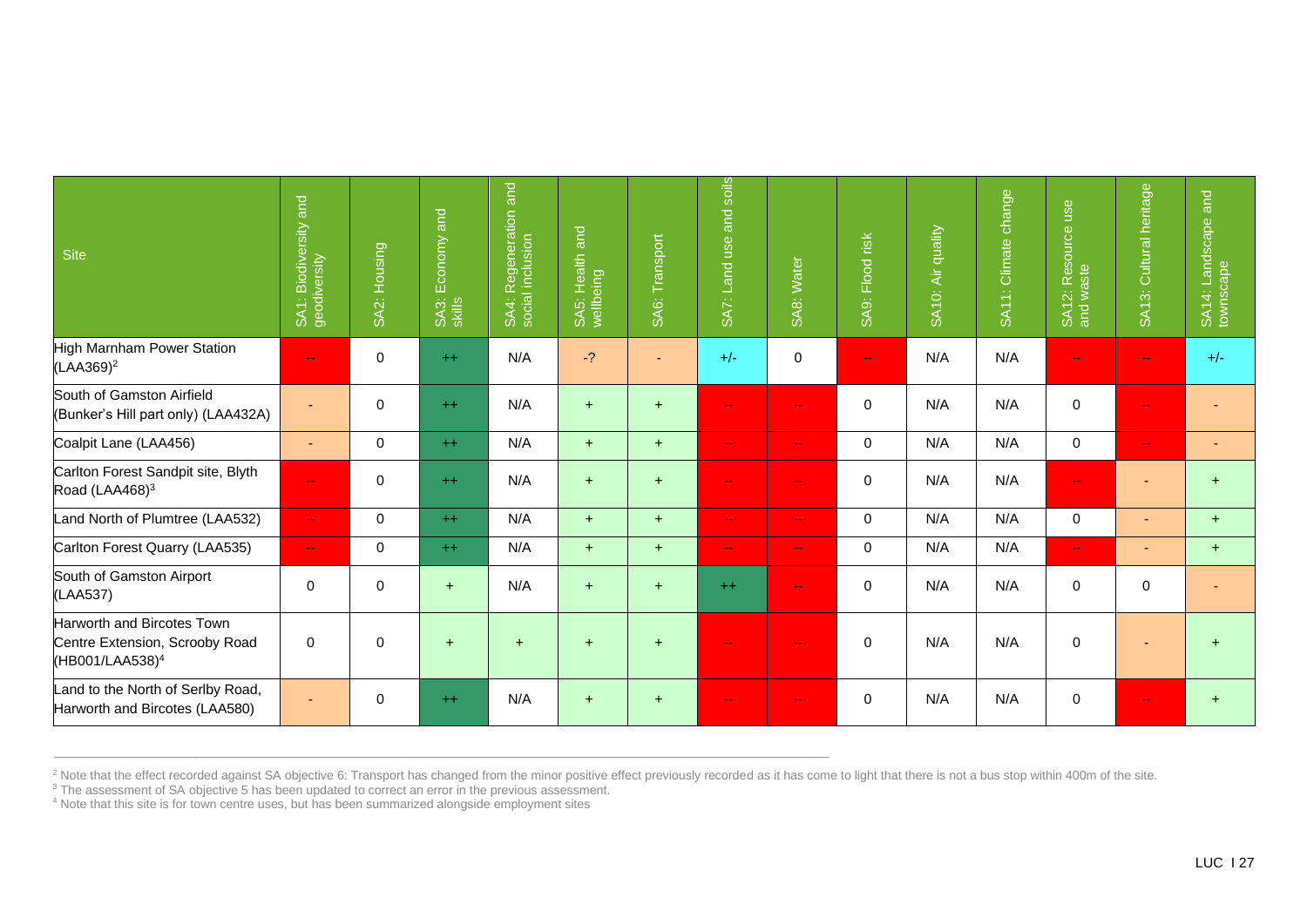| <b>Site</b>                                                               | SA1: Biodiversity and<br>geodiversity | SA2: Housing         | SA3: Economy and<br>skills | SA4: Regeneration and<br>social inclusion | $\overline{a}$<br>SA5: Health a | SA6: Transport                               | SA7: Land use and soils  | SA8: Water                | SA9: Flood risk          | SA10: Air quality | SA11: Climate change | SA12: Resource use<br>and waste | SA13: Cultural heritage     | and<br>SA14: Landscape<br>townscape |
|---------------------------------------------------------------------------|---------------------------------------|----------------------|----------------------------|-------------------------------------------|---------------------------------|----------------------------------------------|--------------------------|---------------------------|--------------------------|-------------------|----------------------|---------------------------------|-----------------------------|-------------------------------------|
| Land to the North of Old Coach<br>Road - Manton Wood, Worksop<br>(LAA581) | $\rightarrow$                         | $\pmb{0}$            | $+$                        | N/A                                       | $+$                             | $+$                                          | $\overline{\phantom{m}}$ | $\sim$ $\sim$             | $\mathbf 0$              | N/A               | N/A                  | $\mathbf 0$                     | $\rightarrow$ $\rightarrow$ |                                     |
|                                                                           |                                       |                      |                            |                                           |                                 | <b>New Settlements</b>                       |                          |                           |                          |                   |                      |                                 |                             |                                     |
| High Marnham Power Station<br>(LAA369)                                    | $\sim$ $\sim$                         | $++$                 | $+$                        | $+$                                       | $++/-?$                         | $+$                                          | $+/-$                    | $\mathbf 0$               | ۵.                       | N/A               | N/A                  | ٠.                              | ۵۵                          | $+/-$                               |
| Bassetlaw Garden Village<br>(LAA453/455)                                  | $\rightarrow$                         | $++$                 | $+$                        | $+$                                       | $++$                            | $+$                                          | $\overline{\phantom{m}}$ | $\sim$                    | $\mathbf{0}$             | N/A               | N/A                  | $\mathbf 0$                     | $\frac{1}{2}$               |                                     |
| Gamston Airport (LAA432)                                                  | $\sim$ $\sim$                         | $++$                 | $+/-$                      | $+$                                       | $++$                            | $+$                                          | $+/-$                    | $\mathbf{u} = \mathbf{v}$ | $\mathbf 0$              | N/A               | N/A                  | $\rightarrow$ $\rightarrow$     |                             | $\overline{\phantom{a}}$            |
| Bevercotes (LAA431)                                                       | $\sim$ $\sim$                         | $++$                 | $+?$                       | $+$                                       | $++$                            | $+$                                          | $+/-$                    | $\sim$ $\sim$             | ٠                        | N/A               | N/A                  | $\sim$                          | ٠                           | $\overline{\phantom{a}}$            |
| <b>Cottam Power Station</b>                                               | $-2$                                  | $++$                 | $+$                        | $+$                                       | $++$                            | $+$                                          | $++$                     | $\mathbf 0$               | $\overline{\phantom{a}}$ | N/A               | N/A                  | $\sim$ $\sim$                   | $\sim$ $\sim$               | $+/-$                               |
|                                                                           |                                       |                      |                            |                                           |                                 | <b>Gypsy and Traveller sites<sup>5</sup></b> |                          |                           |                          |                   |                      |                                 |                             |                                     |
| Land at North Blyth (GT005 /<br><b>LAA541)</b>                            | $\mathbf 0$                           | $\ddot{\phantom{1}}$ | 0                          |                                           | 0                               | ÷                                            | $-2$                     | $\sim$                    | $\bf{0}$                 | N/A               | N/A                  | $\mathbf 0$                     |                             | ٠                                   |
| Land at Elkesley (GT006 /<br>LAA540)                                      | $\blacksquare$                        | $+$                  | $+$                        | $+$                                       | $+$                             | $+$                                          | $-2$                     | $\sim$                    | $\mathbf{0}$             | N/A               | N/A                  | $\mathbf 0$                     |                             |                                     |

<sup>5</sup> Note that the assessments of sites GT005 and GT006 have been carried out on a red line only basis, but it is acknowledged that they are currently in (unauthorised) use as Gypsy and Traveller sites.

 $\_$  ,  $\_$  ,  $\_$  ,  $\_$  ,  $\_$  ,  $\_$  ,  $\_$  ,  $\_$  ,  $\_$  ,  $\_$  ,  $\_$  ,  $\_$  ,  $\_$  ,  $\_$  ,  $\_$  ,  $\_$  ,  $\_$  ,  $\_$  ,  $\_$  ,  $\_$  ,  $\_$  ,  $\_$  ,  $\_$  ,  $\_$  ,  $\_$  ,  $\_$  ,  $\_$  ,  $\_$  ,  $\_$  ,  $\_$  ,  $\_$  ,  $\_$  ,  $\_$  ,  $\_$  ,  $\_$  ,  $\_$  ,  $\_$  ,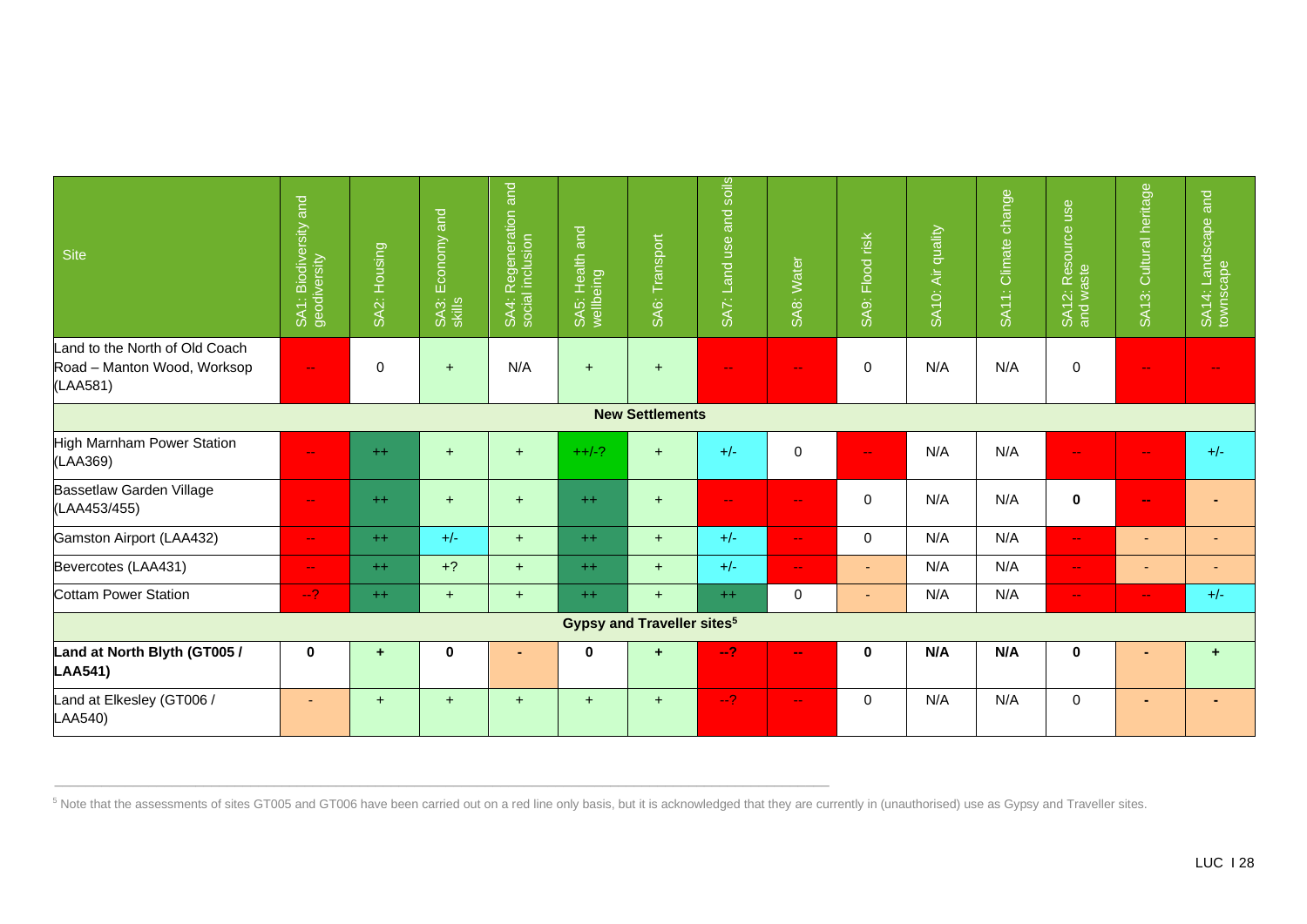**Likely Effects of the Publication (Regulation 19) Local Plan as Updated by the Publication Version Addendum January 2022 and the Publication Version Second Addendum May 2022**

**56.** This section presents the SA findings for the policies and site allocations in the current version of the Local Plan, the Publication document (August 2021), as updated by the Publication Version Addendum January 2022 and the Publication Version Second Addendum May 2022. The likely effects of all of the policies in the Local Plan are presented in **Table 11** overleaf. **Table 12**, which follows, summarises the likely cumulative effects of the Local Plan as a whole on each SA objective. The expected cumulative effects of the plan are described in full in Chapter 7 of the full SA Report.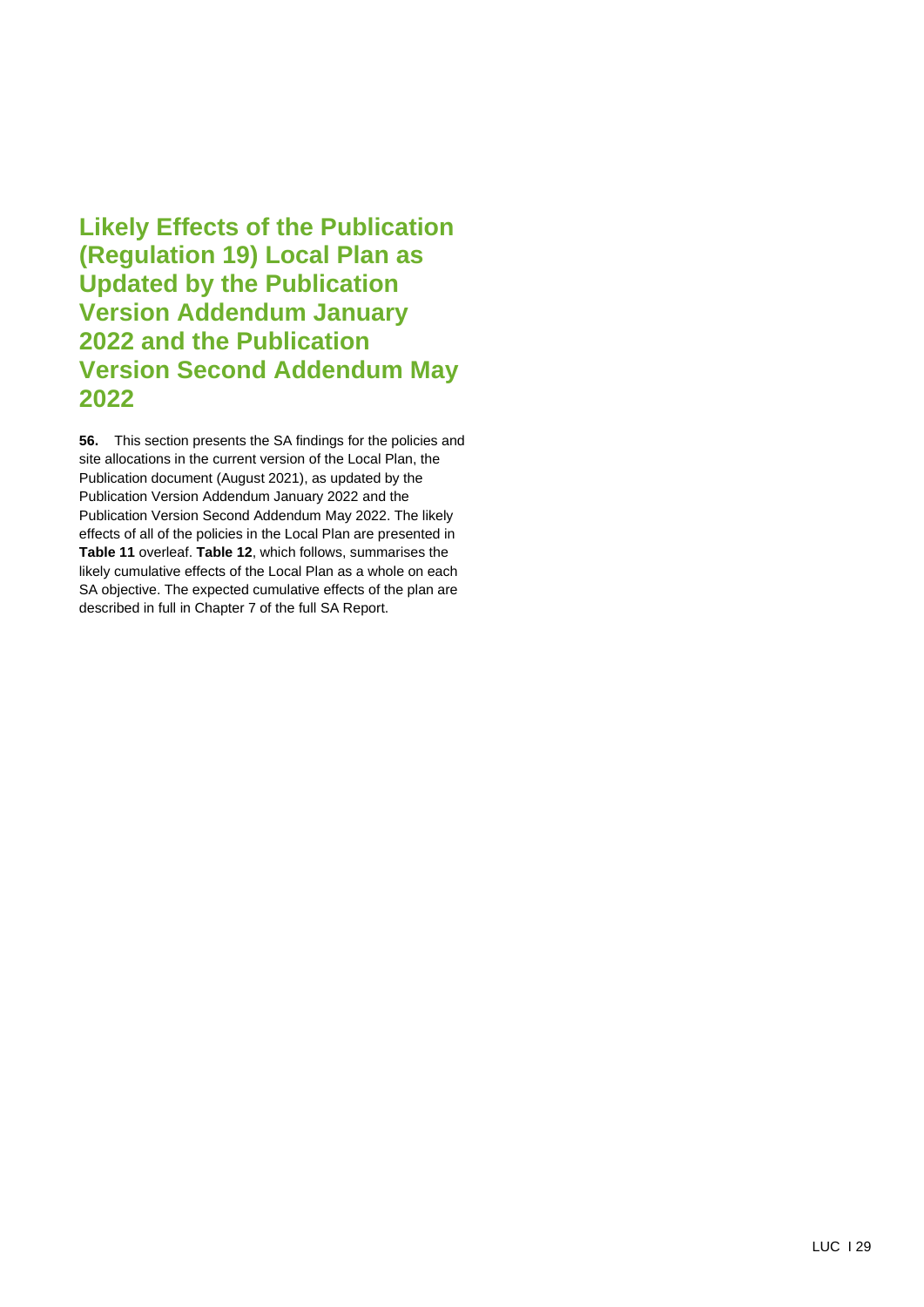**Table 1.1: Table 11Summary of SA scores for the policies and site allocations in the Publication (Regulation 19) Local Plan as updated by the Publication Version Addendum January 2022 and the Publication Version Second Addendum May 2022**

| Policy                                      | SA1: Biodiversity<br>and geodiversity | Housing<br>SA2: I | and<br>Economy<br>SA3:<br>skills | SA4: Regeneration<br>and social inclusion | and<br>SA5: Health<br>wellbeing | SA6: Transport | and<br>Land use<br>SA7:<br>soils | SA8: Water  | SA9: Flood risk | SA10: Air quality | Climate<br>SA11: C<br>change | 12: Resource<br>and waste<br>SA1:<br>use | SA13: Cultural<br>heritage | SA14: Landscape<br>and townscape |
|---------------------------------------------|---------------------------------------|-------------------|----------------------------------|-------------------------------------------|---------------------------------|----------------|----------------------------------|-------------|-----------------|-------------------|------------------------------|------------------------------------------|----------------------------|----------------------------------|
| <b>Bassetlaw's Vision and Objectives</b>    |                                       |                   |                                  |                                           |                                 |                |                                  |             |                 |                   |                              |                                          |                            |                                  |
| <b>Bassetlaw Vision</b>                     | $+$                                   | $++$              | $++$                             | $++$                                      | $++$                            | $+$            | $+?$                             | $+$         | $+$             | $+$               | $+$                          | $\mathbf 0$                              | $+$                        | $+$                              |
| Bassetlaw Strategic Objectives: SO1         | $\mathbf 0$                           | $\mathbf 0$       | $\mathbf 0$                      | $+$                                       | 0                               | $\mathbf 0$    | $++$                             | $\Omega$    | $+$             | $\Omega$          | $\Omega$                     | $+$                                      | $\Omega$                   | $+?$                             |
| Bassetlaw Strategic Objectives: SO2         | $\mathbf 0$                           | $++$              | $\mathbf 0$                      | $\mathbf 0$                               | 0                               | $\mathbf 0$    | $+/-$                            | $\Omega$    | $\Omega$        | $\mathbf 0$       | $\Omega$                     | $\Omega$                                 | $\Omega$                   | $\Omega$                         |
| Bassetlaw Strategic Objectives: SO3         | $\mathbf 0$                           | 0                 | $++$                             | $\mathbf 0$                               | 0                               | 0              | $\Omega$                         | $\Omega$    | $\Omega$        | $\Omega$          | $\Omega$                     | $\Omega$                                 | $\Omega$                   | $\Omega$                         |
| Bassetlaw Strategic Objectives: SO4         | $+?$                                  | $+$               | $+$                              | $+$                                       | 0                               | 0              | $++$                             | $\mathbf 0$ | 0               | $\mathbf 0$       | $\mathbf{0}$                 | $+$                                      | 0                          | $+$                              |
| Bassetlaw Strategic Objectives: SO5         | $\mathbf 0$                           | $+$               | $+$                              | $+$                                       | 0                               | $\Omega$       | $\Omega$                         | $\Omega$    | $\Omega$        | $-2$              | $-2$                         | $\Omega$                                 | $\Omega$                   | $+?$                             |
| Bassetlaw Strategic Objectives: SO6         | $\mathbf 0$                           | $+$               | $++$                             | $++$                                      | 0                               | $\mathbf 0$    | $\Omega$                         | $\Omega$    | $\Omega$        | $\mathbf 0$       | $\Omega$                     | $\Omega$                                 | $\Omega$                   | $+$                              |
| Bassetlaw Strategic Objectives: SO7         | $+$                                   | $\mathbf 0$       | $\mathbf 0$                      | $\mathbf 0$                               | $+$                             | $+$            | $\Omega$                         | $\Omega$    | $\Omega$        | $\mathbf 0$       | $+$                          | $\Omega$                                 | $+$                        | $++$                             |
| Bassetlaw Strategic Objectives: SO8         | $\Omega$                              | $\mathbf 0$       | $\mathbf 0$                      | $\mathbf 0$                               | $++$                            | $+$            | $\Omega$                         | $\Omega$    | $+$             | $+$               | $\Omega$                     | $\Omega$                                 | $\Omega$                   | 0                                |
| Bassetlaw Strategic Objectives: SO9         | $\Omega$                              | $\Omega$          | $+$                              | $\Omega$                                  | $\Omega$                        | $\Omega$       | $\Omega$                         | $\Omega$    | $\Omega$        | $\Omega$          | $\Omega$                     | $\Omega$                                 | $++$                       | $++$                             |
| Bassetlaw Strategic Objectives: SO10        | $++$                                  | 0                 | $\mathbf 0$                      | $\mathbf 0$                               | $+$                             | $+$            | $\Omega$                         | $\Omega$    | $+$             | $\Omega$          | $\Omega$                     | $\Omega$                                 | $\Omega$                   | $\Omega$                         |
| Bassetlaw Strategic Objectives: SO11        | $+$                                   | $\mathbf 0$       | 0                                | 0                                         | 0                               | $\mathbf 0$    | $+$                              | $+$         | $+$             | $\Omega$          | $++$                         | $+$                                      | $\Omega$                   | $+$                              |
| <b>Bassetlaw Strategic Objectives: SO12</b> | $\Omega$                              | $\Omega$          | $+$                              | $+$                                       | $+$                             | $++$           | $\Omega$                         | $\Omega$    | $\Omega$        | $+$               | $+$                          | $\Omega$                                 | $\Omega$                   | $\Omega$                         |
| Bassetlaw Strategic Objectives: SO13        | $+$                                   | $\mathbf 0$       | $+$                              | $+$                                       | $+$                             | $+$            | $\Omega$                         | $\Omega$    | $+$             | $+$               | $+$                          | $\Omega$                                 | 0                          | $+$                              |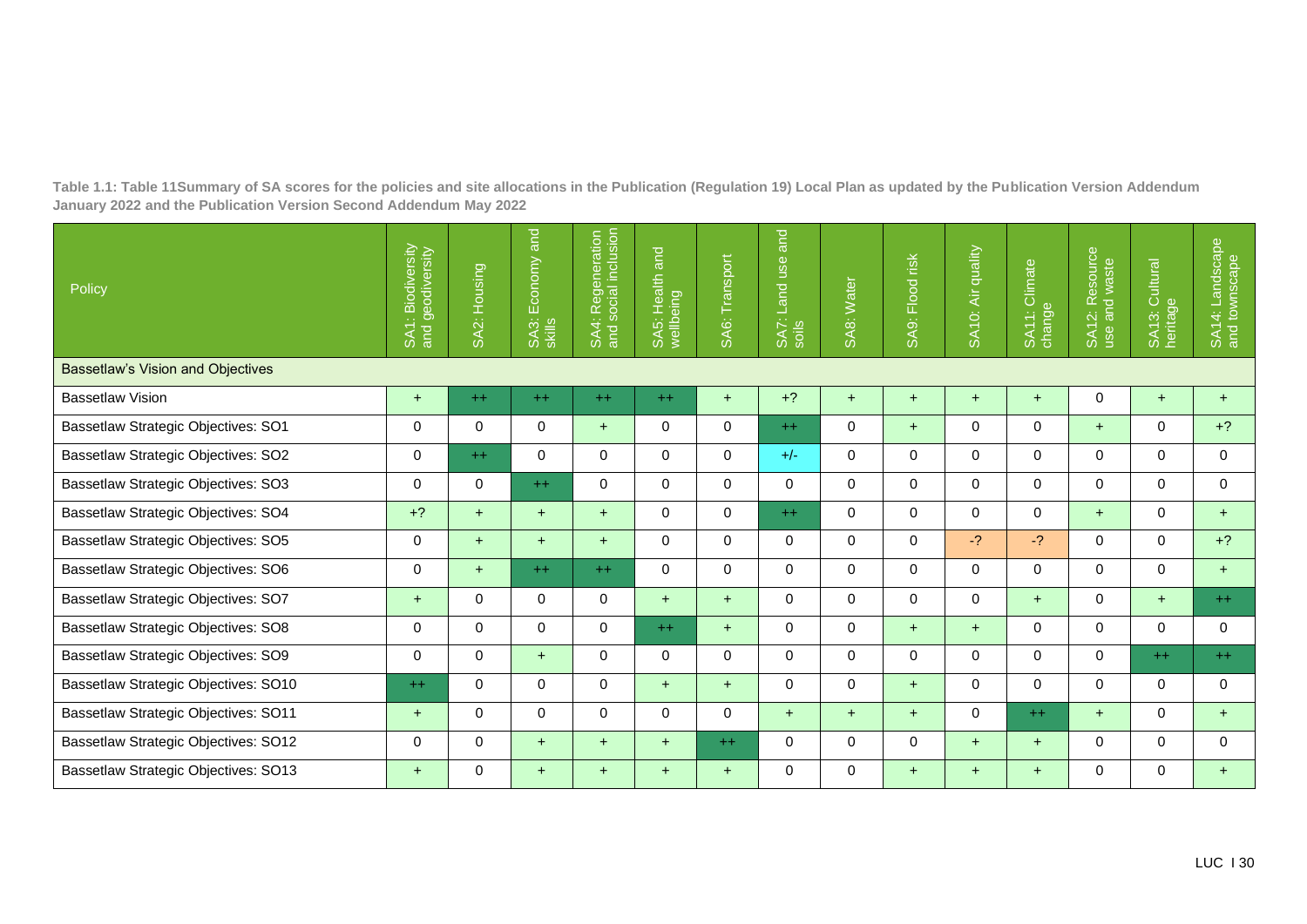| Policy                                                                             | SA1: Biodiversity<br>and geodiversity | SA2: Housing | and<br>Economy<br>SA3:<br>skills | Regeneration<br>social inclusion<br>SA4: I | $\overline{ad}$<br>SA5: Health<br>wellbeing | Transport<br>SA <sub>6</sub> : | and<br>Land use<br>SA7:<br>soils | SA8: Water    | Flood risk<br>SA9: | SA10: Air quality | Climate<br>SA11: C | SA12: Resource<br>use and waste | SA13: Cultural<br>heritage | SA14: Landscape<br>and townscape |
|------------------------------------------------------------------------------------|---------------------------------------|--------------|----------------------------------|--------------------------------------------|---------------------------------------------|--------------------------------|----------------------------------|---------------|--------------------|-------------------|--------------------|---------------------------------|----------------------------|----------------------------------|
| <b>Bassetlaw's Spatial Strategy</b>                                                |                                       |              |                                  |                                            |                                             |                                |                                  |               |                    |                   |                    |                                 |                            |                                  |
| Policy ST1: Bassetlaw's Spatial Strategy                                           | $+/-$                                 | $++$         | $++$                             | $+/-$                                      | $+$                                         | $+/-$                          | $+/-$                            |               | $-2$               | $+/-$             | $+/-$              | $-2$                            | $+/--$                     | $+/-$                            |
| Policy ST2: Residential Growth in Rural Bassetlaw                                  | $-2$                                  | $+$          | 0                                | $+$                                        | 0                                           | ٠                              | $+/-$                            | $-2$          | 0?                 | $\blacksquare$    | $\sim$             | $\mathbf{u} = \mathbf{v}$       | $+/-?$                     | $+/-?$                           |
| Policy ST5: Worksop Central Area                                                   | $+$                                   | $++$         | $++$                             | $++$                                       | $++$                                        | $++/-$                         | $+$                              | $+/-$         | $-2$               | $++/-$            | $++/-$             | $\Omega$                        | $+?$                       | $+?$                             |
| Policy ST6: Cottam Priority Regeneration Area                                      | $++?/-?$                              | $++?$        | $++?$                            | $++?$                                      | $+$                                         | $++?$                          | $++$                             | $+$           | $+/-?$             | $++?$             | $++?$              | $-2$                            | $+/-?$                     | $++?$                            |
| <b>Delivering Economic Prosperity</b>                                              |                                       |              |                                  |                                            |                                             |                                |                                  |               |                    |                   |                    |                                 |                            |                                  |
| Policy ST7: Provision of Land for Employment<br>Development                        | 0                                     | $\pmb{0}$    | $++$                             | $\mathbf 0$                                | 0                                           | $\Omega$                       | $\Omega$                         | $\Omega$      | $\mathbf 0$        | $\mathbf 0$       | $\Omega$           | $\Omega$                        | 0                          | $\Omega$                         |
| Policy ST8: Site EM008: High Marnham Green<br><b>Energy Hub</b>                    | $-2$                                  | $\mathbf 0$  | $++$                             | $+$                                        | $-2$                                        | $+$                            | $+/-$                            | $\Omega$      | $-2$               | $+/-?$            | $++$               | $-2$                            | $-2$                       | $+?$                             |
| Policy 9: Site SEM001: Apleyhead Junction                                          | $+/-$                                 | $\mathbf 0$  | $++$                             | $\mathbf 0$                                | $+$                                         | $+/-$                          | $\mathbf{u} = \mathbf{v}$        | $\sim$ $\sim$ | $\Omega$           | $+/-$             | $+/-$              | $\Omega$                        | ٠                          | $+/-$                            |
| Policy ST10: Existing Employment Sites                                             | 0                                     | $\mathbf 0$  | $++$                             | $+$                                        | 0                                           | $\mathbf{0}$                   | $\Omega$                         | $\Omega$      | $\Omega$           | $\Omega$          | $\mathbf{0}$       | $\Omega$                        | 0                          | $\Omega$                         |
| Policy ST11: Rural Economic Growth and<br>Economic Growth outside Employment Areas | $\Omega$                              | $\mathbf 0$  | $++$                             | $+$                                        | 0                                           | $\mathbf{0}$                   | 0                                | $\Omega$      | $\Omega$           | $\Omega$          | $\Omega$           | $\Omega$                        | 0                          | $\Omega$                         |
| Policy ST12: Visitor Economy                                                       | $+$                                   | $\mathbf 0$  | $++$                             | $\mathbf 0$                                | $+$                                         | $-2$                           | $+/-?$                           | $\Omega$      | $+/-?$             | $\Omega$          | $\Omega$           | $+/-?$                          | $+$                        | $+$                              |
| Policy ST13: Town Centres and Local Centres,<br><b>Local Shops and Services</b>    | 0                                     | $+$          | $\ddot{}$                        | $++$                                       | $\ddot{}$                                   | $+$                            | $+$                              | $\mathbf 0$   | $\ddot{}$          | $+$               | $\ddot{}$          | $+$                             | 0                          | $\Omega$                         |
| Policy ST14: Management of Town Centres                                            | $+$                                   | $+$          | $++$                             | $++$                                       | $+$                                         | $+$                            | 0                                | $\Omega$      | $+$                | $+$               | $+$                | $\Omega$                        | $+$                        | $+$                              |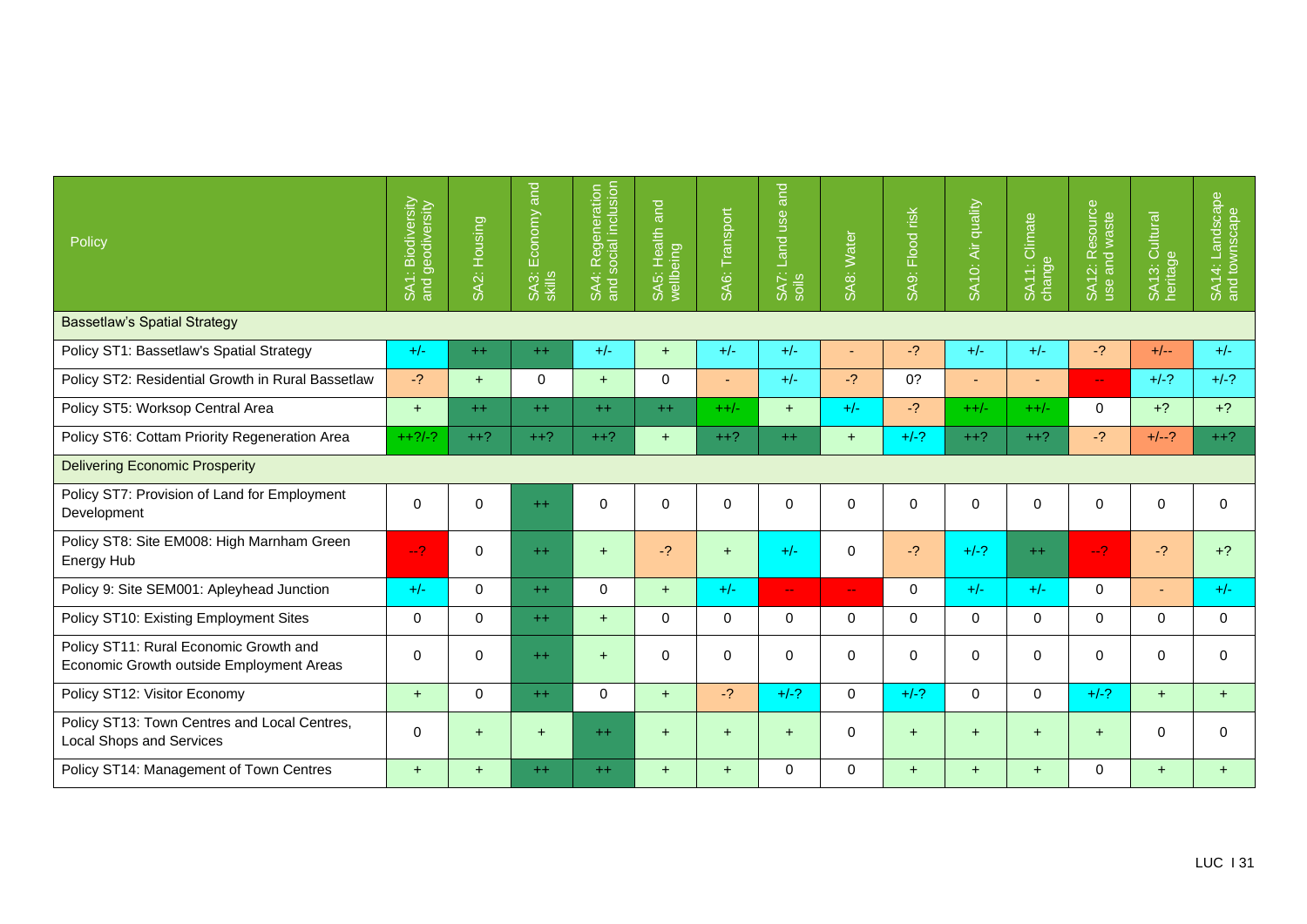| Policy                                                        | SA1: Biodiversity | SA2: Housing | $\overline{a}$<br>Economy<br>SA3:<br>skills | SA4: Regeneration<br>and social inclusion | q <br>Health<br>wellbeing<br>SA5: | Transport<br>SA <sub>6:</sub> | and<br>Land use<br>SA7:<br>soils | SA8: Water                  | Flood risk<br>SA9: | SA10: Air quality | Climate<br>SA11: C | Resource<br>and waste<br><b>SA12:1</b><br>use | SA13: Cultural<br>heritage | SA14: Landscape<br>and townscape |
|---------------------------------------------------------------|-------------------|--------------|---------------------------------------------|-------------------------------------------|-----------------------------------|-------------------------------|----------------------------------|-----------------------------|--------------------|-------------------|--------------------|-----------------------------------------------|----------------------------|----------------------------------|
| <b>Living Communities</b>                                     |                   |              |                                             |                                           |                                   |                               |                                  |                             |                    |                   |                    |                                               |                            |                                  |
| Policy ST15: Provision of Land for Housing                    | $+/-$             | $++$         | $+$                                         | $+$                                       | $\ddot{}$                         | $+$                           | $+/-$                            | $-2$                        | $-2$               | $+$               | $+$                | $-2$                                          | $-2$                       | $+/-?$                           |
| Policy 16: Site HS1: Peaks Hill Farm, Worksop                 | $++/-?$           | $++$         | $+$                                         | $++$                                      | $++$                              | $+/-$                         | $- -$                            | $\rightarrow$               | $\mathbf 0$        | $+/-$             | $+/-$              | $+?$                                          | $+/-?$                     | $+/-?$                           |
| Policy 17: Site HS2: Pupil Referral Centre,<br>Worksop        | $-2$              | $\ddot{}$    | $\ddot{}$                                   | $++$                                      | $++?$                             | $+$                           | $++$                             | $+/--$                      | $+$                | $\ddot{}$         | $+$                | $\Omega$                                      | 0?                         | $+2$                             |
| Policy 18: Site HS3: Radford Street, Worksop                  | $-2$              | $++$         | $+$                                         | $++$                                      | $+/-$                             | $+$                           |                                  | $\sim$ $\sim$               | $\Omega$           | $+$               | $+$                | 0                                             | $\Omega$                   | $+?$                             |
| Policy 19: Site HS4: Former Manton Primary<br>School, Worksop | $+/-?$            | $++$         | $+$                                         | $+$                                       | $++$                              | $+$                           | $++$                             | $\sim$ $\sim$               | $\mathbf 0$        | $\ddot{}$         | $+$                | $\mathbf 0$                                   | 0?                         | $+?$                             |
| Policy 20: Site HS5: Talbot Road, Worksop                     | $+/-?$            | $+$          | $+$                                         | $++$                                      | $+/-?$                            | $+$                           |                                  | $-2$                        | $\mathbf 0$        | $+$               | $+$                | $\Omega$                                      | 0?                         | $+?$                             |
| Policy 21: Site HS7: Trinity Farm, Retford                    | $+/-?$            | $++$         | $+$                                         | $+$                                       | $+$                               | $+$                           | $\sim$ $\sim$                    | $+/-?$                      | $+/-?$             | $+$               | $+$                | $+/-?$                                        | $+/-?$                     | $+/-?$                           |
| Policy 22: Site HS8: Milnercroft, Retford                     | $+/-?$            | $+$          | $+$                                         | $++$                                      | $++$                              | $+$                           |                                  | $\rightarrow$               | $\mathbf 0$        | $+$               | $+$                | $\Omega$                                      | 0?                         | $+?$                             |
| Policy 23: Site HS9: Former Elizabethan High<br>School        | $+/-?$            | $+$          | $\ddot{}$                                   | $++$                                      | $++$                              | $+$                           | $++$                             | $+/--$                      | $+$                | $\ddot{}$         | $+$                | $\Omega$                                      | $+2$                       | $+?$                             |
| Policy 24: Site HS10: St Michael's View, Retford              | $+?$              | $+$          | $+$                                         | $+$                                       | $++$                              | $+$                           | $++$                             | $+/--$                      | $+$                | $+$               | $+$                | $\Omega$                                      | $+/-?$                     | $+?$                             |
| Policy 25: Site HS11: Fairygrove, Retford                     | $+/-?$            | $+$          | 0                                           | $+$                                       | $+$                               | $+$                           | $-1$                             | $\rightarrow$ $\rightarrow$ | $\mathbf 0$        | $+$               | $+$                | $\Omega$                                      | $+/-?$                     | $+/-?$                           |
| Policy 26: Site HS12: Station Road                            | $+?$              | $+$          | $+$                                         | $++$                                      | $+$                               | $+$                           | $++$                             | $\rightarrow$               | $\mathbf 0$        | $+$               | $+$                | $\Omega$                                      | $+/-?$                     | $+?$                             |
| Policy 27: Site HS13: Ordsall South, Retford                  | $+?$              | $++$         | $+$                                         | $+$                                       | $++$                              | $+/-$                         | $\qquad \qquad \blacksquare$     |                             | $+$                | $+/-$             | $+/-$              | $+/--$                                        | $+/-?$                     | $+/-?$                           |
| Policy 28: Site HS14: Ollerton Road, Tuxford                  | $+/-?$            | $+$          | $+$                                         | $+$                                       | $++$                              | $+$                           | $-1$                             | $\Omega$                    | $\Omega$           | $+$               | $+$                | $\Omega$                                      | $+2$                       | $+/-?$                           |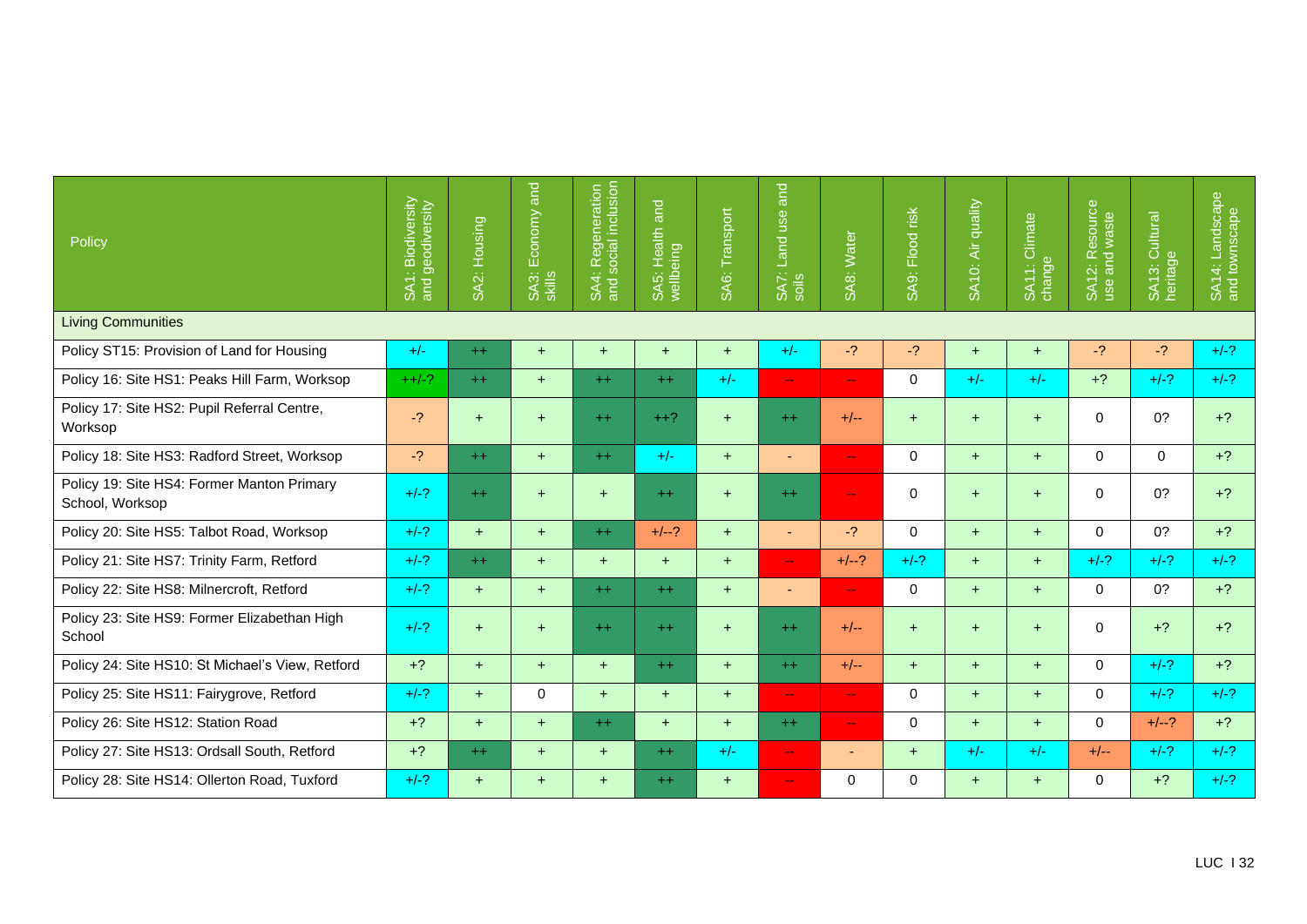| Policy                                                             | SA1: Biodiversity<br>and geodiversity | SA2: Housing | and<br>Economy<br>SA3:<br>skills | SA4: Regeneration<br>and social inclusion | SA5: Health and<br>wellbeing | Transport<br>SA <sub>6</sub> : | and<br>Land use<br>SA7:<br>soils | SA8: Water  | Flood risk<br>SA <sub>9:</sub> | SA10: Air quality | SA11: Climate | SA12: Resource<br>use and waste | Cultural<br>SA13: Cu | SA14: Landscape<br>and townscape |
|--------------------------------------------------------------------|---------------------------------------|--------------|----------------------------------|-------------------------------------------|------------------------------|--------------------------------|----------------------------------|-------------|--------------------------------|-------------------|---------------|---------------------------------|----------------------|----------------------------------|
| Policy ST29: Affordable Housing                                    | $+?$                                  | $++$         | $\Omega$                         | $+$                                       | $+$                          | $\Omega$                       | $+$                              | $\Omega$    | $+$                            | $\Omega$          | $\Omega$      | $\Omega$                        | $\Omega$             | $+$                              |
| Policy ST30: Housing Mix                                           | $\mathbf 0$                           | $++$         | $\mathbf 0$                      | 0                                         | $+$                          | 0                              | $+$                              | $\mathbf 0$ | $\mathbf 0$                    | $\Omega$          | $\Omega$      | $\Omega$                        | $+$                  | $+$                              |
| Policy ST31: Specialist Housing                                    | $\mathbf 0$                           | $++$         | 0                                | $+$                                       | $+$                          | $+$                            | $\mathbf 0$                      | $\mathbf 0$ | $\Omega$                       | $+$               | $+$           | $\Omega$                        | $\Omega$             | $\mathbf 0$                      |
| Policy ST32: Sites for Gypsies and Travellers                      | $+2$                                  | $++$         | $\mathbf 0$                      | $+$                                       | $+$                          | $+$                            | $+/-?$                           | $\perp$ .   | $+/-$                          | $\Omega$          | $\Omega$      | $\Omega$                        | $+/-?$               | $+$                              |
| Policy 33: Houses in Multiple Occupation                           | $\mathbf 0$                           | $+$          | 0                                | $+$                                       | $+$                          | $+/-$                          | $\mathbf 0$                      | $\mathbf 0$ | $\mathbf 0$                    | $+/-$             | $+/-$         | $+$                             | $\mathbf 0$          | $\mathbf 0$                      |
| Policy 34: Agricultural and Forestry Workers<br>Dwellings          | $\mathbf 0$                           | $+$          | $+$                              | 0                                         | 0                            | $\mathbf 0$                    | $\mathbf 0$                      | $\mathbf 0$ | $\mathbf 0$                    | $\mathbf 0$       | 0             | $\Omega$                        | $\Omega$             | $\mathbf 0$                      |
| <b>Local Character and Distinctiveness</b>                         |                                       |              |                                  |                                           |                              |                                |                                  |             |                                |                   |               |                                 |                      |                                  |
| Policy ST35: Design Quality                                        | $+$                                   | $+$          | $\ddot{}$                        | $\ddot{}$                                 | $+$                          | $+/-$                          | $\mathbf 0$                      | $\mathbf 0$ | $+?$                           | $+/-$             | $+/-$         | $+$                             | $++$                 | $++$                             |
| Policy 36: Shop fronts, Signage and Security                       | $\mathbf 0$                           | $\mathbf 0$  | $+?$                             | $+$                                       | 0                            | $\Omega$                       | $\mathbf{0}$                     | $\Omega$    | $\Omega$                       | $\Omega$          | $\Omega$      | $\Omega$                        | $+$                  | $+$                              |
| Policy ST37: Landscape Character                                   | $+$                                   | $\mathbf 0$  | 0                                | $\mathbf 0$                               | 0                            | $\mathbf 0$                    | $\mathbf 0$                      | $\mathbf 0$ | $\mathbf 0$                    | $\mathbf 0$       | 0             | $\mathbf 0$                     | $\mathbf 0$          | $++$                             |
| Policy ST38: Green Gaps                                            | $+$                                   | $\Omega$     | $\mathbf 0$                      | $\Omega$                                  | $+$                          | $\Omega$                       | $\mathbf{0}$                     | $\Omega$    | $\Omega$                       | $\Omega$          | $\Omega$      | $\Omega$                        | $+$                  | $++$                             |
| Policy ST39: Green and Blue Infrastructure                         | $++$                                  | $\mathbf 0$  | 0                                | $+$                                       | $+$                          | $+$                            | $+$                              | $+$         | $+$                            | $+$               | $+$           | $\Omega$                        | $+$                  | $+$                              |
| Policy ST40: Biodiversity and Geodiversity                         | $^{++}$                               | $\mathbf 0$  | $\mathbf 0$                      | 0                                         | $+$                          | $\Omega$                       | $\mathbf{0}$                     | $\Omega$    | $\mathbf 0$                    | $\Omega$          | $\Omega$      | $\Omega$                        | $\Omega$             | $+$                              |
| Policy 41: Trees, Woodlands and Hedgerows                          | $++$                                  | $\mathbf 0$  | $\mathbf 0$                      | $+$                                       | $+$                          | $\Omega$                       | $\Omega$                         | $+$         | $+$                            | $+$               | $+$           | $\Omega$                        | $\Omega$             | $+$                              |
| Policy ST42: The Historic Environment                              | $\Omega$                              | $\mathbf 0$  | $+$                              | $\Omega$                                  | $\Omega$                     | $\Omega$                       | $\Omega$                         | $\Omega$    | $\Omega$                       | $\Omega$          | $\Omega$      | $\Omega$                        | $++$                 | $++$                             |
| Policy 43: Designated and Non-Designated<br><b>Heritage Assets</b> | $\mathbf 0$                           | $\mathbf 0$  | $+?$                             | $\mathbf 0$                               | 0                            | $\mathbf 0$                    | $+$                              | $\mathbf 0$ | $+$                            | $\mathbf 0$       | 0             | $+$                             | $++$                 | $++$                             |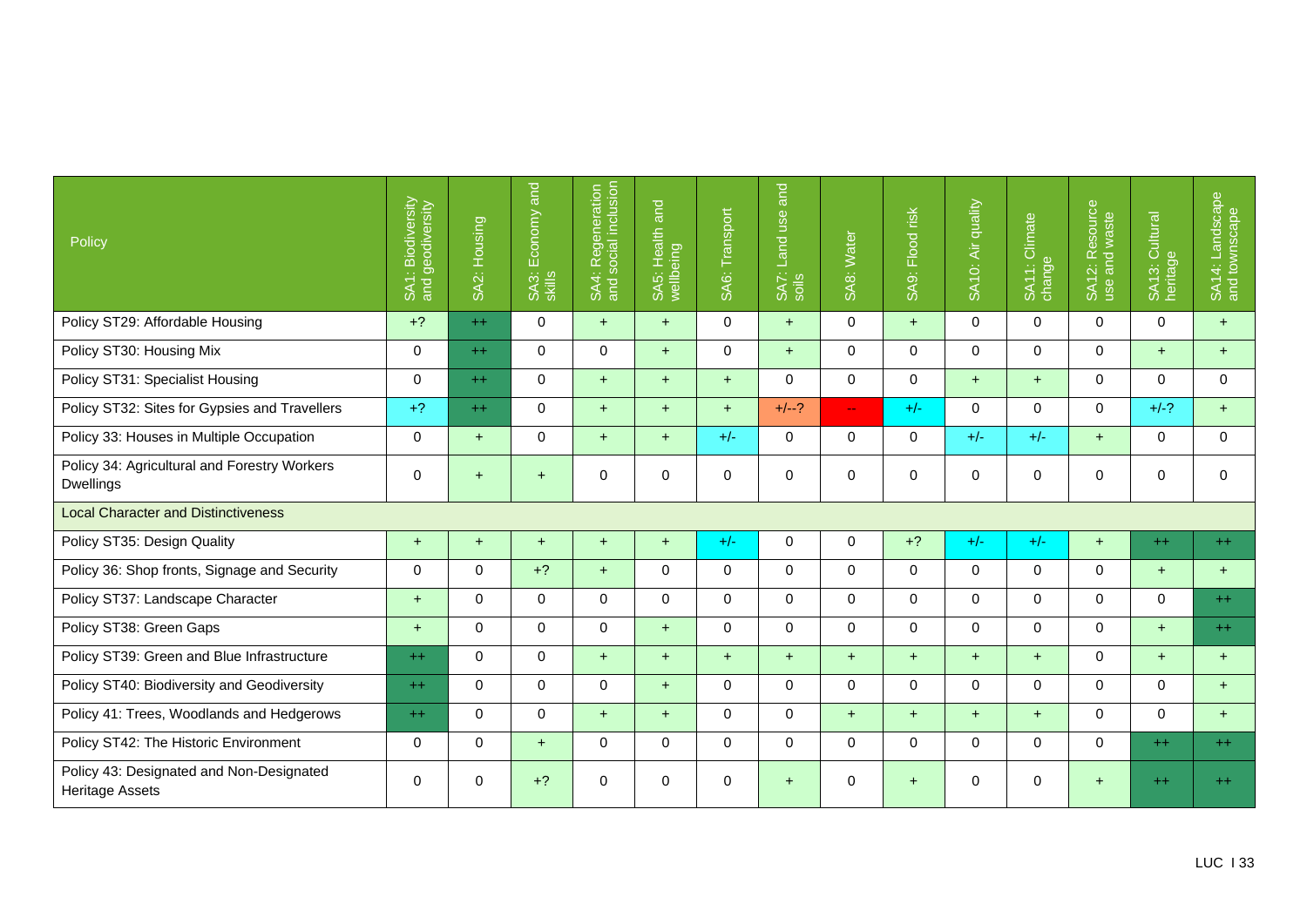| Policy                                                                              | SA1: Biodiversity | SA2: Housing | Economy and<br>SA3:<br>skills | Regeneration<br>social inclusion<br>SA4: I | SA5: Health and<br>wellbeing | SA6: Transport | and<br>Land use<br>SA7:<br>soils | SA8: Water               | SA9: Flood risk | SA10: Air quality | Climate<br>SATI: C | SA12: Resource<br>use and waste | SA13: Cultural<br>heritage | SA14: Landscape<br>and townscape |
|-------------------------------------------------------------------------------------|-------------------|--------------|-------------------------------|--------------------------------------------|------------------------------|----------------|----------------------------------|--------------------------|-----------------|-------------------|--------------------|---------------------------------|----------------------------|----------------------------------|
| <b>Healthy Communities</b>                                                          |                   |              |                               |                                            |                              |                |                                  |                          |                 |                   |                    |                                 |                            |                                  |
| Policy ST44: Promoting Healthy, Active Lifestyles                                   | $+$               | 0            | $+$                           | $+$                                        | $++$                         | $+$            | $\mathbf 0$                      | $\mathbf 0$              | $\mathbf 0$     | $+$               | $+$                | $\mathbf 0$                     | $\mathbf 0$                | $\Omega$                         |
| Policy ST45: Protection and Enhancement of<br><b>Community Facilities</b>           | $\mathbf 0$       | 0            | $+$                           | $++$                                       | $++$                         | $++$           | $\Omega$                         | $\Omega$                 | $\mathbf 0$     | $+$               | $+$                | $\Omega$                        | $\Omega$                   | $\Omega$                         |
| Policy ST46: Delivering Quality, Accessible Open<br>Space                           | $+$               | $\mathbf 0$  | $\mathbf 0$                   | $+$                                        | $++$                         | $\Omega$       | $\Omega$                         | $\Omega$                 | $+$             | $+$               | $+$                | $\Omega$                        | $+$                        | $+$                              |
| Policy ST47: Promoting Sport and Recreation                                         | $\mathbf 0$       | $\mathbf 0$  | $\mathbf 0$                   | $++$                                       | $++$                         | $\Omega$       | $\Omega$                         | $\Omega$                 | $\Omega$        | $\Omega$          | $\Omega$           | $\Omega$                        | $\Omega$                   | $\Omega$                         |
| Policy 48: Protecting Amenity                                                       | $\mathbf 0$       | $\mathbf 0$  | 0                             | $\mathbf 0$                                | $+?$                         | $\mathbf 0$    | $\Omega$                         | $\Omega$                 | $\Omega$        | $+?$              | $\Omega$           | $\Omega$                        | $\Omega$                   | $\Omega$                         |
| Policy 49: Contaminated and Unstable Land                                           | $\mathbf 0$       | $\mathbf 0$  | 0                             | $+?$                                       | $+$                          | $\mathbf 0$    | $+$                              | $+?$                     | $\Omega$        | $\mathbf 0$       | $\mathbf 0$        | $\mathbf 0$                     | $\Omega$                   | $\mathbf 0$                      |
| <b>Greening Bassetlaw</b>                                                           |                   |              |                               |                                            |                              |                |                                  |                          |                 |                   |                    |                                 |                            |                                  |
| Policy ST50: Reducing Carbon Emissions, Climate<br>Change Mitigation and Adaptation | $+$               | $\mathbf 0$  | $\mathbf 0$                   | $\mathbf 0$                                | $+$                          | $+$            | $\Omega$                         | $+$                      | $+$             | $+$               | $++$               | $+$                             | $\Omega$                   | $+$                              |
| Policy ST51: Renewable and Low Carbon Energy<br>Generation                          | $\Omega$          | $\mathbf 0$  | $\mathbf 0$                   | $\mathbf 0$                                | $+$                          | $+$            | $\mathbf 0$                      | $+$                      | $+$             | $+$               | $++$               | $\Omega$                        | $+$                        | $\ddot{}$                        |
| Policy ST52: Flood Risk and Drainage                                                | $+$               | 0            | $\mathbf 0$                   | $+$                                        | $+$                          | $\mathbf 0$    | $\mathbf 0$                      | $+$                      | $++$            | $+$               | $+$                | $\mathbf 0$                     | $\mathbf 0$                | $+$                              |
| Policy ST53: Protecting Water Quality and<br>Management                             | $\ddot{}$         | $\mathbf 0$  | 0                             | $\mathbf 0$                                | $+$                          | 0              | $\mathbf 0$                      | $++$                     | $+$             | 0                 | $+$                | 0                               | $\Omega$                   | $\Omega$                         |
| <b>Transport and Connectivity</b>                                                   |                   |              |                               |                                            |                              |                |                                  |                          |                 |                   |                    |                                 |                            |                                  |
| Policy ST54: Transport Infrastructure                                               | $-2$              | $\mathbf 0$  | $+?$                          | $+?$                                       | $+?$                         | $++/-?$        | $++/--$                          | $\overline{\phantom{m}}$ | $+?$            | $++/-?$           | $++/-?$            | $\overline{\phantom{m}}$        | $-2$                       | $+/-?$                           |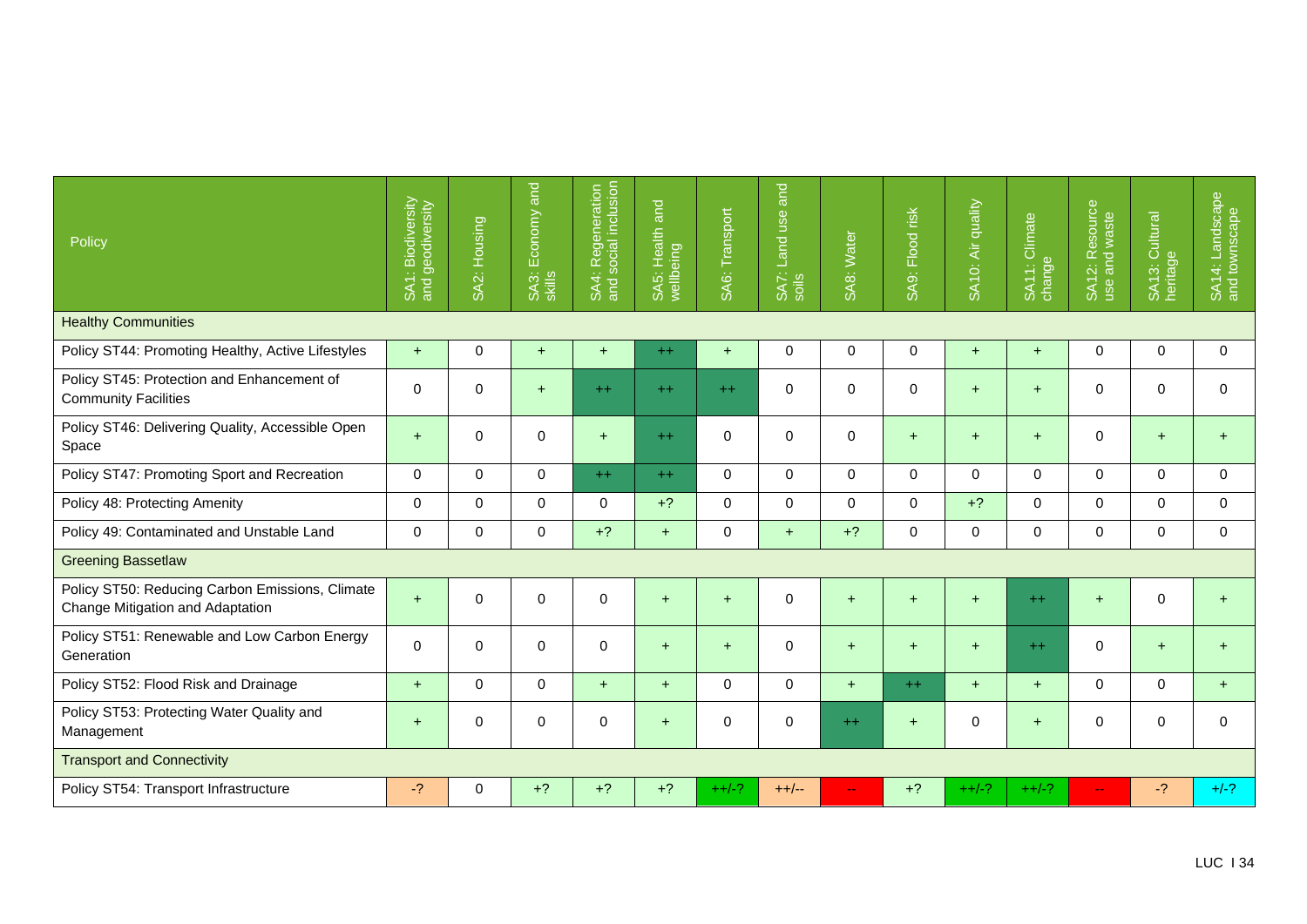| Policy                                                                   | : Biodiversity<br>geodiversity<br>Due<br>9<br>SAT | Housing<br>SA2: | and<br>onomy<br>읍<br>SA3:<br>skills | 1: Regeneration<br>I social inclusion<br>SA4:<br>and s | $ $ and<br>Health<br>eing<br>SA5:<br>wellbe | Transport<br>SA <sub>6</sub> : | $\overline{a}$<br><b>esu</b><br>$\overline{\text{rad}}$<br>SA7:<br>soils | <b>Water</b><br>ġβ<br>σõ | $\frac{1}{2}$<br>Flood<br>SA <sub>9</sub> : | Air quality<br><b>SA10:</b> | Climate<br>10,000<br>ಾ<br>$\overline{\phantom{0}}$<br>SAT<br>cha | $\Phi$<br>annose<br>ste<br>ത<br>Ĕσ<br>$\ddot{\alpha}$ $\ddot{\overline{6}}$<br>SA <sub>1</sub> | SA13: Cultural<br>heritage | 14: Landscape<br>I townscape<br><b>SAT</b><br>and |
|--------------------------------------------------------------------------|---------------------------------------------------|-----------------|-------------------------------------|--------------------------------------------------------|---------------------------------------------|--------------------------------|--------------------------------------------------------------------------|--------------------------|---------------------------------------------|-----------------------------|------------------------------------------------------------------|------------------------------------------------------------------------------------------------|----------------------------|---------------------------------------------------|
| Policy ST55: Promoting Sustainable Transport and<br><b>Active Travel</b> | $\mathbf 0$                                       | 0               | $+$                                 | $+$                                                    | $++$                                        | $++$                           | $\Omega$                                                                 | $\Omega$                 | 0                                           | $++$                        | $++$                                                             | 0                                                                                              |                            | $\Omega$                                          |
| <b>Infrastructure and Delivery</b>                                       |                                                   |                 |                                     |                                                        |                                             |                                |                                                                          |                          |                                             |                             |                                                                  |                                                                                                |                            |                                                   |
| Policy ST56: Safeguarded Land                                            | $-2$                                              | 0               | $+?$                                | $+?$                                                   | $+2$                                        | $++/-?$                        | $++/--$                                                                  | $\sim$ $\sim$            | $+?$                                        | $++/-?$                     | $++/-?$                                                          | $-1$                                                                                           | $-2$                       | $+/-?$                                            |
| Policy ST57: Digital Infrastructure                                      | $\Omega$                                          | 0               | $\ddot{}$                           | $+$                                                    | $\div$                                      | $+$                            | $\Omega$                                                                 | $\Omega$                 | 0                                           | $\ddot{}$                   | $\div$                                                           | 0                                                                                              | 0                          | $+$                                               |
| Policy ST58: Provision and Delivery of<br>Infrastructure                 | $\overline{ }$                                    | $+?$            | $+$                                 | $+$                                                    | $\div$                                      | $+$                            | 0                                                                        | $\Omega$                 | $+$                                         | $\div$                      | $\div$                                                           |                                                                                                |                            |                                                   |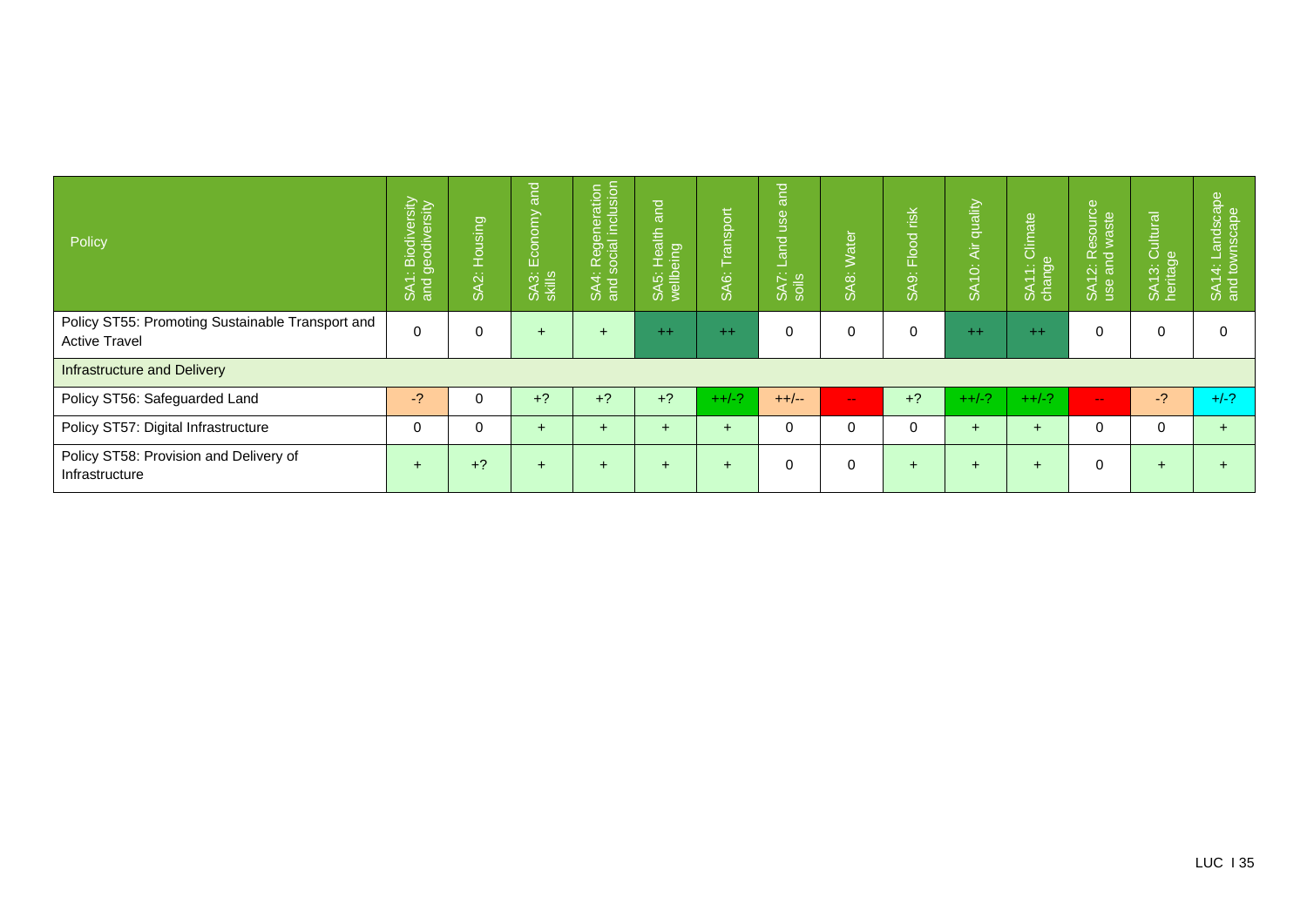**Table 12: Summary of likely cumulative effects of the Publication Bassetlaw Local Plan, incorporating the Publication Version Addendum January 2022 and the Publication Version Second Addendum May 2022**

| <b>SA Objectives</b>                 | Cumulative Effects of the Publication Local Plan<br>incorporating the two Publication Addenda<br>(January and May 2022) |
|--------------------------------------|-------------------------------------------------------------------------------------------------------------------------|
| 1. Biodiversity and Geodiversity     | $+/--?$                                                                                                                 |
| 2. Housing                           | $+$                                                                                                                     |
| 3. Economy and Skills                | $++$                                                                                                                    |
| 4. Regeneration and Social Inclusion | $+$                                                                                                                     |
| 5. Health and Wellbeing              | $+$                                                                                                                     |
| 6. Transport                         | $+$                                                                                                                     |
| 7. Land Use and Soils                | $+/-$                                                                                                                   |
| 8. Water                             | $+2$                                                                                                                    |
| 9. Flood Risk                        | $+?$                                                                                                                    |
| 10. Air Quality                      | $+/-$                                                                                                                   |
| 11. Climate Change                   | $+/-$                                                                                                                   |
| 12. Resource use and Waste           | $+/-?$                                                                                                                  |
| 13. Cultural Heritage                | $+/-?$                                                                                                                  |
| 14. Landscape and Townscape          | $+?$                                                                                                                    |

# **Monitoring**

**57.** The SEA Regulations require that monitoring is undertaken in relation to the significant effects of implementing the Plan in question. **Table 13** below sets out a number of suggested indicators for monitoring the potential significant

sustainability effects of implementing the Bassetlaw Local Plan. Where possible, this draws from the proposed monitoring framework for the Local Plan that has been prepared by Bassetlaw District Council.

**Table 13: Proposed monitoring framework for the Bassetlaw Local Plan**

| <b>SA Objectives</b>                                                                                                                                        | <b>Proposed Monitoring Indicators</b>                                                                                                                                                                                                                                                                                               |
|-------------------------------------------------------------------------------------------------------------------------------------------------------------|-------------------------------------------------------------------------------------------------------------------------------------------------------------------------------------------------------------------------------------------------------------------------------------------------------------------------------------|
| 1. Biodiversity: To conserve<br>and enhance biodiversity and<br>geodiversity and promote<br>improvements to the District's<br>green infrastructure network. | Spatial extent and condition status of designated sites within the District.<br>Ecological potential assessments.<br>Distance from development site to nearest:<br>SSSI.<br>LWS.<br>Ancient Woodland.<br>Other sensitive designated or non-designated receptors.<br>Condition of the nearest sensitive receptors (where available). |
|                                                                                                                                                             |                                                                                                                                                                                                                                                                                                                                     |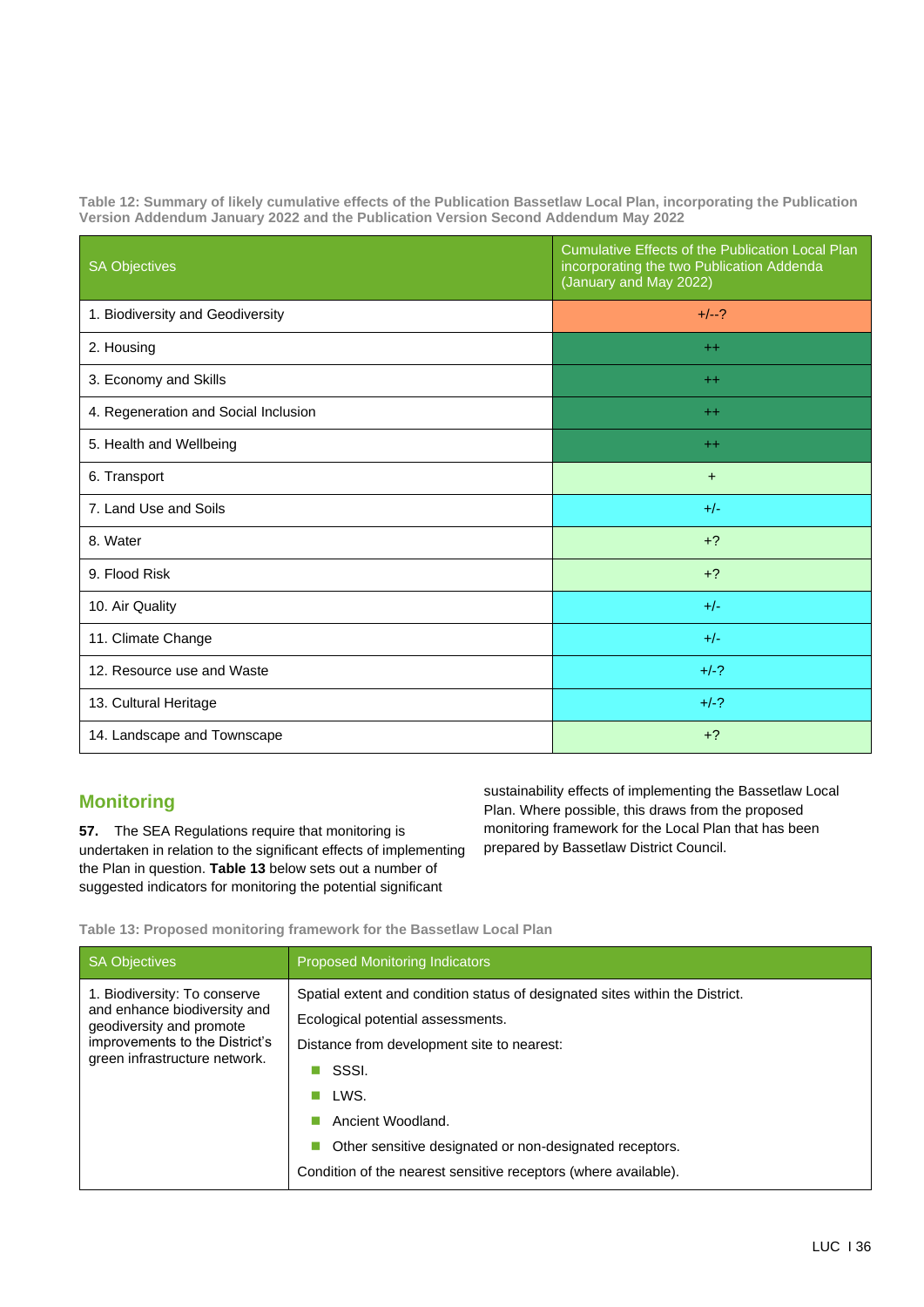| <b>SA Objectives</b>                                                        | <b>Proposed Monitoring Indicators</b>                                                                                               |
|-----------------------------------------------------------------------------|-------------------------------------------------------------------------------------------------------------------------------------|
|                                                                             | Site visit surveys on typical abundance and frequency of habitats (DAFOR scale <sup>6</sup> ).                                      |
|                                                                             | Percentage of permitted developments providing biodiversity value e.g. green/brown roof,<br>living wall, native planting.           |
|                                                                             | Number of trees within development site with preservation orders in place.                                                          |
|                                                                             | Number of planning applications with conditions to ensure works to manage or enhance the<br>condition of SSSI features of interest. |
|                                                                             | Hectares of biodiversity habitat delivered through strategic site allocations.                                                      |
| 2. Housing: To ensure that the                                              | Average house prices.                                                                                                               |
| District's housing needs are<br>met.                                        | Number of affordable dwelling completions.                                                                                          |
|                                                                             | Annual dwelling completions.                                                                                                        |
|                                                                             | Population projections and forecasts.                                                                                               |
|                                                                             | Percentage reduction of unfit/non-decent homes.                                                                                     |
|                                                                             | No of permanent pitches for gypsies and travellers permitted.                                                                       |
|                                                                             | Quantum of new self-build housing.                                                                                                  |
|                                                                             | Mix of new housing delivered.                                                                                                       |
| 3. Economy and Skills: To                                                   | Total floorspace (sqm) developed for economic purposes.                                                                             |
| promote a strong economy<br>which offers high quality local                 | Employment land availability.                                                                                                       |
| employment opportunities.                                                   | Typical amount of job creation (jobs per ha) within different use classes.                                                          |
|                                                                             | Percentage change and comparison in the total number of VAT registered businesses in<br>the area.                                   |
|                                                                             | Businesses by industry type.                                                                                                        |
|                                                                             | Amount of vacant industrial floorspace.                                                                                             |
|                                                                             | Travel to work flows.                                                                                                               |
|                                                                             | Employment status by residents and job type.                                                                                        |
|                                                                             | Economic activity of residents.                                                                                                     |
|                                                                             | Average gross weekly earnings.                                                                                                      |
|                                                                             | Implemented and outstanding planning permissions for retail, office and commercial use.                                             |
|                                                                             | Current and planned broadband coverage.                                                                                             |
|                                                                             | Additional capacity of local schools.                                                                                               |
|                                                                             | GCSE or equivalent performance.                                                                                                     |
|                                                                             | Level 2 qualifications by working age residents.                                                                                    |
|                                                                             | Level 4 qualifications and above by working age residents.                                                                          |
|                                                                             | Increase in GVA of the District.                                                                                                    |
|                                                                             | Increase in investment in the District.                                                                                             |
| 4. Regeneration and Social<br>Inclusion: To promote<br>regeneration, tackle | Number and distribution of non-E(a) class uses at ground floor level in Primary Shopping<br>Areas.                                  |
|                                                                             | Amount of retail, leisure and office floorspace in town centres.                                                                    |

<sup>&</sup>lt;sup>6</sup> This is a method of measuring relative abundance of plant species. DAFOR stands for 'Dominant, Abundant, Frequent, Occasional, Rare'.

\_\_\_\_\_\_\_\_\_\_\_\_\_\_\_\_\_\_\_\_\_\_\_\_\_\_\_\_\_\_\_\_\_\_\_\_\_\_\_\_\_\_\_\_\_\_\_\_\_\_\_\_\_\_\_\_\_\_\_\_\_\_\_\_\_\_\_\_\_\_\_\_\_\_\_\_\_\_\_\_\_\_\_\_\_\_\_\_\_\_\_\_\_\_\_\_\_\_\_\_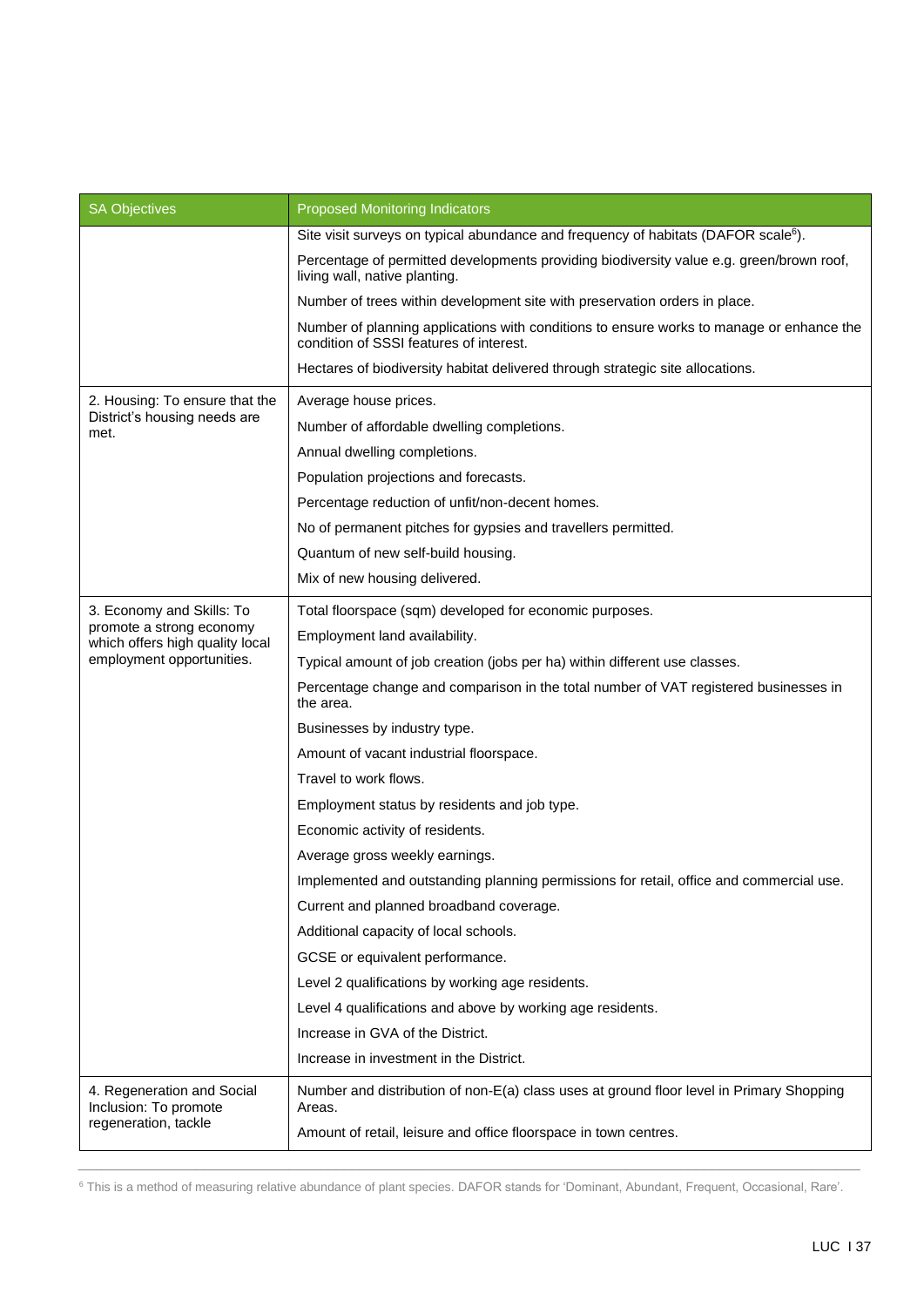| <b>SA Objectives</b>                                                                                                                               | <b>Proposed Monitoring Indicators</b>                                                                                                          |
|----------------------------------------------------------------------------------------------------------------------------------------------------|------------------------------------------------------------------------------------------------------------------------------------------------|
| deprivation and ensure<br>accessibility for all.                                                                                                   | Total vacant shop units per town/local centre.                                                                                                 |
|                                                                                                                                                    | Implemented and outstanding planning permissions for retail, office and commercial use.                                                        |
|                                                                                                                                                    | Total gains and losses of services and facilities.                                                                                             |
|                                                                                                                                                    | Pedestrian footfall count in town and village centres.                                                                                         |
|                                                                                                                                                    | Indices of Multiple Deprivation Score - particularly Barriers to Housing and Services<br>Domain and the Living Environment Deprivation Domain. |
|                                                                                                                                                    | Utilisation rates of local services and facilities.                                                                                            |
| 5. Health and Wellbeing: To<br>improve health and reduce<br>health inequalities.                                                                   | Life Expectancy.                                                                                                                               |
|                                                                                                                                                    | Percentage of people who regularly take 30 minutes exercise more than three times a<br>week.                                                   |
|                                                                                                                                                    | Indices of Multiple Deprivation - Health and Disability sub-domain scores.                                                                     |
|                                                                                                                                                    | Residents' opinion on availability of open space/leisure facilities.                                                                           |
|                                                                                                                                                    | Location and extent of accessible open space to development sites.                                                                             |
|                                                                                                                                                    | Total gains and losses of public open space.                                                                                                   |
|                                                                                                                                                    | Hectares of accessible open space per 1000 population.                                                                                         |
|                                                                                                                                                    | Provision of accessible greenspace against Natural England Accessible Natural<br>Greenspace Standards (ANGSt).                                 |
|                                                                                                                                                    | Location and extent of recreational facilities close to development site.                                                                      |
|                                                                                                                                                    | Location and extent of accessible greenspace close to development site.                                                                        |
|                                                                                                                                                    | Proximity of site to healthcare facilities.                                                                                                    |
|                                                                                                                                                    | Percentage of population obese.                                                                                                                |
|                                                                                                                                                    | Number of GPs and dentists accepting new patients.                                                                                             |
|                                                                                                                                                    | Percentage or number of open spaces receiving Green Flag Award.                                                                                |
|                                                                                                                                                    | Recorded key offences.                                                                                                                         |
|                                                                                                                                                    | KSI casualties for adults and children.                                                                                                        |
|                                                                                                                                                    | Street level crime statistics.                                                                                                                 |
|                                                                                                                                                    | No of new allotments permitted during the planning period (up to 2037).                                                                        |
|                                                                                                                                                    | Amount of new green spaces/ play areas provided (ha).                                                                                          |
|                                                                                                                                                    | No of open spaces receiving Green Flag Award.                                                                                                  |
| 6. Transport: To reduce the<br>need to travel, promote<br>sustainable modes of transport<br>and align investment in<br>infrastructure with growth. | Access to services and business' by public transport. Travel to work methods and flows.                                                        |
|                                                                                                                                                    | Car ownership.                                                                                                                                 |
|                                                                                                                                                    | Network performance on roads.                                                                                                                  |
|                                                                                                                                                    | Public transport capacity, punctuality and efficiency.                                                                                         |
|                                                                                                                                                    | Length of Public Rights of Way created/enhanced; number of Rights of Way Improvement<br>Plans implemented.                                     |
|                                                                                                                                                    | Length of cycleways created/enhanced.                                                                                                          |
| 7. Land Use and Soils: To<br>encourage the efficient use of                                                                                        | No of dwellings permitted and completed on brownfield sites.                                                                                   |
|                                                                                                                                                    | No of dwellings permitted and completed through the conversion of existing buildings.                                                          |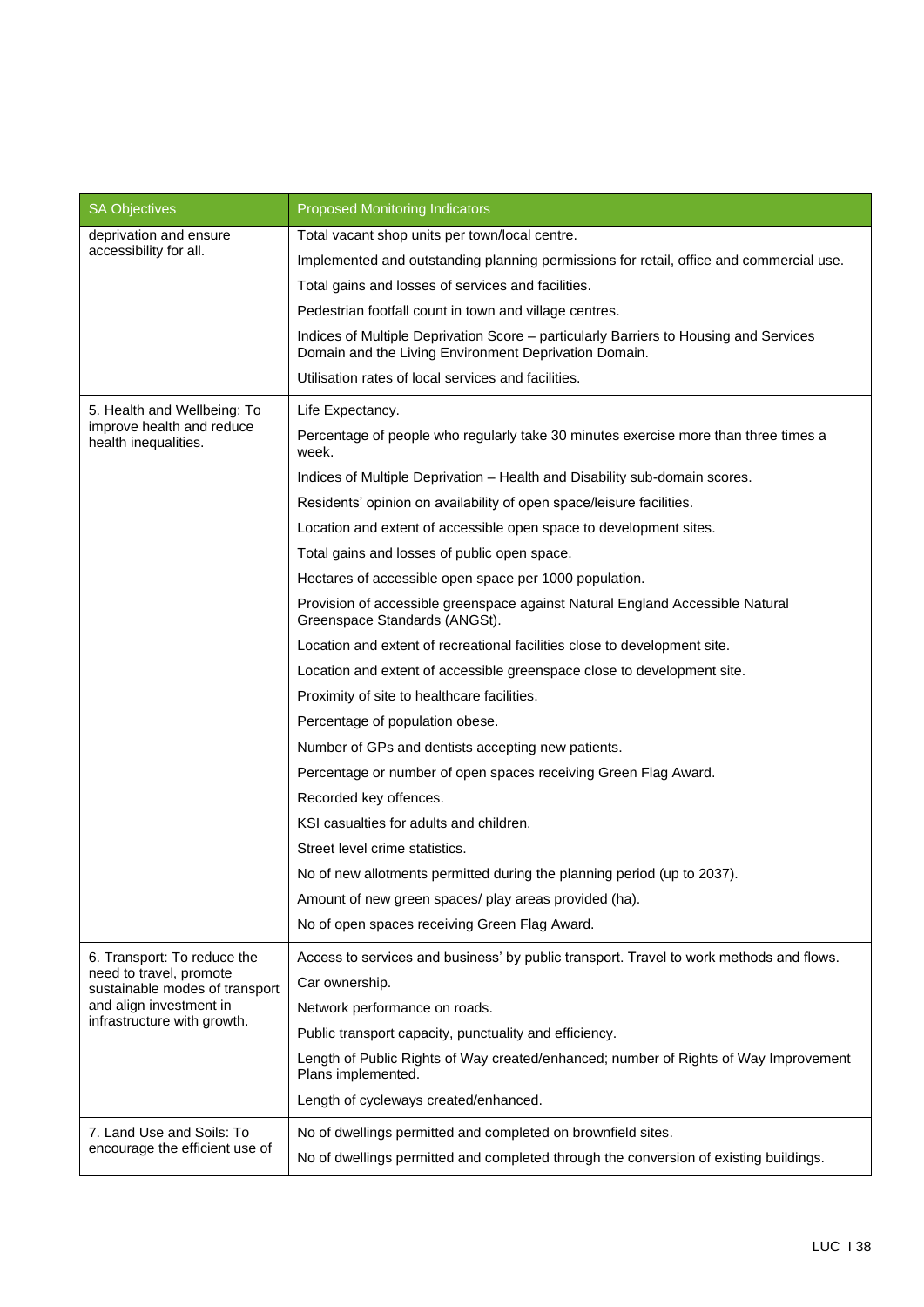| <b>SA Objectives</b>                                                                                                                                        | <b>Proposed Monitoring Indicators</b>                                                                                                                                                                                                                                 |
|-------------------------------------------------------------------------------------------------------------------------------------------------------------|-----------------------------------------------------------------------------------------------------------------------------------------------------------------------------------------------------------------------------------------------------------------------|
| land and conserve and<br>enhance soils.                                                                                                                     | Area of high quality agricultural land in District.                                                                                                                                                                                                                   |
|                                                                                                                                                             | Number or area of contaminated sites remediated.                                                                                                                                                                                                                      |
| 8. Water: To conserve and                                                                                                                                   | Percentage of water bodies at good ecological status or potential.                                                                                                                                                                                                    |
| enhance water quality and<br>resources.                                                                                                                     | Percentage of water bodies assessed at good chemical status.                                                                                                                                                                                                          |
|                                                                                                                                                             | Water cycle study capacity in sewerage and water resources.                                                                                                                                                                                                           |
|                                                                                                                                                             | Percentage of new development incorporating water efficiency measures.                                                                                                                                                                                                |
|                                                                                                                                                             | Number of planning permissions granted contrary to the advice of the Environment Agency<br>on water quality grounds.                                                                                                                                                  |
|                                                                                                                                                             | Number of developments in Source Protection Zones.                                                                                                                                                                                                                    |
| 9. Flood Risk: To minimise<br>flood risk and reduce the<br>impact of flooding to people<br>and property in the District,<br>taking into account the effects | Spatial extent of flood zones 2 and 3.                                                                                                                                                                                                                                |
|                                                                                                                                                             | Residential properties flooded from main rivers.                                                                                                                                                                                                                      |
|                                                                                                                                                             | Planning permission in identified flood zones granted permission contrary to advice from<br>the Environment Agency.                                                                                                                                                   |
| of climate change.                                                                                                                                          | Incidences of flooding (and flood warnings) and location.                                                                                                                                                                                                             |
|                                                                                                                                                             | SFRA results.                                                                                                                                                                                                                                                         |
|                                                                                                                                                             | Percentage or number of permitted developments incorporating SuDS.                                                                                                                                                                                                    |
| 10. Air Quality: To improve air                                                                                                                             | Number of potentially significant junctions for air quality in the District.                                                                                                                                                                                          |
| quality.                                                                                                                                                    | NO <sub>2</sub> emissions.                                                                                                                                                                                                                                            |
|                                                                                                                                                             | PM10 and PM2.5 emissions.                                                                                                                                                                                                                                             |
|                                                                                                                                                             | Percentage of residents driving a car or van.                                                                                                                                                                                                                         |
|                                                                                                                                                             | Percentage of trips made using walking or cycling.                                                                                                                                                                                                                    |
|                                                                                                                                                             | Travel to work methods.                                                                                                                                                                                                                                               |
| 11. Climate Change: To                                                                                                                                      | Greenhouse gas emissions (carbon dioxide equivalent).                                                                                                                                                                                                                 |
| minimise greenhouse gas<br>emissions and adapt to the                                                                                                       | Energy consumption (GWh/household).                                                                                                                                                                                                                                   |
| effects of climate change.                                                                                                                                  | Percentage of energy supplied from renewable sources.                                                                                                                                                                                                                 |
|                                                                                                                                                             | Number of new renewable energy developments.                                                                                                                                                                                                                          |
|                                                                                                                                                             | Renewable energy capacity installed and permitted (by type) (Megawatt).                                                                                                                                                                                               |
|                                                                                                                                                             | Percentage of residents driving a car or van.                                                                                                                                                                                                                         |
|                                                                                                                                                             | Percentage of trips made using walking or cycling.                                                                                                                                                                                                                    |
|                                                                                                                                                             | Travel to work methods.                                                                                                                                                                                                                                               |
| 12. Resource Use and Waste:<br>To encourage sustainable<br>resource use and promote the<br>waste hierarchy (reduce,<br>reuse, recycle, recover).            | Amounts of household, construction and demolition and commercial and industrial waste<br>produced.                                                                                                                                                                    |
|                                                                                                                                                             | Percentage increase in waste recycled.                                                                                                                                                                                                                                |
|                                                                                                                                                             | Percentage reduction in production of hazardous waste.                                                                                                                                                                                                                |
| 13. Cultural Heritage: To<br>conserve and enhance the<br>District's historic environment,<br>cultural heritage, character<br>and setting.                   | Number and percentage of Listed Buildings (all grades), Scheduled Monuments,<br>Registered Parks and Gardens, Registered Battlefields, conservation areas and heritage<br>assets at Risk.<br>Percentage of Conservation Areas with an up-to-date character appraisal. |
|                                                                                                                                                             |                                                                                                                                                                                                                                                                       |